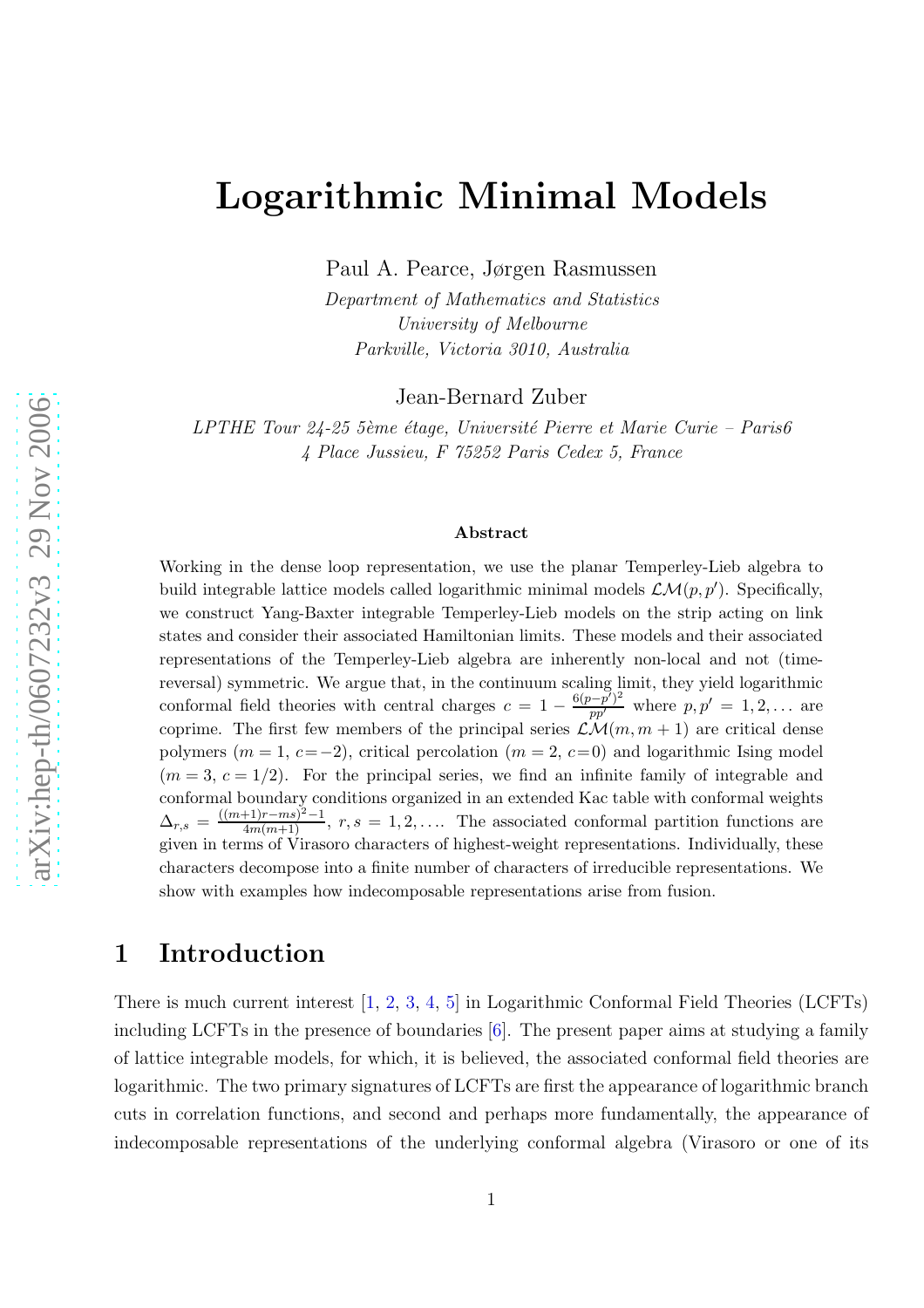

Figure 1: A simple model of critical percolation on the square lattice. Each face in a column  $j$ can be in one of two equally probable configurations which are associated with the identity I or the Temperley-Lieb generator  $e_j$ .

extensions) and their accompanying Jordan cells. Throughout this paper, we reserve the term indecomposable representation for a representation exhibiting a Jordan-cell structure. On the lattice, the transfer matrix or the Hamiltonian on a strip are the precursors of the Virasoro generator  $L_0$ . To find lattice realizations of an LCFT, it is thus necessary to consider systems in which the transfer matrix is not diagonalizable and admits Jordan cells. For simple lattice models, such as the six-vertex model or RSOS models, the transfer matrices are (time-reversal) symmetric. Since these transfer matrices are real, this implies that they are diagonalizable so something different is needed.

Indecomposable representations and their associated Jordan matrices have been shown to occur in a variety of algebras: Temperley-Lieb algebra and quantum groups at roots of unity [\[7\]](#page-36-6) and superalgebras [\[8,](#page-36-7) [9,](#page-36-8) [10\]](#page-36-9). This has led to supersymmetric and fermionic models [\[11,](#page-36-10) [12,](#page-36-11) [13,](#page-36-12) [14,](#page-36-13) [15\]](#page-36-14). In the present paper, we make use of non-local degrees of freedom.

Usually in statistical mechanics, one works with *local* degrees of freedom, such as spins or heights. In contrast, in other classes of physical problems [\[16,](#page-36-15) [17\]](#page-37-0) such as percolation (see Figure 1) and polymers, one needs to keep track of connectivities or some other degrees of freedom which are inherently non-local. This shift in paradigm has a dramatic effect on the physical properties of these models. Specifically, for the models considered here, we confirm that the set of exponents extends beyond [\[16\]](#page-36-15) the "minimal Kac table" and that their associated conformal field theories are in fact logarithmic [\[12,](#page-36-11) [18,](#page-37-1) [19\]](#page-37-2). Indeed, it is demonstrated that the transfer matrices, although real, in some cases are not diagonalizable and hence lead to Jordan cells.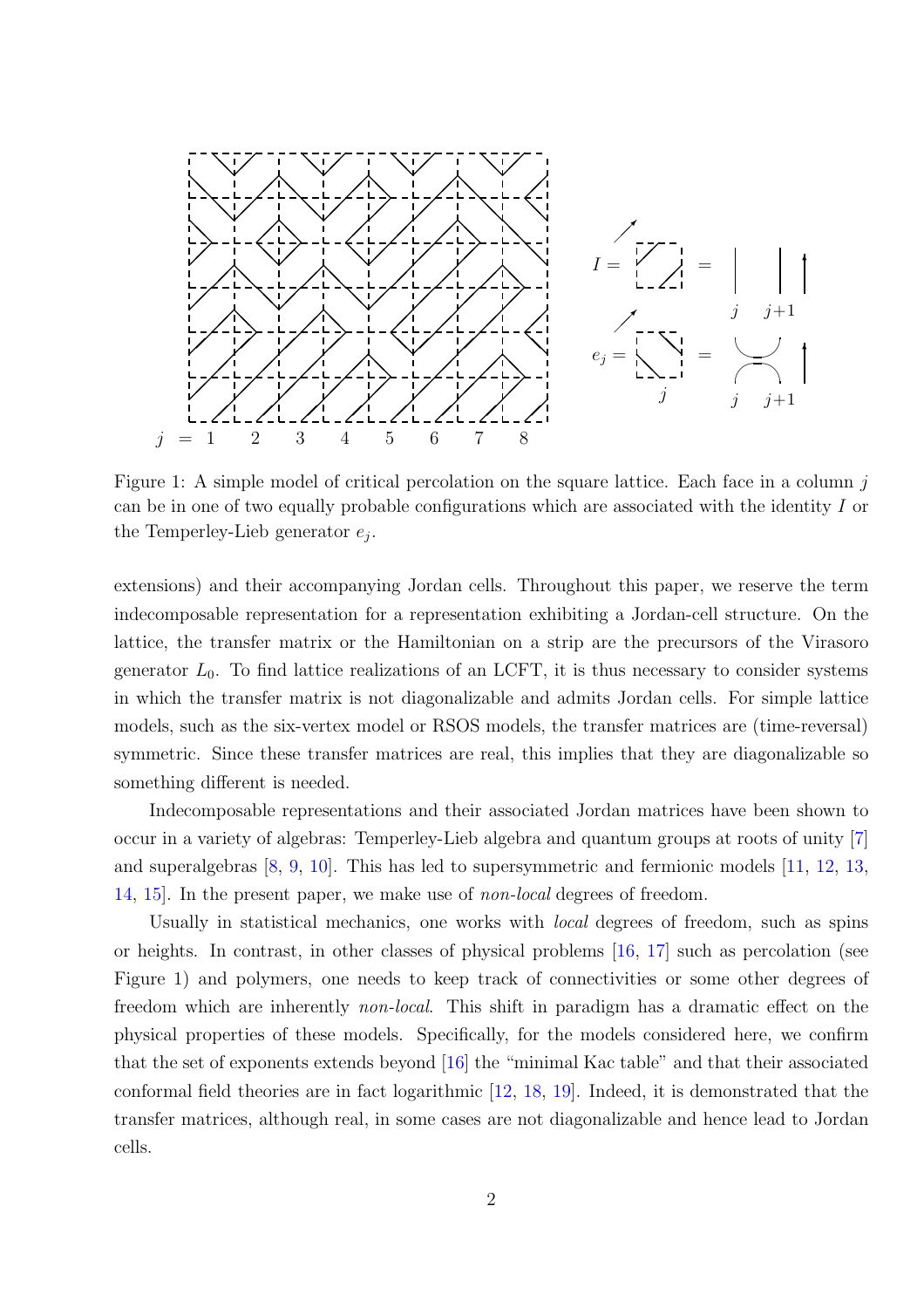There is some evidence [\[20,](#page-37-3) [2,](#page-36-1) [21,](#page-37-4) [23,](#page-37-5) [24,](#page-37-6) [25\]](#page-37-7) to suggest that there is an LCFT associated with each minimal model  $\mathcal{M}(p, p')$ . These LCFTs are in some sense the simplest LCFTs. In this paper, we develop ideas involving non-local connectivities, the planar Temperley-Lieb (TL) algebra [\[26,](#page-37-8) [27\]](#page-37-9) and its action on states of planar link diagrams, to build integrable lattice models which we call logarithmic minimal models  $\mathcal{LM}(p, p')$ . These models might play a similar role for logarithmic theories as the Andrews-Baxter-Forrester RSOS models [\[28\]](#page-37-10) do for rational theories. The isotropic critical percolation model  $\mathcal{LM}(2,3)$  is illustrated in Figure 1. The idea to use transfer matrices acting on connectivity states dates back to the early eighties [\[29\]](#page-37-11). The role of planar link diagrams as ideals of the TL algebra was emphasized in [\[30\]](#page-37-12). The approach developed here has its roots in the loop version of the  $O(n)$  model [\[31\]](#page-37-13). Presumably, an alternative approach could be developed by using cluster transfer matrices [\[32\]](#page-38-0).

We assert that the continuum scaling limit of the  $\mathcal{LM}(p,p')$  lattice models define logarithmic CFTs which we also call logarithmic minimal models and also denote by  $\mathcal{LM}(p, p')$ . These theories offer a laboratory for studying LCFTs further by opening up new approaches to this important class of problems. In particular, these theories are amenable to study by the use of functional equations, Bethe ansatz, T-systems, Y -systems and Thermodynamic Bethe Ansatz.

We believe the main originality of the present paper lies in the use of boundary conditions in the loop model, that are consistent with integrability. It has been known for a long time [\[33,](#page-38-1) [34,](#page-38-2) [35\]](#page-38-3) that boundary conditions are suitable to expose the representation content of a CFT and to study the fusion of these representations. Here we borrow from the work by Behrend and Pearce [\[36\]](#page-38-4) the construction of boundary states that are solutions of the Boundary Yang-Baxter Equations (BYBEs). These boundary conditions in the conformal continuum limit are expected to give rise to representations of the Virasoro algebra. Specifically, the boundary conditions that we consider are labelled by a pair of integers  $(r, s)$  with  $(1, 1)$  playing the role of the vacuum boundary condition. Imposing the boundary conditions  $(1, 1)$  and  $(r, s)$  on the two sides of the strip gives rise to a certain representation  $(r, s)$ , to be defined below, of the Virasoro algebra and enables us to write an explicit form of the corresponding Hamiltonian. Imposing  $(r, s)$  and  $(r', s')$  boundary conditions gives access [\[35\]](#page-38-3) to the fusion of representations  $(r, s)$  and  $(r', s')$ . Our model thus provides a practical tool to study the fusion of representations and to see the generation of indecomposable representations.

The layout of this paper is as follows. We start in Section 2 by summarising the spectral conformal data obtained for our logarithmic minimal models. We recall the various types of representations of the Virasoro algebra, namely, irreducible, reducible and indecomposable representations. In Appendix A, we show how the characters of the reducible representations can be written as a sum of finitely many characters of irreducible representations. In Section 3, we use the planar TL algebra to define integrable lattice realizations of the minimal LCFTs. We review the definition of the planar TL algebra [\[27\]](#page-37-9). We show that the lattice logarithmic minimal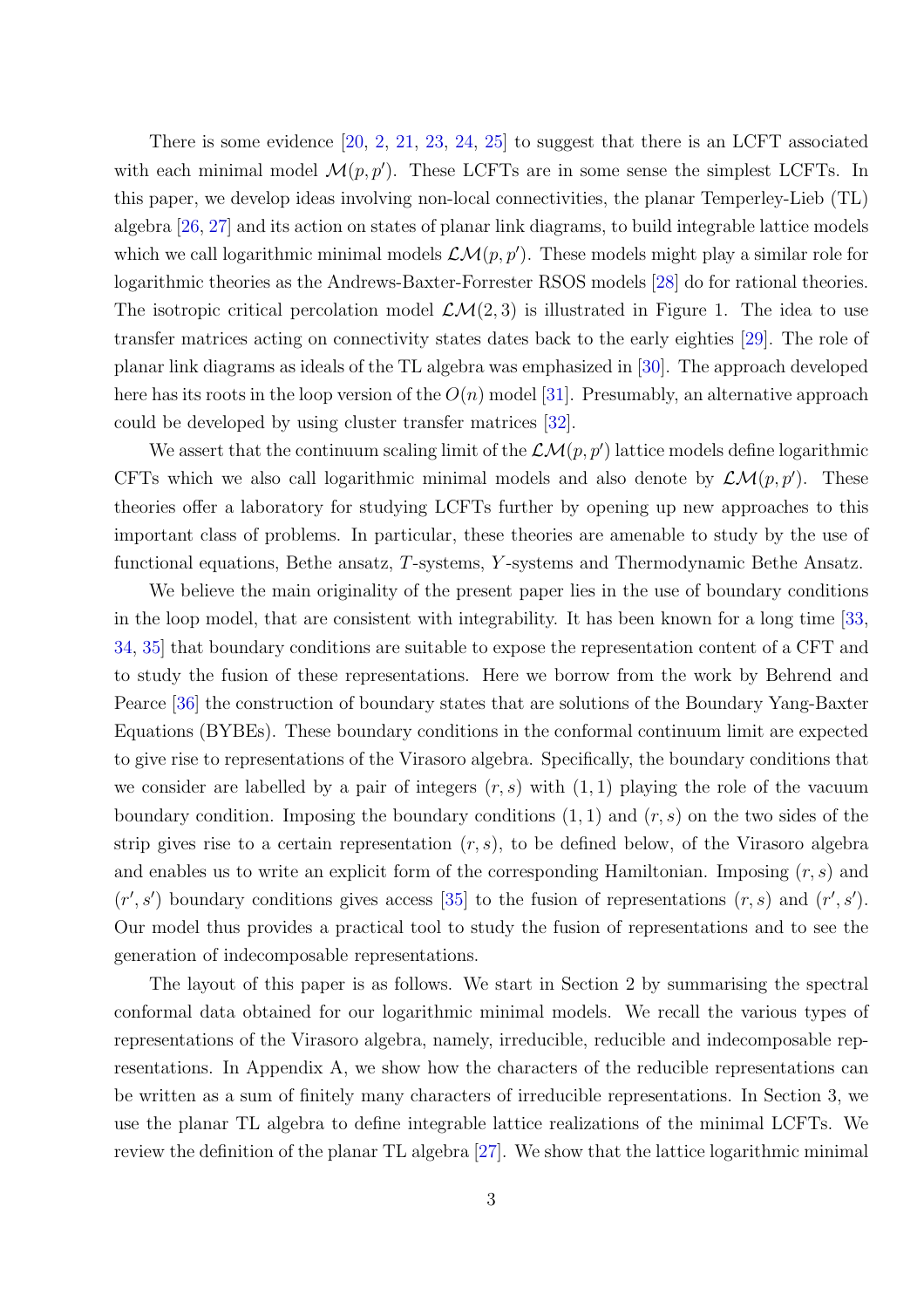models are integrable in the sense that the local face operators  $X(u)$ , where u is the spectral parameter, satisfy the Yang-Baxter Equations (YBEs) and Boundary Yang-Baxter Equations (BYBEs). We also use the construction of Behrend and Pearce [\[36\]](#page-38-4) to obtain an infinite hierarchy of solutions to the BYBE labelled by extended Kac labels  $(r, s)$  with  $r, s = 1, 2, \ldots$  In Section 4, we discuss the relation between the planar TL algebra and the more usual linear TL algebra. We introduce link diagrams which are the non-local states that keep track of connectivities. We also specialize the inversion, YBE and BYBEs to their appropriate forms in the linear TL algebra. In Section 5, we set up commuting double-row transfer matrices  $\mathbf{D}(u)$  and argue that there exist integrable and conformal boundary conditions labelled by the entries of the infinite Kac table  $(r, s)$  with  $r, s = 1, 2, 3, \ldots$  Next we obtain explicit expressions for the integrable Temperley-Lieb link Hamiltonians by taking the logarithmic derivative of the commuting double-row transfer matrices  $\mathbf{D}(u)$  at  $u = 0$ . In Section 6, we discuss the relation of the logarithmic minimal models to the six-vertex model. We also present analytic expressions for the bulk and boundary free energies including the forms applicable in the Hamiltonian limit. In Section 7, we turn to the conformal spectra on the strip obtained in the continuum scaling limit, first restricting ourselves to the case where one boundary is the vacuum. In these cases, we find that the transfer matrices are diagonalizable and the spectrum generating functions are given by a single conformal character corresponding to a quasi-rational quotient module of the Virasoro algebra. We present numerical evidence to support this assertion. In Section 8, by considering non-trivial boundaries on both sides of the strip, we show how indecomposable representations are generated by fusion of the  $(r, s)$  representations. This observation is crucial in the claim that our models are logarithmic. We leave a more detailed discussion of the fusion algebras to a subsequent paper. Section 9 contains a brief discussion.

## 2 Logarithmic Minimal CFT

#### 2.1 Spectral Data

The usual rational minimal models are constructed on a finite set of irreducible highest-weight representations which arise as quotients of Verma modules of the Virasoro algebra. The value of the central charge is specified by two coprime integers  $p, p'$ , with  $1 < p < p'$  and

$$
c = c(p, p') := 1 - \frac{6(p - p')^2}{pp'} \tag{2.1}
$$

The conformal weights, which label the irreducible representations, are given by the Kac formula

$$
\Delta_{r,s} = \Delta_{p-r,p'-s} = \frac{(p'r - ps)^2 - (p - p')^2}{4pp'}, \qquad 1 \le r \le p - 1, \quad 1 \le s \le p' - 1 \qquad (2.2)
$$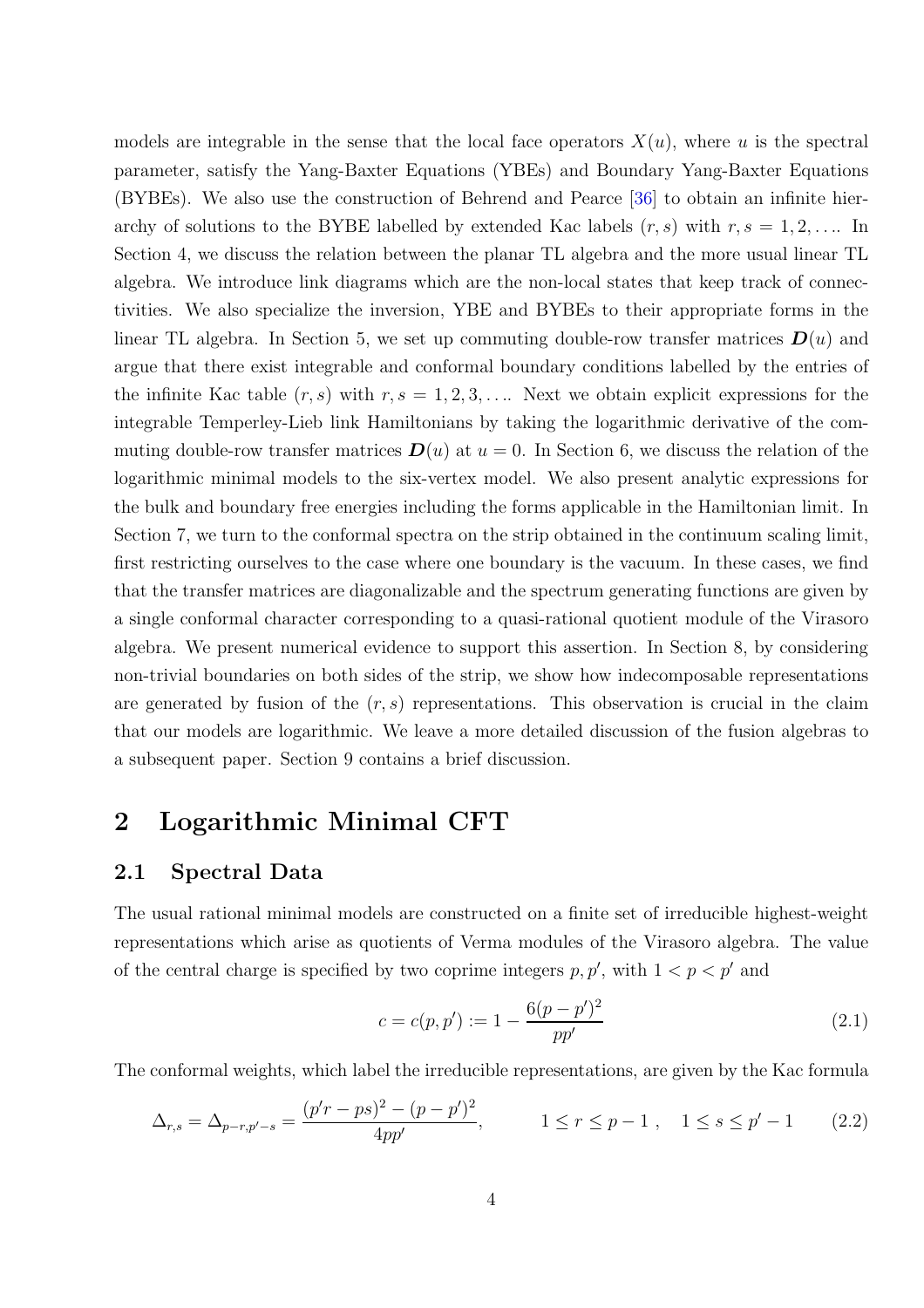$$
m = 1, c = -2 \qquad m = 2, c = 0
$$

$$
m=2, c=0
$$

| $\frac{63}{8}$   | $\frac{35}{8}$   | $\frac{15}{8}$   | $\frac{3}{8}$    | $\frac{1}{8}$  | $\frac{3}{8}$  |  |
|------------------|------------------|------------------|------------------|----------------|----------------|--|
| $\overline{6}$   | 3                | $\mathbf{1}$     | $\overline{0}$   | $\overline{0}$ | 1              |  |
| $\frac{35}{8}$   | $\frac{15}{8}$   | $\frac{3}{8}$    | $\frac{1}{8}$    | $\frac{3}{8}$  | $\frac{15}{8}$ |  |
| 3                | $\mathbf{1}$     | $\overline{0}$   | $\boldsymbol{0}$ | $\mathbf{1}$   | 3              |  |
| $\frac{15}{8}$   | $\frac{3}{8}$    | $\frac{1}{8}$    | $\frac{3}{8}$    | $\frac{15}{8}$ | $\frac{35}{8}$ |  |
| $\mathbf{1}$     | $\overline{0}$   | $\boldsymbol{0}$ | $\mathbf{1}$     | 3              | 6              |  |
| $\frac{3}{8}$    | $\frac{1}{8}$    | $\frac{3}{8}$    | $\frac{15}{8}$   | $\frac{35}{8}$ | $\frac{63}{8}$ |  |
| $\overline{0}$   | $\boldsymbol{0}$ | $\mathbf{1}$     | 3                | 6              | 10             |  |
| $-\frac{1}{8}$   | $\frac{3}{8}$    | $\frac{15}{8}$   | $\frac{35}{8}$   | $\frac{63}{8}$ | $\frac{99}{8}$ |  |
| $\boldsymbol{0}$ | $\mathbf{1}$     | 3                | 6                | 10             | 15             |  |

|                | $\ddot{\cdot}$                               |                |                                |                |                                                                                                                      |  |
|----------------|----------------------------------------------|----------------|--------------------------------|----------------|----------------------------------------------------------------------------------------------------------------------|--|
| 12             | $\frac{65}{8}$                               | $\overline{5}$ | $\frac{21}{8}$                 | $\mathbf{1}$   | $\frac{1}{8}$                                                                                                        |  |
| $\frac{28}{3}$ | $\frac{143}{24}$                             | $\frac{10}{3}$ | $\frac{35}{24}$ $\frac{5}{8}$  | $\frac{1}{3}$  | $\frac{1}{24}$                                                                                                       |  |
| $\overline{7}$ | $\frac{33}{8}$                               | $\overline{2}$ |                                | $\overline{0}$ | $\frac{1}{8}$                                                                                                        |  |
| $\overline{5}$ | $\frac{21}{8}$ $\frac{35}{24}$ $\frac{5}{8}$ | $\mathbf{1}$   | $\frac{1}{8}$                  | $\overline{0}$ | $rac{5}{8}$                                                                                                          |  |
| $\frac{10}{3}$ |                                              | $\frac{1}{3}$  | $\frac{1}{24}$                 | $\frac{1}{3}$  | $\frac{35}{24}$ $\frac{21}{8}$                                                                                       |  |
| $\overline{2}$ |                                              | $\overline{0}$ | $\frac{1}{8}$                  | $\mathbf 1$    |                                                                                                                      |  |
| $\mathbf 1$    | $\frac{1}{8}$                                | $\overline{0}$ | $rac{5}{8}$                    | $\overline{2}$ |                                                                                                                      |  |
| $\frac{1}{3}$  | $\frac{1}{24}$                               | $\frac{1}{3}$  |                                | $\frac{10}{3}$ |                                                                                                                      |  |
| $\overline{0}$ | $\frac{1}{8}$                                | $\mathbf{1}$   | $\frac{35}{24}$ $\frac{21}{8}$ | 5              | $\begin{array}{r}\n 33 \\  \hline\n 8 \\  \hline\n 143 \\  \hline\n 24 \\  \hline\n 65 \\  \hline\n 8\n \end{array}$ |  |
| $\overline{0}$ | $rac{5}{8}$                                  | $\overline{2}$ | $\frac{33}{8}$                 | 7              | $\frac{85}{8}$                                                                                                       |  |

$$
m = 3, \ c = 1/2 \qquad \qquad m = 4, \ c = 7/10
$$

|                  |                               | $\ddot{\cdot}$                 | $\vdots$        |                  | $\vdots$                        |  |
|------------------|-------------------------------|--------------------------------|-----------------|------------------|---------------------------------|--|
| $\frac{225}{16}$ | $\frac{161}{16}$              | $\frac{323}{48}$               | $\frac{65}{16}$ | $\frac{33}{16}$  | $\frac{35}{48}$                 |  |
| 11               | $\frac{15}{2}$                | $\frac{14}{3}$                 | $\frac{5}{2}$   | $\mathbf{1}$     | $\frac{1}{6}$                   |  |
| $\frac{133}{16}$ | $\frac{85}{16}$ $\frac{7}{2}$ | $\frac{143}{48}$ $\frac{5}{3}$ | $\frac{21}{16}$ | $\frac{5}{16}$   | $\frac{1}{48}$                  |  |
| 6                |                               |                                | $\frac{1}{2}$   | $\boldsymbol{0}$ | $\frac{1}{6}$                   |  |
| $\frac{65}{16}$  | $\frac{33}{16}$               | $\frac{35}{48}$                | $\frac{1}{16}$  | $\frac{1}{16}$   | $\frac{35}{48}$                 |  |
| $\frac{5}{2}$    | $\mathbf{1}$                  | $\frac{1}{6}$                  | $\overline{0}$  | $\frac{1}{2}$    | $\frac{5}{3}$                   |  |
| $\frac{21}{16}$  | $\frac{5}{16}$                | $\frac{1}{48}$                 | $\frac{5}{16}$  | $\frac{21}{16}$  | $\frac{143}{48}$                |  |
| $\frac{1}{2}$    | $\overline{0}$                | $\frac{1}{6}$                  | $\mathbf 1$     | $\frac{5}{2}$    | $\frac{14}{3}$                  |  |
| $\frac{1}{16}$   | $\frac{1}{16}$                | $\frac{35}{48}$                | $\frac{33}{16}$ | $\frac{65}{16}$  | $\frac{323}{48}$ $\frac{55}{6}$ |  |
| 0                | $\frac{1}{2}$                 | $\frac{5}{3}$                  | $rac{7}{2}$     | 6                |                                 |  |

| m<br>ı |  |  |  |  | 1 |  |
|--------|--|--|--|--|---|--|
|--------|--|--|--|--|---|--|

| $\frac{153}{10}$                                         | $\frac{899}{80}$ | $\frac{39}{5}$                                | $\frac{399}{80}$ | $\frac{14}{5}$                                       | $\frac{99}{80}$  |  |
|----------------------------------------------------------|------------------|-----------------------------------------------|------------------|------------------------------------------------------|------------------|--|
| 12                                                       | $\frac{135}{16}$ | $\frac{11}{2}$ $\frac{18}{5}$ $\frac{21}{10}$ | $\frac{51}{16}$  | $\frac{3}{2}$                                        | $\frac{7}{16}$   |  |
|                                                          | $\frac{483}{80}$ |                                               | $\frac{143}{80}$ | $\frac{3}{5}$                                        | $\frac{3}{80}$   |  |
| $\frac{91}{10}$ $\frac{33}{5}$                           | $\frac{323}{80}$ |                                               | $\frac{63}{80}$  | $\frac{1}{10}$                                       | $\frac{3}{80}$   |  |
|                                                          | $\frac{39}{16}$  | $\mathbf{1}$                                  | $\frac{3}{16}$   | $\overline{0}$                                       | $\frac{7}{16}$   |  |
|                                                          | $\frac{99}{80}$  | $\frac{3}{10}$                                | $\frac{1}{80}$   | $\frac{3}{10}$                                       | $\frac{99}{80}$  |  |
|                                                          | $\frac{7}{16}$   | $\overline{0}$                                | $\frac{3}{16}$   | $\mathbf{1}$                                         | $\frac{39}{16}$  |  |
| $\frac{9}{2}$ $\frac{14}{5}$ $\frac{3}{2}$ $\frac{3}{5}$ | $\frac{3}{80}$   | $\frac{1}{10}$                                | $\frac{63}{80}$  |                                                      | $\frac{323}{80}$ |  |
| $\frac{1}{10}$                                           | $\frac{3}{80}$   | $\frac{3}{5}$                                 | $\frac{143}{80}$ | $\frac{21}{10}$<br>$\frac{18}{5}$<br>$\frac{11}{11}$ | $\frac{483}{80}$ |  |
| $\overline{0}$                                           | $\frac{7}{16}$   | $\frac{3}{2}$                                 | $\frac{51}{16}$  |                                                      | $\frac{135}{16}$ |  |

Table 1: Lower left corner of the extended Kac table of conformal weights  $\Delta_{r,s}$  for  $m = 1, 2, 3, 4$ corresponding, respectively, to critical dense polymers  $(c = -2)$ , critical percolation  $(c = 0)$ , the logarithmic Ising model ( $c = 1/2$ ), and the logarithmic tricritical Ising model ( $c = 7/10$ ). All of the distinct conformal weights occur in the first  $m$  columns.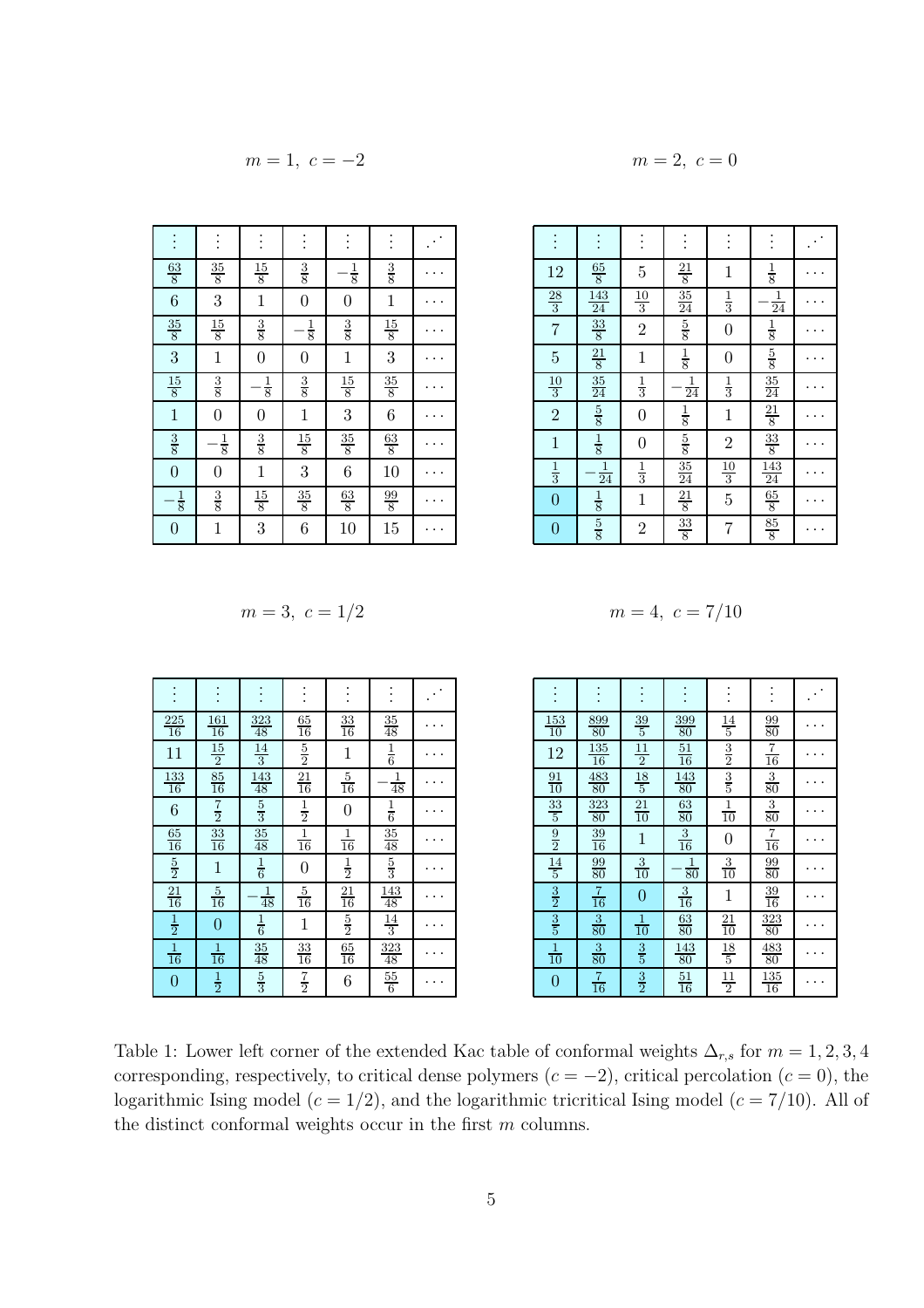In contrast, logarithmic CFTs are constructed on representations of the Virasoro algebra which are *not* all irreducible highest-weight representations: some of the representations are indecomposable. In the simple class of such theories considered here, the central charges and conformal weights are as in the usual minimal models (up to the bounds on the labels  $r, s$ ), but the Virasoro generators act on some representations through Jordan cells.

To be more precise, the CFTs that will appear in the continuum limit of our lattice models have central charges and conformal weights

<span id="page-5-0"></span>
$$
c = 1 - \frac{6\lambda^2}{\pi(\pi - \lambda)}, \quad 0 < \lambda < \pi; \qquad \Delta_{r,s} = \frac{[\pi r - (\pi - \lambda)s]^2 - \lambda^2}{4\pi(\pi - \lambda)}, \quad r, s = 1, 2, 3, \dots \tag{2.3}
$$

where  $\lambda$  is the *crossing parameter* of the lattice model. Whenever  $\lambda/\pi$  is rational of the form  $\lambda =$  $(p'-p)\pi$  $\frac{-p}{p'}$ , where p, p' are two coprime integers with  $0 < p < p'$ , this central charge coincides with  $c(p, p')$ . The corresponding CFT is not rational nor unitary and will be denoted by  $\mathcal{LM}(p, p')$ . The conformal weights lie in an *infinitely extended* Kac table

$$
\Delta_{r,s} = \frac{(p'r - ps)^2 - (p - p')^2}{4pp'}, \qquad r, s = 1, 2, 3, \dots
$$
\n(2.4)

While s varies over an infinite range, it may be necessary to restrict the values of  $r$  according to the model.

The most studied LCFTs so far are models with central charges  $c = c(1, p')$  or  $c =$  $c(2, p')$  $c(2, p')$  $c(2, p')$  [\[20,](#page-37-3) 2, [21,](#page-37-4) [22,](#page-37-14) [25\]](#page-37-7). In the present paper, our primary focus is the series  $\mathcal{LM}(m, m+1)$ with central charges

$$
c = 1 - \frac{6}{m(m+1)}, \qquad m = 1, 2, 3, \dots
$$
\n(2.5)

called the *principal series* and we restrict r to the range  $1 \leq r \leq m$ . The first few members of the principal series are of particular significance since they include critical dense polymers  $(m = 1, c = -2)$  and critical percolation  $(m = 2, c = 0)$ . The other members of the series are new lattice models. Borrowing nomenclature from the usual rational models, we call them the logarithmic Ising model ( $m = 3$ ,  $c = 1/2$ ), the logarithmic tricritical Ising model ( $m = 4$ ,  $c = 7/10$ ) and so on. The conformal weights of these models are shown in Table 1. Despite the nomenclature, the properties of these models are actually very different from their rational cousins.

It is observed that all of the distinct conformal weights fall in the first  $m$  columns of the extended Kac table of  $\mathcal{LM}(m, m+1)$ . This follows from a simple combination of the symmetries  $\Delta_{r+kp,s+kp'} = \Delta_{r,s} = \Delta_{p-r,p'-s}$  with  $k \in \mathbb{Z}$ . In the logarithmic theories, these symmetries merely express the coincidence of conformal weights and do not indicate the identification of representations.

Specifying the central charge and conformal weights may not uniquely determine a LCFT. It is conceivable that two LCFTs could have the same spectral data but differ in their Jordan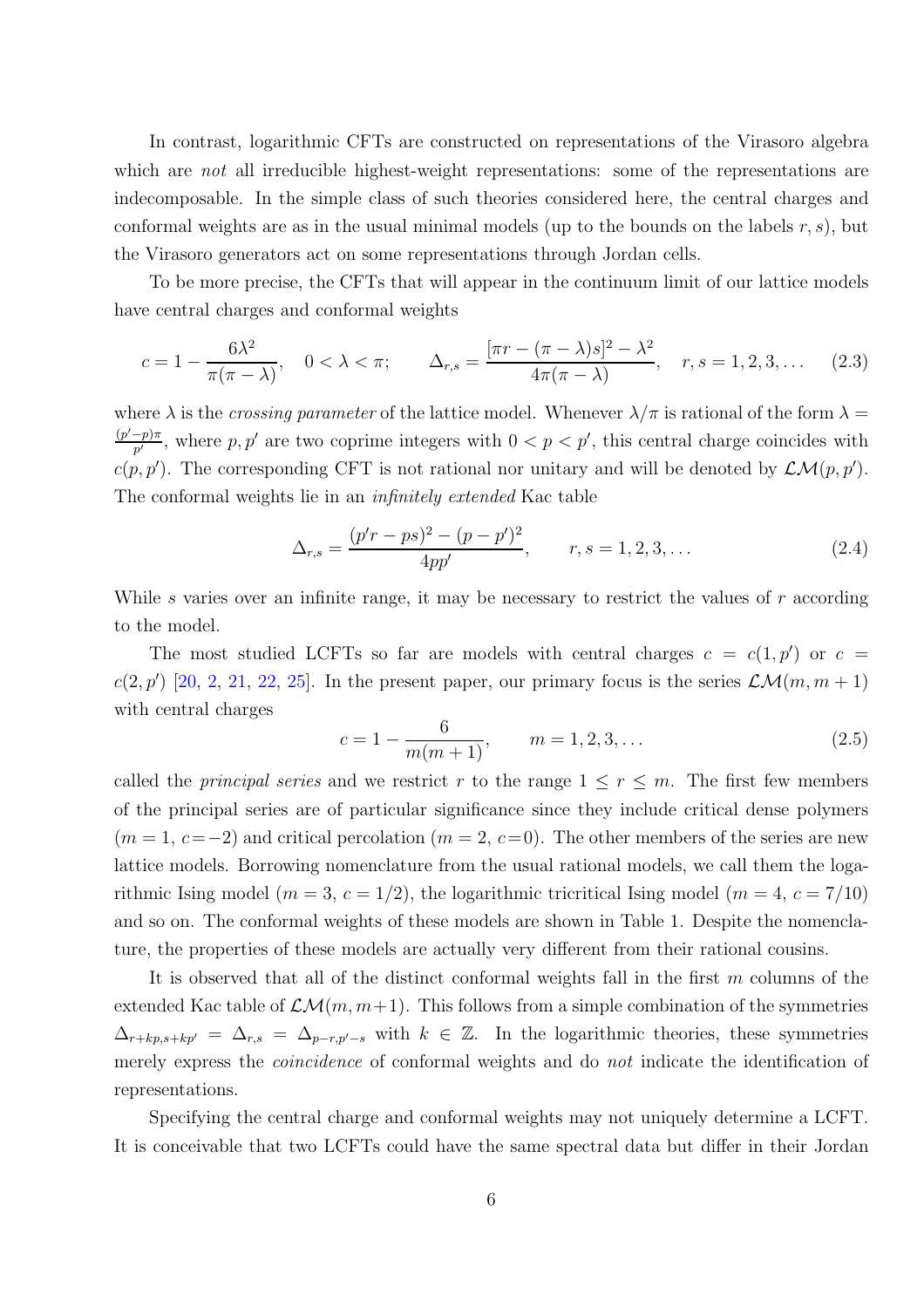cell structures. Thus, we do not claim any exhaustive classification of LCFTs, nor do we claim that the logarithmic minimal models exhaust the LCFTs of any given central charge. Instead, we pragmatically define minimal LCFTs as the continuum scaling limits of our logarithmic minimal models, which are well-defined integrable lattice models, and then study their conformal properties.

#### 2.2 Quasi-Rational Representations and Characters

The concepts of rational CFT, with its finite number of representations of the chiral algebra, and of the fusion of these representations are quite familiar. The logarithmic minimal models, on the other hand, possess a countably infinite number of representations. We anticipate that the logarithmic minimal models are quasi-rational in the sense that the fusion of any two representations produces only a finite number of such representations. The representations of such a theory will be called quasi-rational, following Nahm [\[37\]](#page-38-5), who gave a criterion for quasi-rationality.

For any rational or irrational value of  $\lambda/\pi$  and for any positive integers r, s, the module (representation)  $V_{\Delta_{r,s}}$  of the Virasoro algebra of highest weight  $\Delta_{r,s}$  given by (2.4) is reducible; it has a submodule  $V_{\Delta_{r,-s}}$  of highest weight  $\Delta_{r,-s} = \Delta_{r,s} + rs$ . The character of the quotient module  $Q_{r,s} := V_{\Delta_{r,s}}/V_{\Delta_{r,-s}}$  is

$$
\chi_{r,s}(q) = q^{-c/24} \frac{q^{\Delta_{r,s}} - q^{\Delta_{r,-s}}}{\prod_{n=1}^{\infty} (1 - q^n)} = q^{-c/24} \frac{q^{\Delta_{r,s}} (1 - q^{rs})}{\prod_{n=1}^{\infty} (1 - q^n)}
$$
(2.6)

Such quotients  $Q_{r,s}$  are irreducible for (generic) irrational values of  $\lambda/\pi$ , while they are not necessarily irreducible if  $\frac{\lambda}{\pi} = \frac{p'-p}{p'}$  $\frac{-p}{p'}$  is rational. In our construction, the spectrum depends on the free parameter  $\lambda$  and we find it varies continuously with  $\lambda$ . This supports our assertion that the characters  $\chi_{r,s}(q)$  above are appropriate building blocks to describe the conformal spectra of the logarithmic models  $\mathcal{LM}(p, p')$ , even though  $\frac{\lambda}{\pi} = \frac{p'-p}{p'}$  $\frac{-p}{p'}$  is rational and the associated characters are not irreducible. We denote by  $(r, s)$  the corresponding representations. It is stressed that we are only equating the *characters* of the representations  $(r, s)$  and  $Q_{r,s}$ , not the representations themselves, since we are only probing the action of  $L_0$ . This means that we at this point are leaving open the possibility that the representation  $(r, s)$ , unlike  $Q_{r,s}$ , is fully reducible. In Appendix A, we show how the characters of the representations  $Q_{r,s}$  decompose into a finite number of characters of irreducible representations of the Virasoro algebra.

The characters  $\chi_{r,s}(q)$  arise as the limit of finitized characters for a lattice strip of N columns

$$
\chi_{r,s}(q) = \lim_{N \to \infty} \chi_{r,s}^{(N)}(q) \tag{2.7}
$$

where

<span id="page-6-0"></span>
$$
\chi_{r,s}^{(N)}(q) = q^{-c/24 + \Delta_{r,s}} \left( \begin{bmatrix} N \\ (N-s+r)/2 \end{bmatrix}_q - q^{rs} \begin{bmatrix} N \\ (N-s-r)/2 \end{bmatrix}_q \right) \tag{2.8}
$$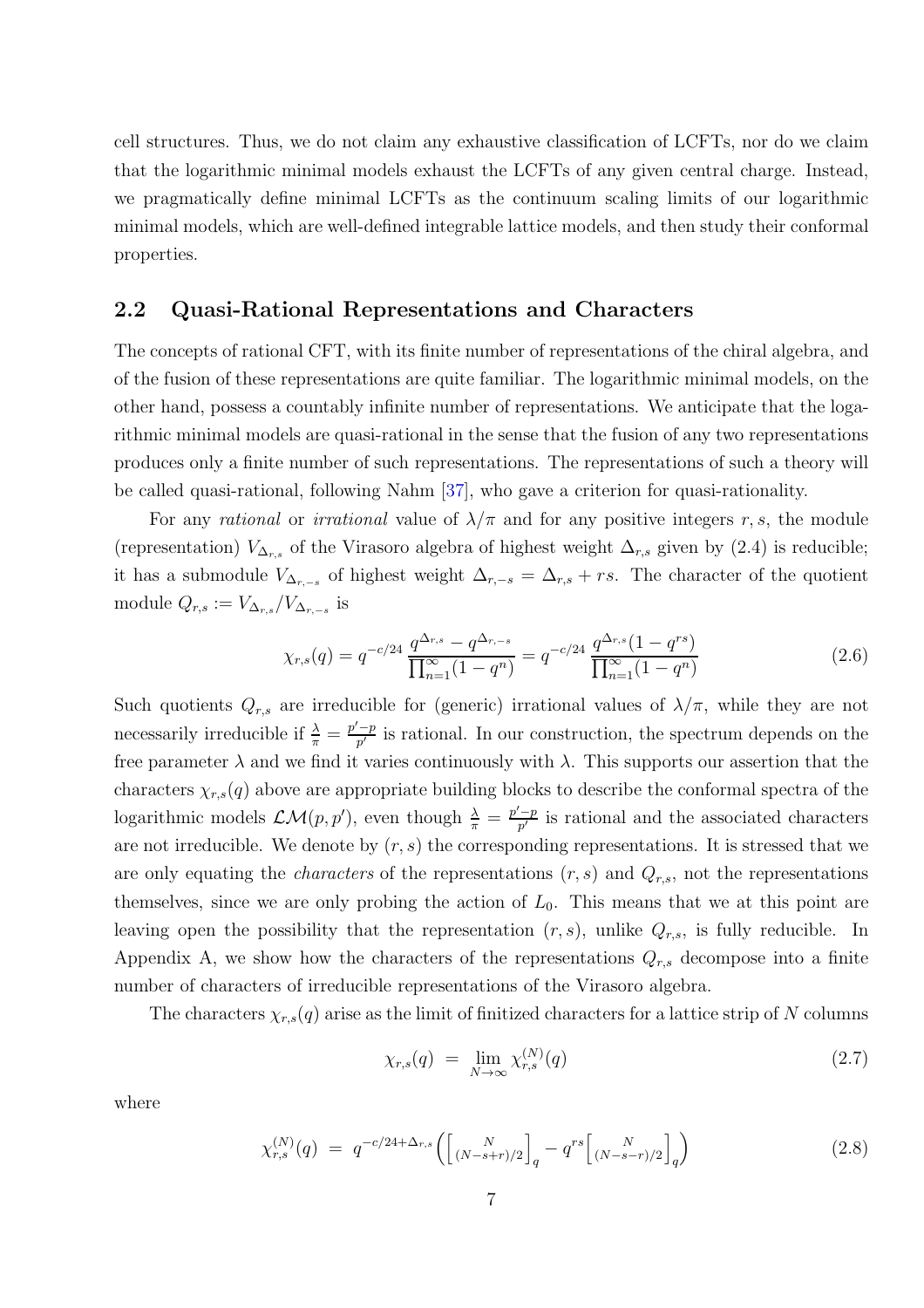Here  $\begin{bmatrix} N \\ M \end{bmatrix}$ M i is a q-binomial (Gaussian polynomial) and  $N = r - s$  mod 2. The dimension of the vector space of states is given by dim  $V = \chi_{r,s}^{(N)}(1)$ . The characters  $\chi_{r,s}(q) = q^{-c/24 + \Delta_{r,s}} \sum_E q^E$  are the spectrum generating functions for the integer energies  $E$  of an infinite system. A finitized character [\[38,](#page-38-6) [39\]](#page-38-7) is obtained by a consistent truncation of the space of states of the infinite system. The energies of a *finite* system therefore do not precisely coincide with integer energies of the finitized character but they converge to them as  $N \to \infty$ .

The fusion of the representations  $(r, s)$  generates new representations that may be indecomposable. For example, we will confirm in Section 8 that for critical dense polymers  $(m = 1,$  $c = -2$ ) the fusion of  $(1, 2)$  with itself is

$$
(1,2) \otimes_f (1,2) = (1,1) \oplus_i (1,3) \tag{2.9}
$$

As indicated by the subscript  $i$ , the right side is not a direct sum of representations but rather an indecomposable combination exhibiting Jordan cells. Of course, since the character of the indecomposable representation is insensitive to the off-diagonal terms, it is simply  $\chi_{1,1}(q)$  +  $\chi_{1,3}(q)$ .

By construction, the set of (irreducible, reducible or indecomposable) representations generated by this fusion prescription is closed and constitutes a set of quasi-rational representations.

## 3 Planar Temperley-Lieb Algebra

From a simple perspective, a planar algebra [\[27\]](#page-37-9) is a closed algebra of diagrams known as planar tangles. The diagrams can be interpreted (by selecting in- and out- states) as giving rise to multiplications in different directions corresponding to a consistent action on a collection of vector spaces. Here we only consider the planar Temperley-Lieb (TL) algebra.

Given a planar algebra admitting local face operators satisfying the Yang-Baxter equation, one can build an integrable lattice model. To define integrable lattice models [\[40\]](#page-38-8) on the square lattice which realize the minimal LCFTs  $\mathcal{LM}(p, p')$  in the continuum scaling limit, we use solutions of the Yang-Baxter Equation (YBE) built from the planar TL algebra [\[27\]](#page-37-9)  $\mathcal{T} = \mathcal{T}(\lambda)$ with crossing parameter  $\lambda \in \mathbb{R}$  which for  $\mathcal{LM}(p, p')$  is specialized to

$$
\lambda = \frac{(p' - p)\pi}{p'}, \qquad p, p' \text{ coprime}
$$
\n(3.1)

We introduce a complex spectral parameter  $u \in \mathbb{C}$  and set

$$
s_r(u) = \frac{\sin(u + r\lambda)}{\sin\lambda}, \qquad r \in \mathbb{Z}
$$
\n(3.2)

The local face operators are defined as linear combinations of elementary 2-boxes (monoids [\[42\]](#page-38-9)) by

$$
X(u) = \boxed{u} = s_1(-u) \boxed{\phantom{0}} + s_0(u) \boxed{\phantom{0}} \tag{3.3}
$$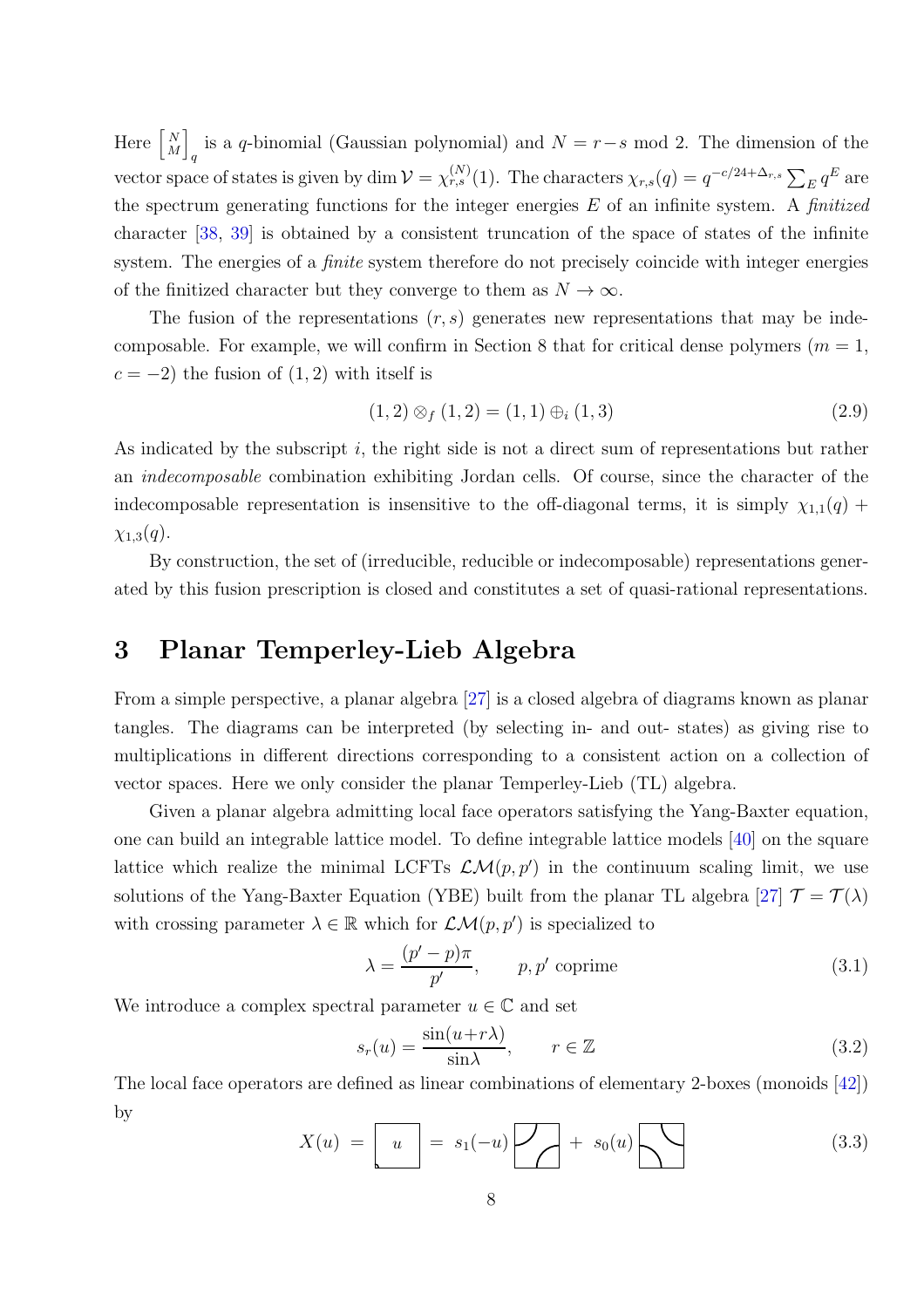Consequently, we have the local crossing relation

$$
X(\lambda - u) = \lambda - u = s_0(u) \lambda + s_1(-u) \lambda = u \qquad (3.4)
$$

The 2 in 2-box refers to the fact that there are 2 connectivities in and 2 connectivities out. The lower-left corner of a lattice face is marked to fix which monoid gets the weight  $s_1(-u)$  and which gets the weight  $s_0(u)$ . Internally, the nodes at the centers of the edges of a face can be connected in pairs in one of two ways as specified by the two elementary 2-boxes.

The usual physical requirement is that these weights are positive but it is useful here to relax this constraint. From the diagonal reflection symmetries and crossing symmetries, we have

$$
X(u) = \boxed{u} = \boxed{u} = \boxed{\lambda - u} = \boxed{\lambda - u} \tag{3.5}
$$

The face operator and elementary 2-boxes can be viewed as acting from any two adjacent nodes (in-states) to the remaining two adjacent nodes (out-states). In this manner, these operators can act in the four diagonal directions on distinct vector spaces spanned by link diagrams enumerating the allowed planar connectivities of the relevant nodes.

The elementary 2-boxes satisfy the simple relations

<span id="page-8-0"></span>
$$
\left\langle \bigotimes_{i=1}^{n} \bigotimes_{j=1}^{n} G_{i} \right\rangle = \beta \left\langle \bigotimes_{i=1}^{n} \bigotimes_{j=1}^{n} G_{i} \right\rangle
$$
 (3.6)

and similar relations where the dashed lines indicate that the corners and associated incident edges are identified. Viewed as acting horizontally, these are the standard relations  $II = I$  and  $e_j^2 = \beta e_j$  of the linear TL algebra as in Section 4. In the planar algebra, however, the relations [\(3.6\)](#page-8-0) are valid for action in any direction, horizontally or vertically. In physical terms, the planar TL algebra is interpreted as a loop gas with fugacity

$$
\beta = 2\cos\lambda = x + x^{-1}, \qquad x = e^{i\lambda}, \qquad \beta \in (-2, 2)
$$
 (3.7)

assigned to each closed loop.

#### 3.1 Inversion and Yang-Baxter Equations

Let us prove the inversion and Yang-Baxter relations in the planar TL algebra. Diagrammatically, the inversion relation is

$$
\langle u \rangle - u \rangle = s_1(-u)s_1(u) \langle \rangle + s_1(-u)s_0(-u) \langle \rangle
$$
  
+  $s_0(u)s_1(u) \langle \rangle + s_0(u)s_0(u) s_0(-u) \langle \rangle$   

$$
\langle u \rangle - u \rangle = s_1(u)s_1(-u) \langle \rangle
$$
 (3.8)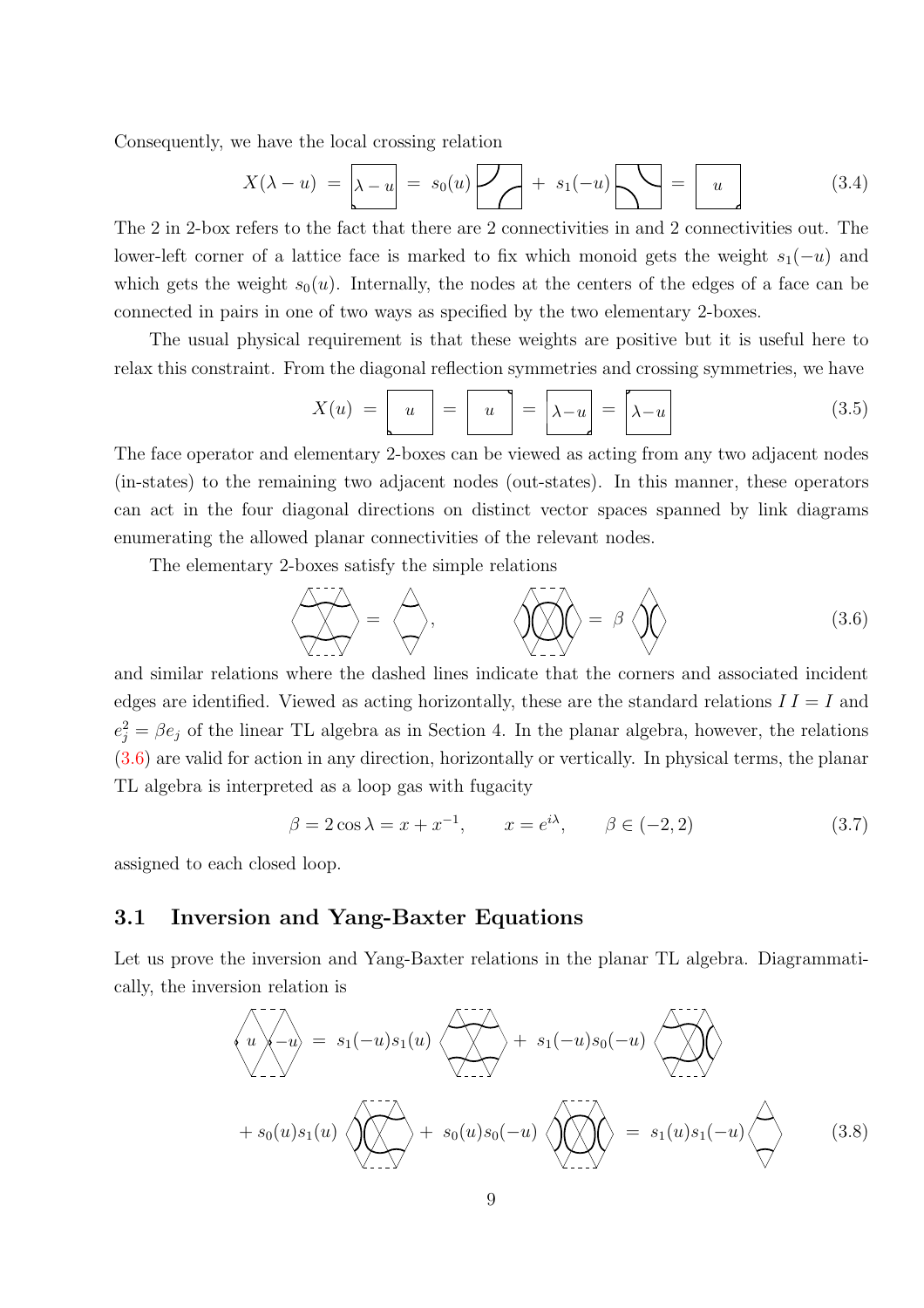The cancellation of the three omitted terms follows from the trigonometric identity between their weights  $\lambda$ 

$$
[s_1(-u)s_0(-u) + s_0(u)s_1(u) + \beta s_0(u)s_0(-u)] \left\langle \bigotimes_{i=1}^{n} \right\rangle = 0 \qquad (3.9)
$$

The Yang-Baxter equations express the equality of two planar tangles

$$
\langle v - u \rangle = \langle v - u \rangle \frac{u}{v}
$$
 (3.10)

Setting  $w = v - u$  and allowing for the five possible connections of the external nodes, this reduces to the diagrammatic equations

$$
s_1(-u)s_1(-v)s_1(-w)\n\begin{matrix}\n\downarrow \\
\downarrow \\
\downarrow\n\end{matrix}\n= s_1(-u)s_1(-v)s_1(-w)\n\begin{matrix}\n\downarrow \\
\downarrow \\
\downarrow\n\end{matrix}
$$
\n(3.11)

s1(−u)s0(v)s1(−w) = s0(u)s1(−v)s0(w) + s0(u)s1(−v)s1(−w) + s1(−u)s1(−v)s0(w) + s0(u)s0(v)s0(w) (3.12)

The first equation, which is a trivial identity, occurs three times under rotations through  $120°$ . The second equation occurs twice under rotations through 180<sup>°</sup> and follows from the trigonometric identity

$$
s_1(-u)s_0(v)s_1(-w) = \beta s_0(u)s_1(-v)s_0(w) + s_0(u)s_1(-v)s_1(-w) + s_1(-u)s_1(-v)s_0(w) + s_0(u)s_0(v)s_0(w)
$$
(3.13)

### 3.2 Boundary Triangles and Boundary YBE

To incorporate boundaries, we introduce 1-triangles. An elementary 1-triangle with no internal degrees of freedom is defined by

$$
K(u) = K(u,\xi) = \left\langle u, \xi \right| = \left\langle \right\rangle \tag{3.14}
$$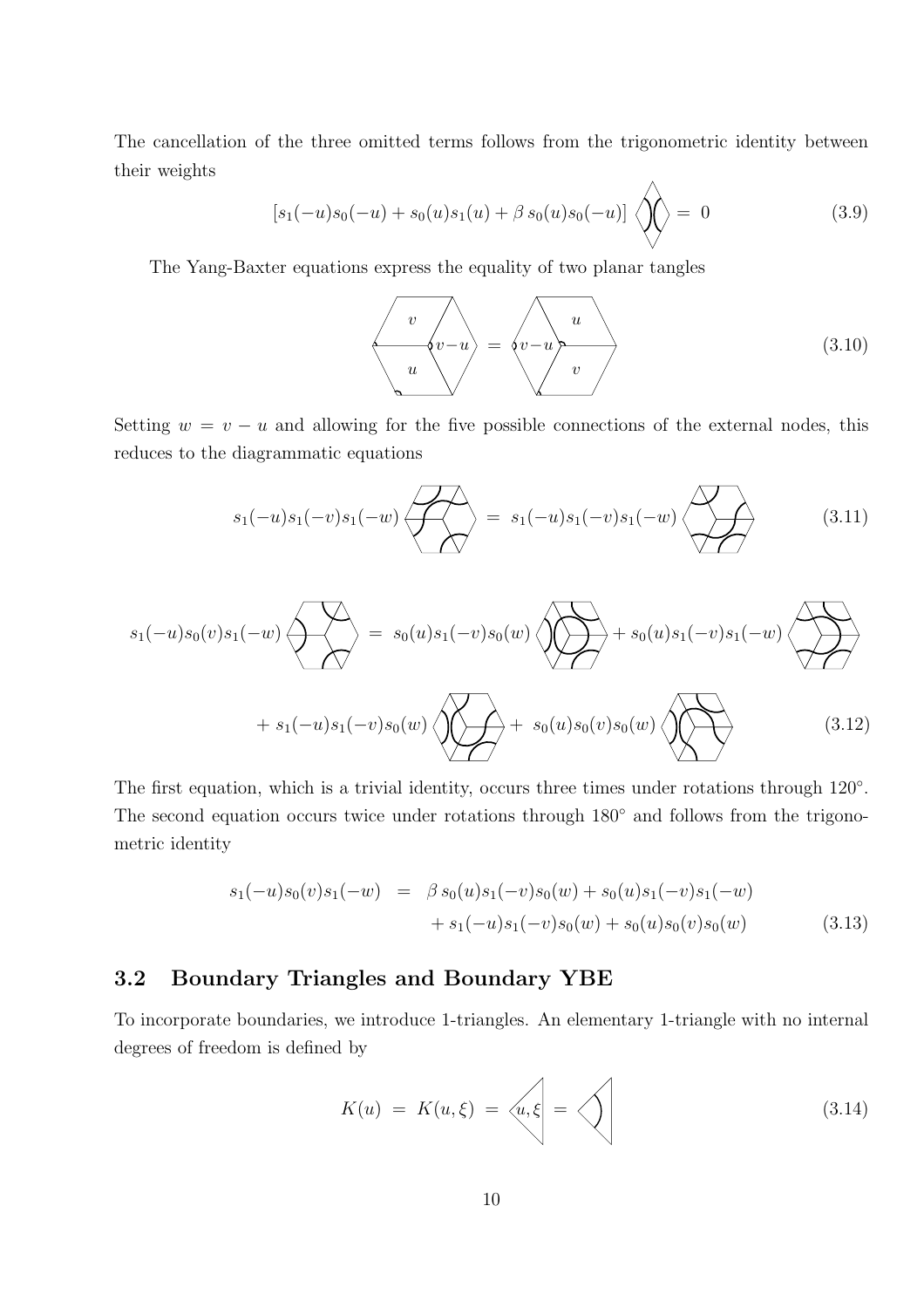where  $\xi$  is a fixed boundary parameter which is often suppressed. The 1 in 1-triangle refers to the fact that there is 1 connectivity in and 1 connectivity out. This boundary condition, which we label by  $(r, s) = (1, 1)$ , will play the role of the *vacuum* boundary condition. For given boundary 1-triangles, the Boundary Yang-Baxter Equations (BYBEs) express the equality of the two boundary tangles



For the elementary 1-triangle, for example, this follows from the following four identities where  $\omega_1 = s_1(v-u)s_0(u+v), \omega_2 = s_0(u-v)s_0(u+v), \omega_3 = s_1(v-u)s_1(-u-v), \omega_4 = s_0(u-v)s_1(-u-v)$ and equality applies to connectivities as well as weights



Further solutions to the BYBEs are constructed in Section 3.4.

#### 3.3 Braids

The planar TL algebra extends to a planar braid-monoid (tangle) algebra by adding braid 2-boxes. The braid 2-boxes are defined by braid limits of the face operators

<sup>b</sup> <sup>=</sup> <sup>k</sup> lim <sup>u</sup>→−i<sup>∞</sup> X(u) s1(−u) = , b<sup>−</sup><sup>1</sup> = k −1 limu→i<sup>∞</sup> X(u) s1(−u) = (3.17)

Although the constant k is arbitrary, the choice  $k = -ie^{-i\lambda/2} = -ix^{-1/2}$  is compatible with crossing symmetry since then

$$
b = -i(x^{-1/2}X(0) - x^{1/2}X(\lambda)), \qquad b^{-1} = -i(x^{-1/2}X(\lambda) - x^{1/2}X(0)) \tag{3.18}
$$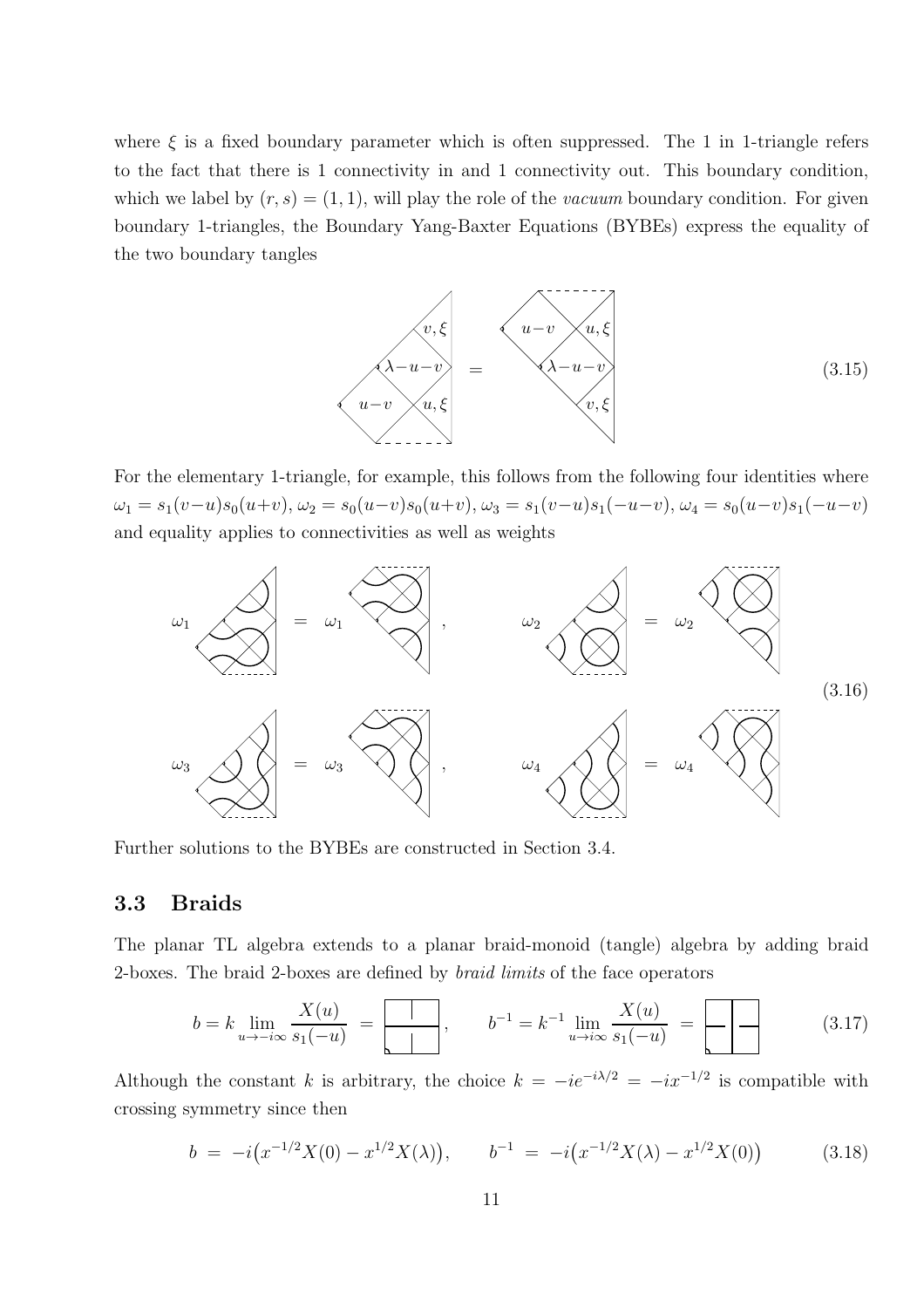and

$$
X(u) = \frac{x^{-1/2}e^{iu}b + x^{1/2}e^{-iu}b^{-1}}{i(x - x^{-1})}, \qquad X(\lambda - u) = \frac{x^{-1/2}e^{iu}b^{-1} + x^{1/2}e^{-iu}b}{i(x - x^{-1})}
$$
(3.19)

There are many relations that hold in the planar TL braid-monoid algebra. The braid relations

$$
\left\langle \left\langle \left\langle \right\rangle \right\rangle \right\rangle = \left\langle \left\langle \left\langle \left\langle \right\rangle \right\rangle \right\rangle \right\rangle \tag{3.20}
$$

for example, follow immediately by taking the limit  $u, v, v - u \rightarrow \pm i\infty$  in the YBE. The inverse relation

<span id="page-11-0"></span>
$$
\left\langle \bigotimes \right\rangle = \left\langle \bigotimes \right\rangle
$$
 (3.21)

follows by taking  $u \to i\infty$  in the inversion relation. The twist relation is

$$
\left\langle \bigotimes_{i=1}^{n} \right\rangle = \omega \left\langle \bigotimes_{i=1}^{n} \right\rangle, \qquad \omega = ix^{3/2}
$$
 (3.22)

Another relation, which we will need later, is the rotated partner of [\(3.21\)](#page-11-0) with a spectator 1-triangle

<span id="page-11-1"></span>
$$
\left| \bigcup_{1 \leq i \leq n} \right| = \left| \bigcup_{1 \leq i \leq n} \left| \bigcup_{1 \leq i \leq n} \left( 3.23 \right) \right| \right|
$$
 (3.23)

#### 3.4 Integrable and Conformal Boundary Conditions

In this section, we start with the vacuum boundary condition and use the fusion construction of Behrend and Pearce [\[36\]](#page-38-4) to build an infinite family of solutions to the BYBE labelled by Kac labels  $(r, s)$  with  $r, s = 1, 2, \ldots$  The  $(r, s)$  integrable boundary condition leads to the  $(r, s)$ conformal boundary condition in the continuum scaling limit. The construction process is valid in the planar Temperley-Lieb algebra. Since the arguments are formally the same as in [\[36\]](#page-38-4), we just summarize the relevant results.

The  $(r, s)$  solution is built in a two-stage process as the fusion product  $(r, 1) \otimes_f (1, s)$  of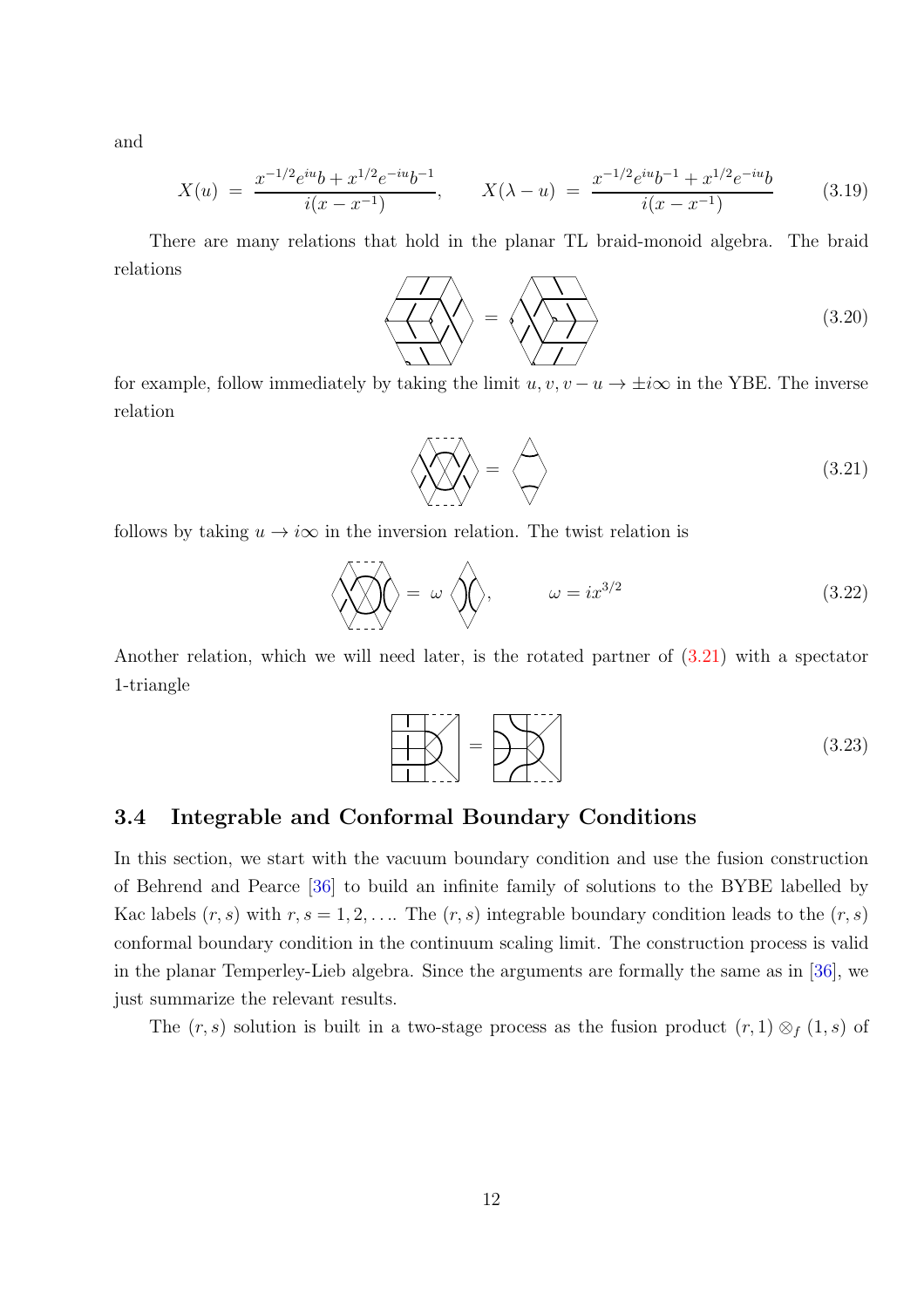integrable seams acting on the vacuum  $(1, 1)$  1-triangle. It is represented by the 1-triangle



Here there are  $r - 1$  double columns of faces, the column inhomogeneities are

$$
\xi_k = \xi + k\lambda \tag{3.25}
$$

The solid dots indicate that a projector  $P^r$ , defined below, is applied along the bottom (or equivalently top and bottom) edges of the right-hand side. Any residual degrees of freedom (connectivities) on these edges are regarded as internal to the boundary.

The projectors  $P^r$ , which act on the top and the bottom, are given by



These projectors are normalized to satisfy  $(P<sup>r</sup>)<sup>2</sup> = P<sup>r</sup>$  and act on  $r - 1$  strings to kill any diagram with closed half-arcs, that is, where any two of the  $r - 1$  strings are connected. For  $\lambda/\pi$  irrational, there are an infinite number of projectors labelled by  $r = 1, 2, 3, \ldots$  However, for  $\lambda/\pi$  rational, some projectors may diverge as is clear from [\(4.23\)](#page-19-0). For the principal series, we restrict to  $1 \le r \le m$  ensuring the existence of the normalized projectors.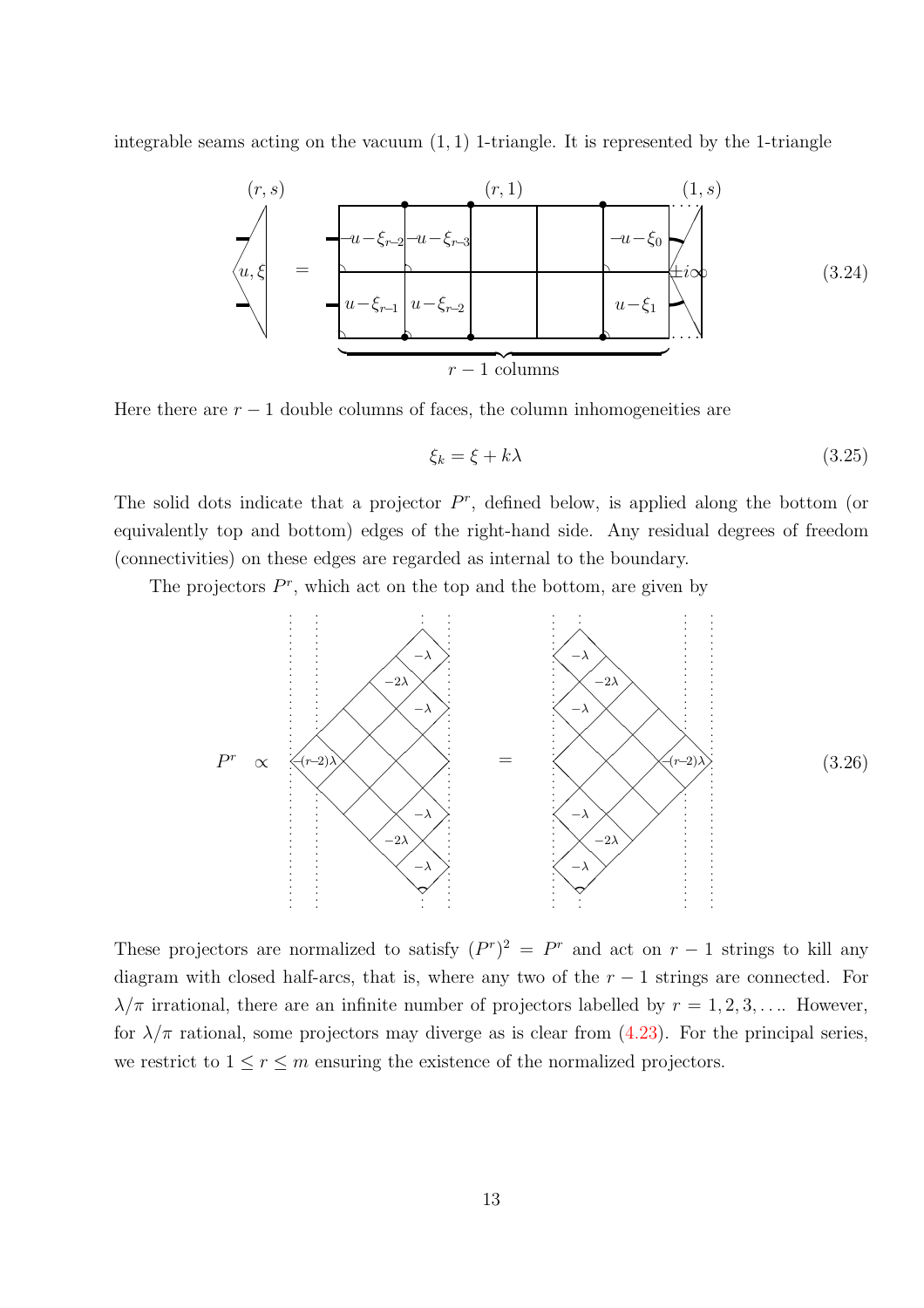For  $1 \leq s \leq m$ , the  $(1, s)$  solution is given by the braid limit of the  $(s, 1)$  solution



and a similar expression with underpasses replacing overpasses on the right side of the equation for  $\xi \to +i\infty$ . The solid dots indicate that a projector  $P^s$  is applied along the row. The limits exist provided the face operators are suitably normalized. Repeatedly applying [\(3.23\)](#page-11-1) to either braid limit gives

<span id="page-13-0"></span>

showing that the  $s - 1$  rightmost strings pass straight through the boundary tangle. For  $s > m$ , we define the  $(1, s)$  boundary condition by the right side of  $(3.28)$  with  $s - 1$  columns with no projector but the action is restricted to the vector space of link states  $\mathcal{V}^{(s)}$  as explained in the next section. For  $s \leq m$ , the two definitions are equivalent. The effect of the  $(1, s)$  boundary condition is to close the  $\ell = s - 1$  defects on the right boundary as indicated in Figure 2 and discussed in the following.

#### 3.5 Boundary Crossing

Since all closed half-arcs are projected out by the fusion projector, it follows that the normalized  $(r, 1)$  boundary tangle is

<span id="page-13-1"></span>

This is a combination of equations  $(2.29)$  and  $(2.30)$  of  $[36]$ . The closed loop which is implicitly present in the second term has been cancelled against a factor  $\beta$  in the prefactor. It is noted that only the first term, which is an s-type boundary condition of type  $(1, r)$ , survives in the braid limit  $\xi \to \pm i\infty$ .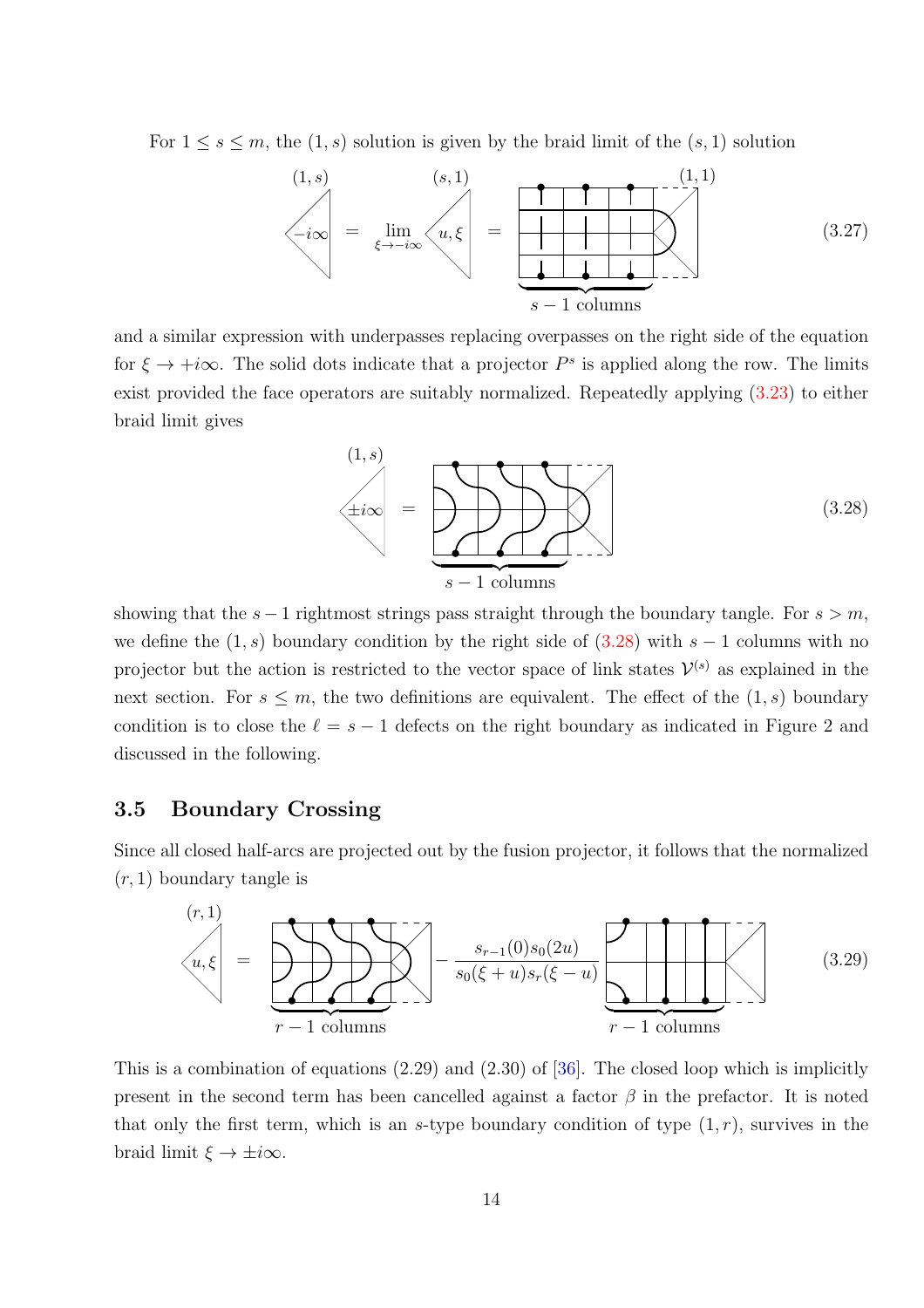

Figure 2: A typical configuration on the strip showing connectivities. The action on the link state is explained in the next section. The boundary condition is of type  $(r', s') = (1, 1)$  on the left and type  $(r, s) = (1, 3)$  on the right so there are  $\ell = s-1 = 2$  defects in the bulk. The strings propagating along the right boundary are spectators connected to the defects.

The boundary crossing relation follows readily

<span id="page-14-0"></span>
$$
\frac{1}{s_0(2u)}\sqrt{2u-\lambda/u, \xi} = \left(\frac{s_2(-2u)}{s_0(2u)}\sqrt{\lambda} + \frac{s_{-1}(2u)}{s_0(2u)}\sqrt{\lambda}\right)\sqrt{u, \xi}
$$
\n
$$
= s_1(\xi-u)s_{r-1}(\xi+u) \sum_{r-1 \text{ columns}} \left(-s_{r-1}(0)s_2(-2u)\right)\sqrt{\lambda}u, \xi
$$
\n
$$
= \sqrt{-u, \xi}
$$
\n(3.30)

Here we used the identities

$$
s_2(-2u) + \beta s_{-1}(2u) = s_0(2u) \tag{3.31}
$$

$$
s_0(\xi + u)s_r(\xi - u) - s_{r-1}(0)s_{-1}(2u) = s_1(\xi - u)s_{r-1}(\xi + u)
$$
\n(3.32)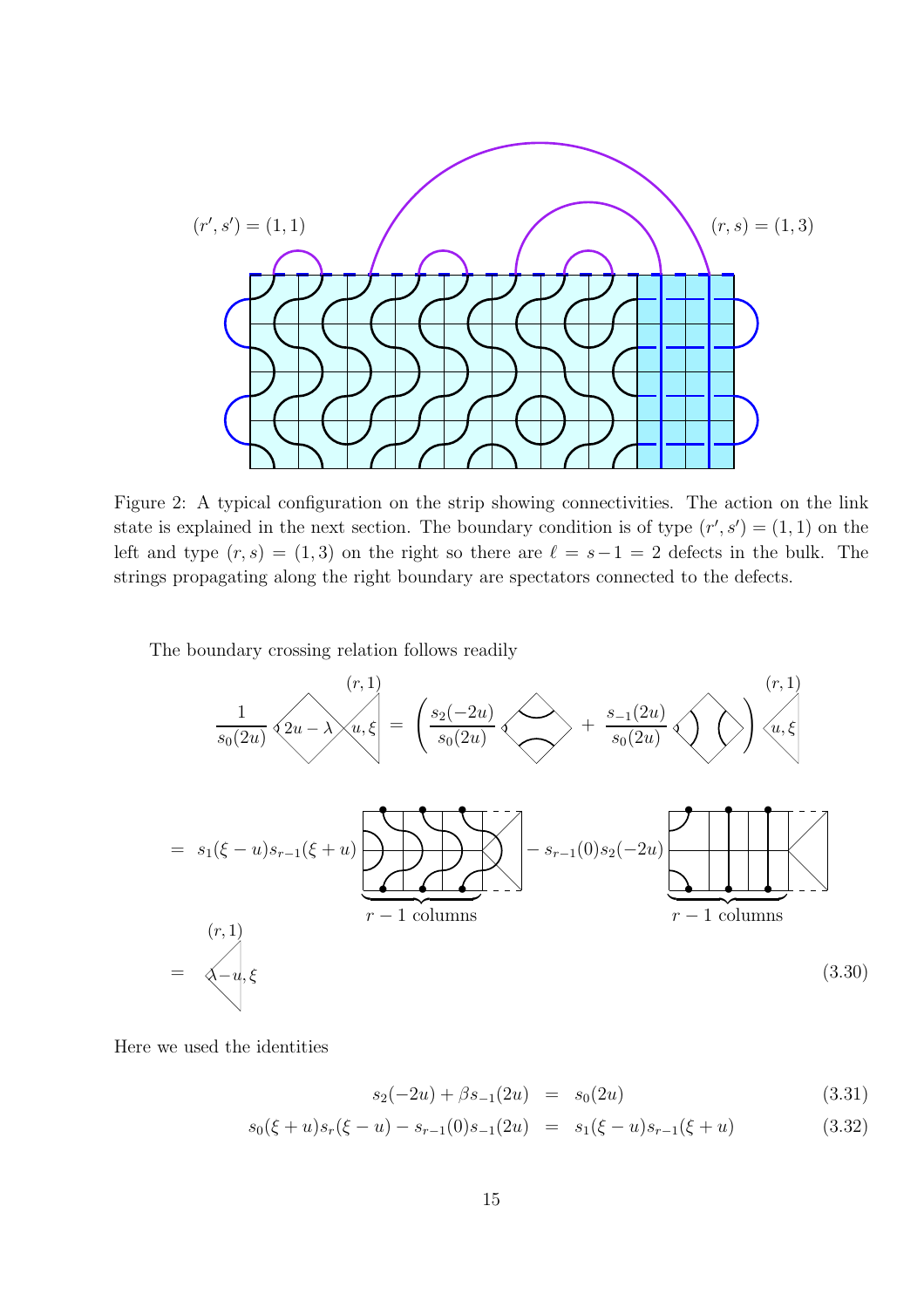## 4 Linear Temperley-Lieb Algebra

The linear Temperley-Lieb algebra [\[26,](#page-37-8) [41\]](#page-38-10)  $\mathcal{T} = \mathcal{T}(n, \lambda)$ , with  $n \in \mathbb{Z}_{\geq 0}$  and  $\lambda \in \mathbb{R}$ , is obtained by fixing the in- and out-states (or direction of transfer) of the planar TL algebra. The linear TL algebra thus acts on a fixed (distinguished) vector space and is generated by the identity I and the operators  $e_1, \ldots, e_{n-1}$  satisfying for  $j, k = 1, 2, \ldots, n-1$ 

$$
e_j^2 = \beta e_j, \qquad \beta = 2 \cos \lambda
$$
  
\n
$$
e_j e_k e_j = e_j, \qquad |j - k| = 1
$$
  
\n
$$
e_j e_k = e_k e_j, \qquad |j - k| > 1
$$
\n(4.1)

Here we work in the dense loop representation of the TL algebra and represent the TL generators  $e_i$  graphically by monoids [\[42\]](#page-38-9) acting on *n* strings

$$
e_j = \begin{vmatrix} \cdots & \cdots & \cdots \\ 1 & 2 & j-1 \end{vmatrix} \cdots \begin{vmatrix} \cdots & \cdots \\ j+1 & j+2 \end{vmatrix}
$$
 (4.2)

$$
e_j^2 = \bigotimes_j = \beta \bigotimes_j = \beta e_j
$$
\n(4.3)\n
$$
j \quad j+1
$$

$$
e_j e_{j+1} e_j = \left\lfloor \bigcup_{j} \bigcap_{j+1} \bigcap_{j+2} = \bigcap_{j} \bigcap_{j+1} \bigcap_{j+2} = e_j \tag{4.4}
$$

For  $\beta \neq 0$ ,  $\beta^{-1}e_j$  and  $I - \beta^{-1}e_j$  are orthogonal projectors.

The number  $C_n$  of independent words  $w \in \mathcal{T}(n, \lambda)$  is given by the Catalan numbers

$$
C_n = \binom{2n}{n} - \binom{2n}{n-1} = \frac{1}{n+1} \binom{2n}{n} = 1, 2, 5, 14, \dots; \quad n = 1, 2, 3, 4, \dots \tag{4.5}
$$

The words of the linear TL algebra are divided into equivalence classes by the number of strings or defects  $\ell$  passing from the bottom to the top of the monoid diagrams. For  $n = 4$ , for example, we have  $\mathcal{T} = \mathcal{S}_0 \cup \mathcal{S}_2 \cup \mathcal{S}_4$  with

$$
\ell = 0: \t S_0 = \{e_1e_3, e_1e_3e_2, e_2e_1e_3, e_2e_1e_3e_2\}
$$
  
\n
$$
\ell = 2: \t S_2 = \{e_1, e_2, e_3, e_1e_2, e_2e_1, e_2e_3, e_3e_2, e_1e_2e_3, e_3e_2e_1\}
$$
  
\n
$$
\ell = 4: \t S_4 = \{I\}
$$
\n(4.6)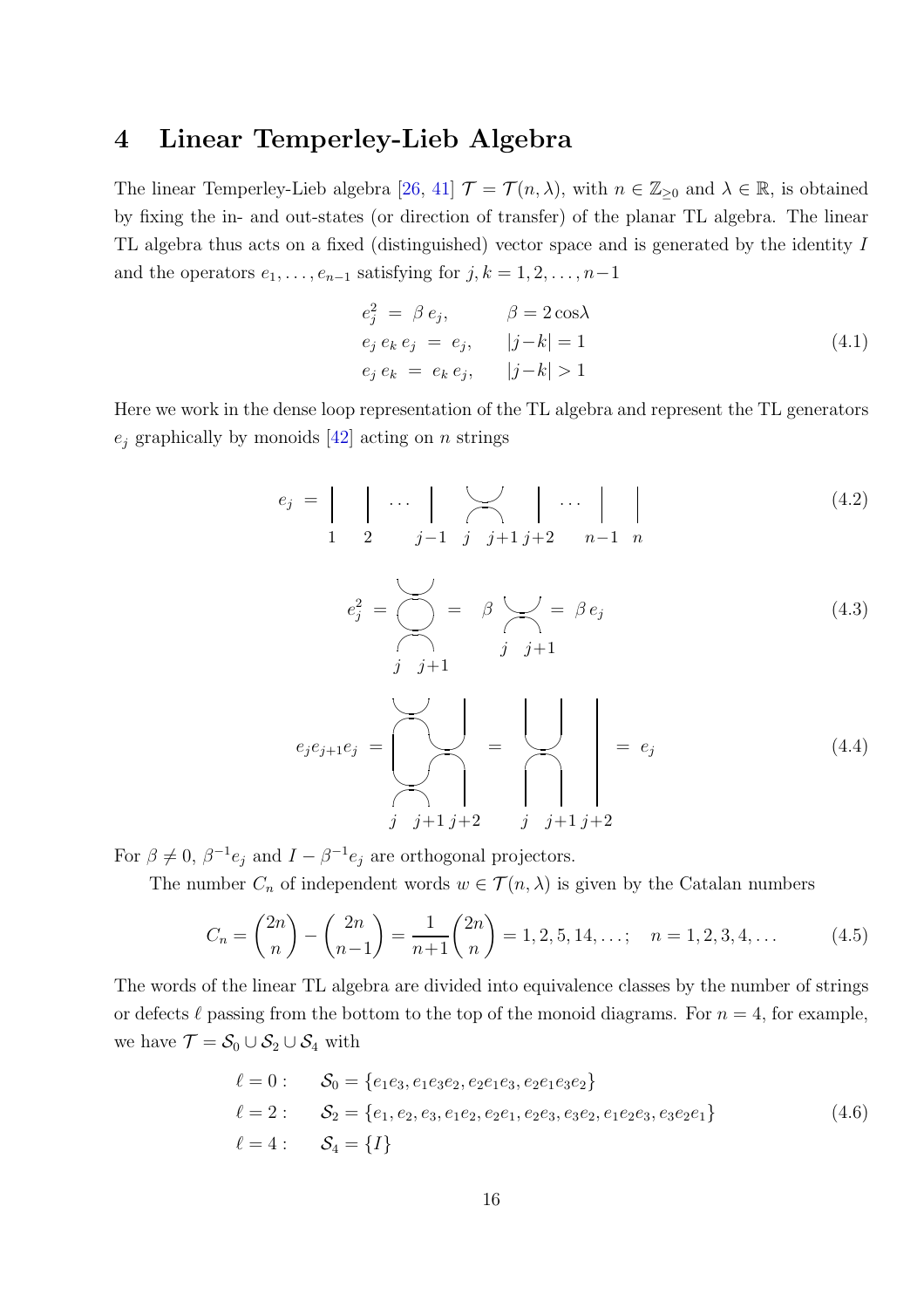Under the action of the generators of the TL algebra, the defects can hop by two sites  $(e_1 \mapsto e_2e_1)$ for example) or adjacent defects can be annihilated in pairs  $(e_3 \mapsto e_1e_3$  for example). It follows that the action of the TL algebra is block triangular on the classes  $\mathcal{S}_{\ell}$  and that  $\mathcal{T} = \mathcal{T}(n, \lambda)$ admits the subalgebras

$$
\mathcal{T}_{\ell} = \bigcup_{\ell' \leq \ell, \ \ell - \ell' = 0 \text{ mod } 2} \mathcal{S}_{\ell'}, \qquad 0 \leq \ell \leq n \tag{4.7}
$$

The linear TL algebra  $\mathcal{T}(n, \lambda)$  is semisimple for  $\lambda/\pi$  irrational and not semisimple for  $\lambda/\pi$ rational [\[41,](#page-38-10) [43\]](#page-38-11). This means that Hamiltonians and transfer matrices constructed from the generators of this algebra are necessarily diagonalizable for  $\lambda/\pi$  irrational. To see indecomposable representations, we therefore need to consider the case where  $\lambda/\pi$  is rational. This general structure theorem tells us that indecomposable representations *exist* but gives no hint as to how to construct them or relate them to boundary conditions of a physical system.

#### 4.1 Link Diagrams

The fixed vector space of states of the linear TL algebra is described by connectivities. However, arbitrary connectivities cannot occur. Referring to the top edge of Figure 1, it is seen that connectivity in neighbouring pairs  $\cap$   $\cap$   $\cap$   $\dots$  is always allowed. This distinguished connectivity state will play the role of vacuum for our theories. Other allowed connectivities are generated by the action of the TL algebra on the vacuum state and are described algebraically by right ideals and diagrammatically by planar link diagrams.

Let us consider the action of the TL algebra on the vector space of right ideals

$$
\mathcal{V} = \mathcal{V}(n, \lambda) = \langle w\mathcal{T} : w \in \mathcal{T} = \mathcal{T}(n, \lambda) \rangle, \qquad w\mathcal{T} = \{wt : t \in \mathcal{T}\}
$$
(4.8)

where  $\langle \ldots \rangle$  denotes the linear span. In the loop representation, each right ideal admits a graphical representation as a (planar) link diagram. For  $n = 4$ , for example, there are six right ideals organized by the number of defects  $\ell$ :

$$
\ell = 0: \qquad e_2e_1e_3 \mathcal{T} = \{e_2e_1e_3, e_2e_1e_3e_2\} = \bigcap_{1 \leq 2 \leq 3 \leq 4} \ell = 0: \qquad e_1e_3 \mathcal{T} = \{e_1e_3, e_1e_3e_2\} = \bigcap_{1 \leq 2 \leq 3 \leq 4} \ell = 2: \qquad e_1 \mathcal{T} = \{e_1, e_1e_2, e_1e_2e_3, e_1e_3, e_1e_3e_2\} = \bigcap_{1 \leq 2 \leq 3 \leq 4} \ell = 2: \qquad e_2 \mathcal{T} = \{e_2, e_2e_1, e_2e_3, e_2e_1e_3, e_2e_1e_3e_2\} = \bigcap_{1 \leq 2 \leq 3 \leq 4} \ell = 2: \qquad e_3 \mathcal{T} = \{e_3, e_3e_2, e_1e_3, e_3e_2e_1, e_1e_3e_2\} = \bigcap_{1 \leq 2 \leq 3 \leq 4} \ell = 4: \qquad I \mathcal{T} = \mathcal{T} = \bigcup_{1 \leq 2 \leq 3 \leq 4} \frac{1}{2 \cdot 3 \cdot 4} \ell = 4: \qquad I \mathcal{T} = \mathcal{T} = \bigcup_{1 \leq 2 \leq 3 \leq 4} \frac{1}{2 \cdot 3 \cdot 4} \ell = 4: \qquad I \mathcal{T} = \mathcal{T} = \bigcup_{1 \leq 2 \leq 3 \leq 4} \frac{1}{2 \cdot 3 \cdot 4} \ell = 4: \qquad I \mathcal{T} = \mathcal{T} = \bigcup_{1 \leq 2 \leq 3 \leq 4} \frac{1}{2 \cdot 3 \cdot 4} \ell = 4: \qquad I \mathcal{T} = \mathcal{T} = \bigcup_{1 \leq 2 \leq 3 \leq 4} \frac{1}{2 \cdot 3 \cdot 4} \ell = 4: \qquad I \mathcal{T} = \mathcal{T} = \bigcup_{1 \leq 2 \leq 3 \leq 4} \frac{1}{2 \cdot 3 \cdot 4} \ell = 4: \qquad I \mathcal{T} = \mathcal{T} = \bigcup_{1 \leq
$$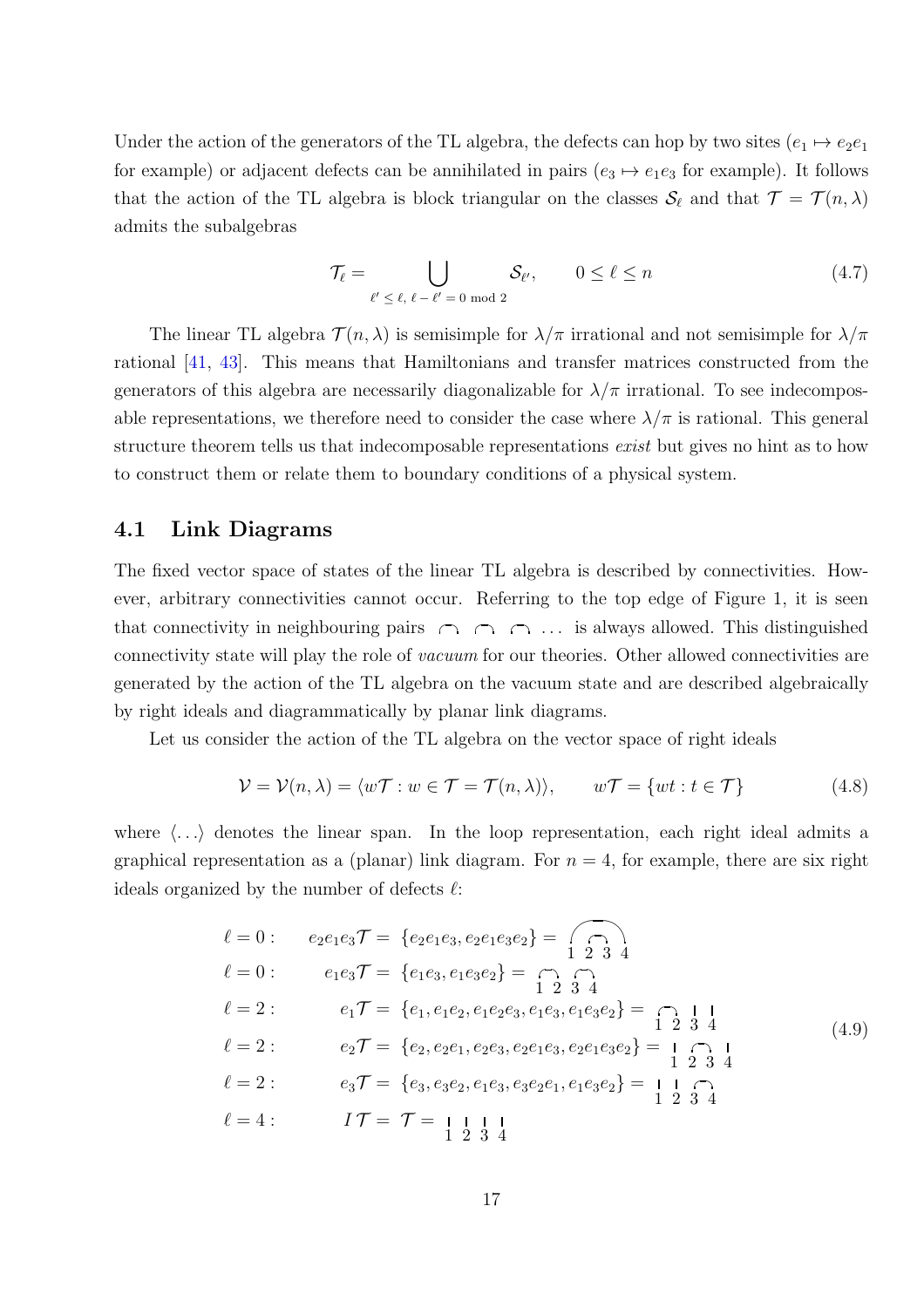The TL generators act on these link diagrams from below. We denote by  $\mathcal{V}_{\ell}$  the vector space of right ideals with exactly  $\ell = s - 1$  defects. Defects occur with a fixed parity given by  $n - \ell = 0$ mod 2. Since defects can be annihilated in pairs but not created by the TL generators, the action of the TL generators is upper block triangular on the vector spaces  $\mathcal{V}_{\ell}$ . The dimension of the space  $\mathcal{V}_{\ell}$  is

$$
\dim \mathcal{V}_{\ell} = \chi_{1,s}^{(n)}(1) = \binom{n}{\frac{n-\ell}{2}} - \binom{n}{\frac{n-\ell-2}{2}}
$$
\n
$$
(4.10)
$$

It is often convenient to encode the right ideals by Restricted Solid-On-Solid (RSOS or Dyck) paths  $|a\rangle = (a_0, a_1, \dots, a_n)$  where  $a_0 = a_n = 0$  and  $a_j$  is the number of half-loops above the midpoint between strings j and  $j+1$  and  $|a_{j+1} - a_j| = 1$  for each  $j = 0, 1, ..., n-1$ . For  $n = 6$ , we have

<span id="page-17-0"></span>
$$
\mathcal{V}_0 = \langle (0, 1, 2, 3, 2, 1, 0), (0, 1, 2, 1, 2, 1, 0), (0, 1, 0, 1, 2, 1, 0), (0, 1, 2, 1, 0, 1, 0), (0, 1, 0, 1, 0, 1, 0) \rangle \tag{4.11}
$$

The action of a single TL generator  $e_j$  maps one right ideal into a scalar multiple of another right ideal. It is instructive to write down matrices representing the action of TL generators on the basis of right ideals. For  $n = 6$ , the action of  $e_1$  and  $e_2$  on  $\mathcal{V}_0$ , for example, is given by

$$
e_1 = \begin{pmatrix} 0 & 0 & 0 & 0 & 0 \\ 0 & 0 & 0 & 0 & 0 \\ 0 & 1 & \beta & 0 & 0 \\ 0 & 0 & 0 & 0 & 0 \\ 1 & 0 & 0 & 1 & \beta \end{pmatrix}, \qquad e_2 = \begin{pmatrix} 0 & 0 & 0 & 0 & 0 \\ 1 & \beta & 1 & 0 & 0 \\ 0 & 0 & 0 & 0 & 0 \\ 0 & 0 & 0 & \beta & 1 \\ 0 & 0 & 0 & 0 & 0 \end{pmatrix}
$$
(4.12)

where the order of the basis is as given in  $(4.11)$ . In general, these matrices are real but not symmetric with eigenvalues 0 or  $\beta$  so that  $\beta^{-1}e_j$  are projectors for  $\beta \neq 0$ . We stress that these matrices are non-local in the sense that the action on all link states must be considered to write the matrix representative of a given  $e_j$ . Despite the graphical depiction of the TL generators, these matrices are not (time-reversal) symmetric. This results from the action on link states which encode the history from time  $-\infty$  and explicitly breaks the time-reversal symmetry associated with local representations of TL.

Later it will be useful to restrict the action of the TL generators onto  $spin-(s-1)/2$  subspaces defined by

<span id="page-17-1"></span>
$$
\mathcal{V}^{(s)} = \langle |a\rangle \in \mathcal{V}_0 : \{a_0, a_1, \dots, a_n\} = \{\dots, s-1, s-2, \dots, 1, 0\}\rangle, \quad s = 1, 2, 3, \dots \quad (4.13)
$$

where precisely the last s heights are fixed and  $s - 1 = \ell$  is the number of defects.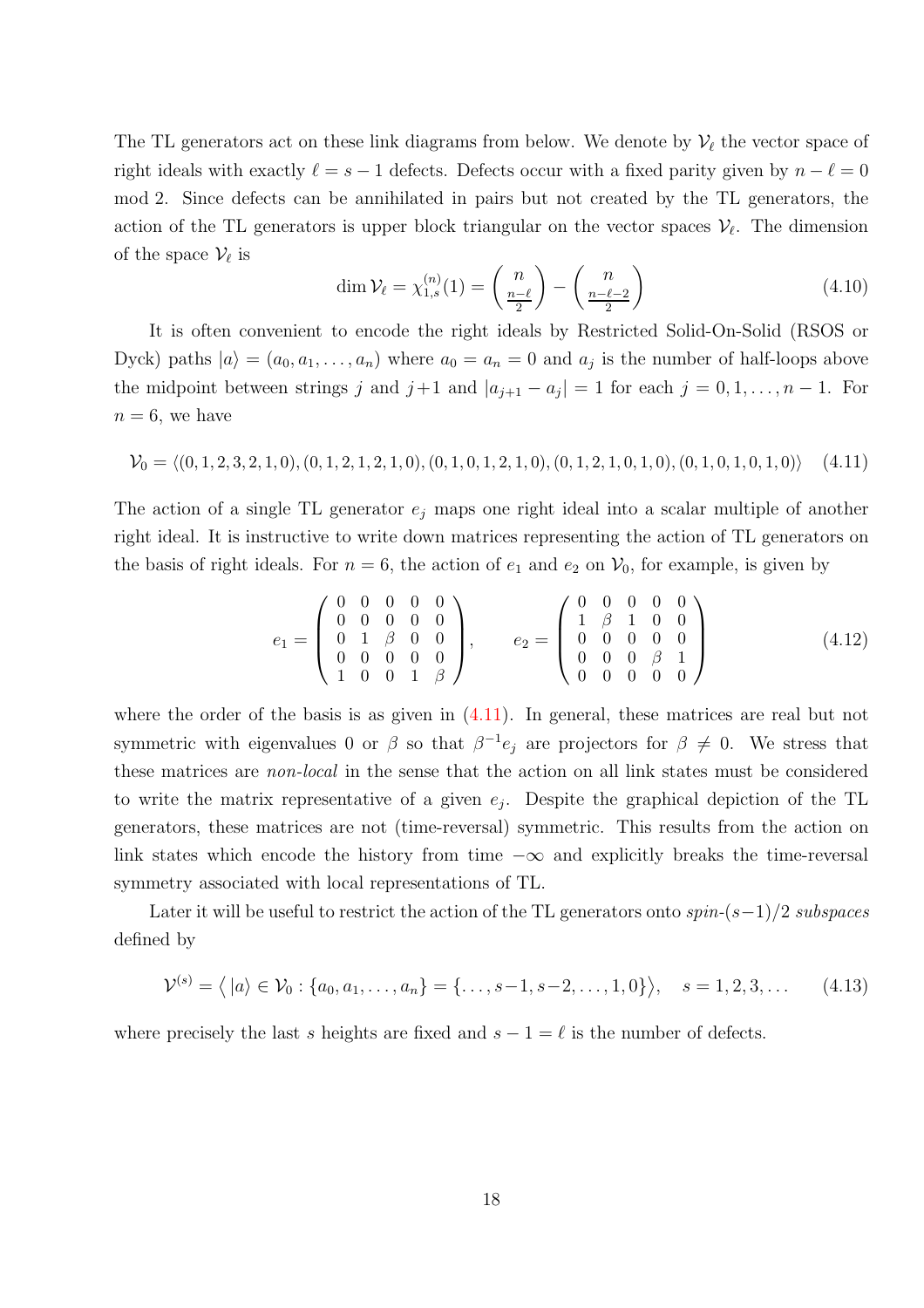#### 4.2 Face Operators and Local Relations

A solution of the YBE [\[40\]](#page-38-8) is obtained by taking the local face operators of the planar TL algebra and fixing the direction of transfer

$$
X_j(u) = \begin{cases} \n\vdots & \vdots & \vdots \\
u & \vdots & \vdots \\
\vdots & \vdots & \vdots \\
j-1 & j & j+1\n\end{cases} = s_1(-u) I + s_0(u) e_j \tag{4.14}
$$

These operators act from below on the fixed vector space  $\mathcal{V}(n, \lambda)$  between string j and j + 1. It follows that the  $X_j(u)$  satisfy the operator form of the YBE

$$
X_j(u) X_{j+1}(u+v) X_j(v) = X_{j+1}(v) X_j(u+v) X_{j+1}(u)
$$
\n(4.15)

depicted graphically by



The local face operators also satisfy the single-site commutation relation

<span id="page-18-0"></span>
$$
X_j(u) X_j(v) = s_1(-u)s_1(-v)I + s_0(u+v)e_j = X_j(v) X_j(u)
$$
\n(4.17)

and hence the inversion relation

$$
X_j(-u) X_j(u) = s_1(-u) s_1(u) I \tag{4.18}
$$

The triangle boundary weights on the right

$$
K_j(u,\xi) = \begin{cases} u,\xi \\ u,\xi \\ \vdots \\ i-1 \end{cases}
$$
 (4.19)

must satisfy the Boundary Yang-Baxter Equation (BYBE)

<span id="page-18-1"></span>
$$
X_j(u-v)K_{j+1}(u,\xi)X_j(u+v)K_{j+1}(v,\xi) = K_{j+1}(v,\xi)X_j(u+v)K_{j+1}(u,\xi)X_j(u-v) \tag{4.20}
$$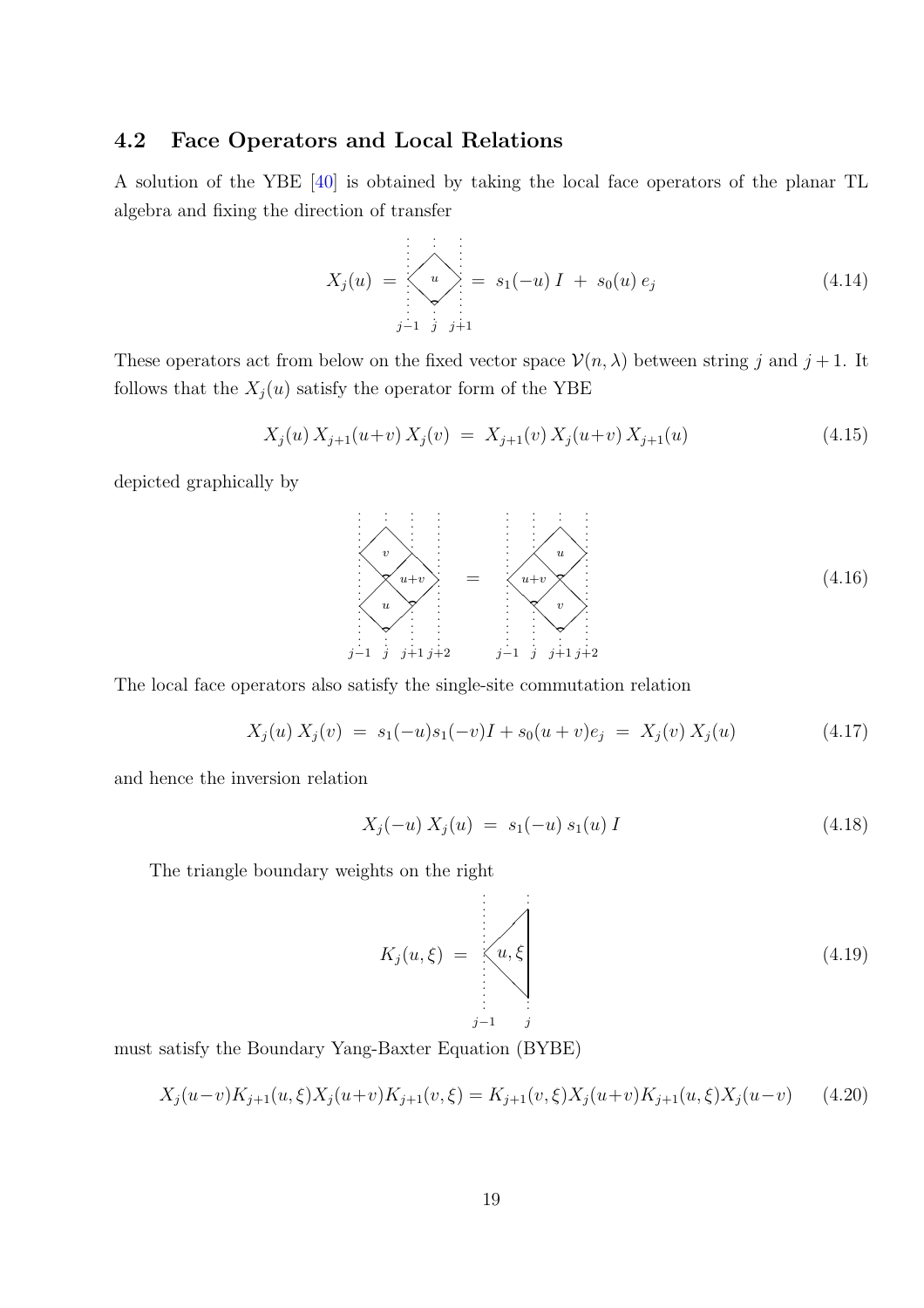depicted graphically by



A similar relation holds on the left boundary. Here  $\xi \in \mathbb{C}$  is an arbitrary parameter. Physically,  $\xi$  is a thermodynamic variable governing the boundary interactions. More specifically, it is a generalized boundary magnetic field. From the single-site commutation relation [\(4.17\)](#page-18-0), it follows immediately that a fundamental solution of the BYBE [\(4.20\)](#page-18-1) is given by

$$
K_{j+1}(u) = I \tag{4.22}
$$

It is the *vacuum* solution which is labelled by  $(r, s) = (1, 1)$ .

Explicitly, in the linear TL algebra, the first few normalized fusion projectors are

<span id="page-19-0"></span>
$$
P_j^1 = P_j^2 = I, \quad P_j^3 = I - \frac{1}{s_2(0)} e_j, \quad P_j^4 = I - \frac{s_2(0)}{s_3(0)} (e_j + e_{j+1}) + \frac{1}{s_3(0)} (e_j e_{j+1} + e_{j+1} e_j) \tag{4.23}
$$

It is noted that the denominators vanish for certain rational values of  $\lambda/\pi$ . However, this does not occur for the principal series with  $\lambda = \pi/(m+1)$  in the cases under consideration where  $r = 1, 2, \ldots, m$ . Using the TL algebra and the fusion projectors, it is possible [\[36\]](#page-38-4) to systematically build further solutions  $K_i^{(r,s)}$  $j_j^{(r,s)}$  of the BYBE labelled by arbitrary Kac labels  $(r, s)$ with  $r, s = 1, 2, \ldots$ 

$$
K_{j+1}^{(r,s)}(u,\xi) = P_{j+2}^r P_{j+r+1}^s \prod_{k=1}^{r-1} X_{j+k}(u-\xi_{r-k}) \prod_{\ell=1}^{s-1} X_{j+\ell+r-1}(-i\infty)
$$
  
 
$$
\times \prod_{\ell=s-1}^1 X_{j+\ell+r-1}(i\infty) \prod_{k=r-1}^1 X_{j+k}(u+\xi_{r-k}) P_{j+2}^r P_{j+r+1}^s
$$
(4.24)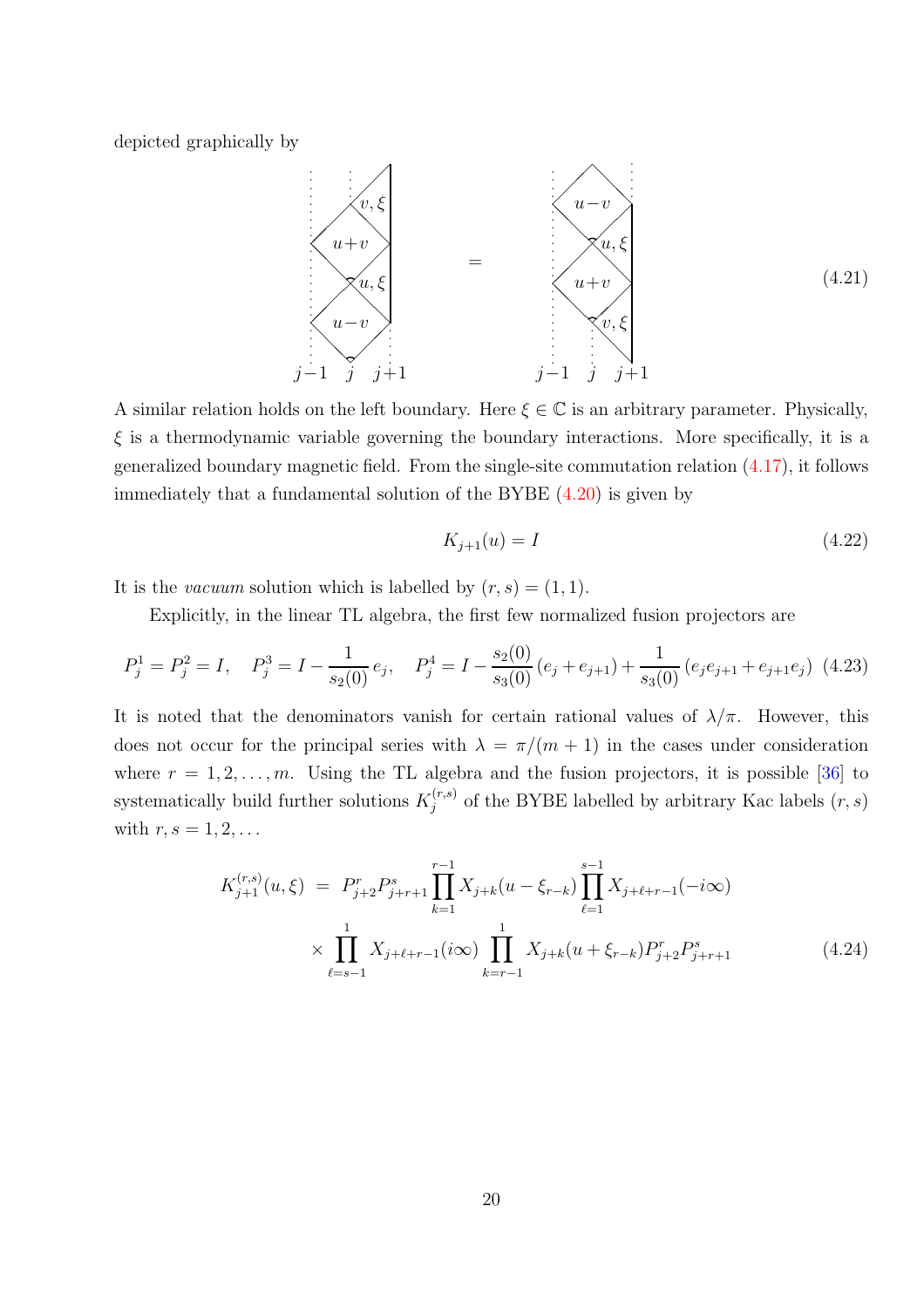depicted graphically by

<span id="page-20-0"></span>

where  $\xi_k = \xi + k\lambda$  and the solid dots indicate the action of the fusion projectors. The  $(1, s)$ boundary triangle  $K_{j+1}^{(1,s)}(\xi = i\infty)$  occurring on the right side of  $(4.25)$  has itself a similar graphical depiction but with  $\xi_k = \pm i\infty$ , r replaced by s and the boundary triangle omitted or equivalently acting as the identity. As in Section 3.4, for  $s > m$ , the fusion projectors are omitted and the action is simply restricted to the vector space of link states  $\mathcal{V}^{(s)}$ .

After suitable normalization, it follows from [\(3.29\)](#page-13-1) that the boundary weights are given in terms of projectors by

$$
K_j^{(r,s)}(u,\xi) = P_{j+1}^r P_{j+r}^s - \frac{s_{r-1}(0)s_0(2u)}{s_0(\xi+u)s_r(\xi-u)} P_{j+1}^r e_j P_{j+1}^r P_{j+r}^s \tag{4.26}
$$

From the recursive definition of the projectors [\[36\]](#page-38-4), it also follows that at  $u = \xi$ 

$$
K_j^{(r,s)}(\xi,\xi) = P_j^{r+1} P_{j+r}^s \tag{4.27}
$$

## 5 Commuting Transfer Matrices and Hamiltonians

### 5.1 Double-Row Transfer Matrices on a Strip

The YBEs, supplemented by the additional local relations, are sufficient to imply commuting transfer matrices and integrability. To work on a strip with fixed boundary conditions on the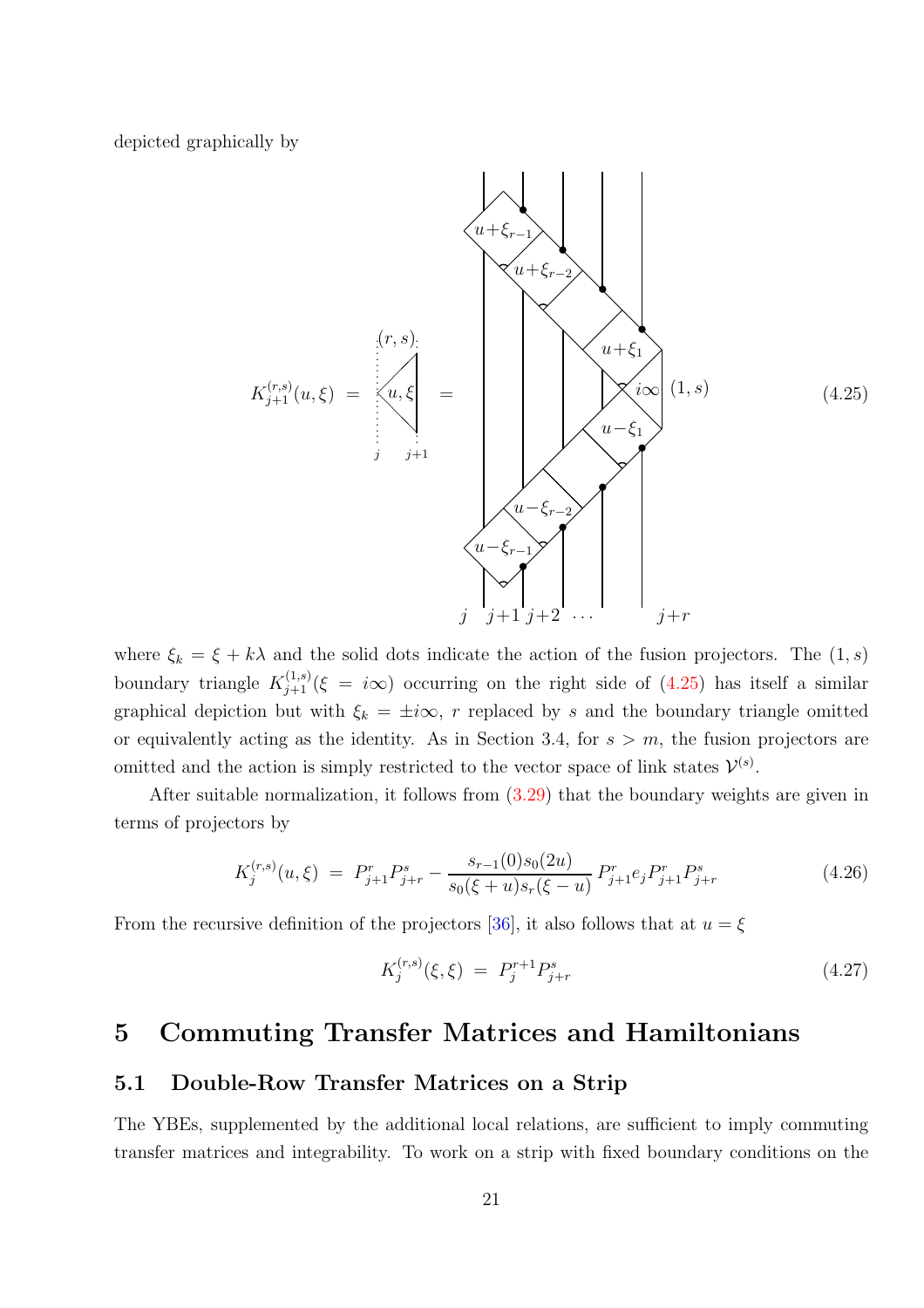right and left, we need to work with N column Double-row Transfer Matrices (DTMs) [\[44,](#page-38-12) [45\]](#page-38-13) represented schematically in the planar TL algebra by the N-tangle

<span id="page-21-0"></span>
$$
D(u) = \lambda \begin{bmatrix} \lambda - u & \lambda - u \\ u & u \end{bmatrix} \begin{bmatrix} \lambda - u & \lambda - u \\ u & u \end{bmatrix} \begin{bmatrix} \lambda - u & \lambda - u \\ u & \lambda \end{bmatrix} \tag{5.1}
$$

As we will explain later, this schematic representation in the planar TL algebra needs to be interpreted appropriately to write  $\mathbf{D}(u)$  in terms of the generators of the *linear* TL algebra and to write down its associated matrix.

Following the diagrammatic proof of [\[45\]](#page-38-13), which is valid in the planar TL algebra, the DTMs  $\mathbf{D}(u)$  form a commuting family with  $[\mathbf{D}(u), \mathbf{D}(v)] = 0$ . Similarly, using boundary crossing [\(3.30\)](#page-14-0) and following the diagrammatic proof of [\[45\]](#page-38-13) yields the crossing symmetry  $\mathbf{D}(u) = \mathbf{D}(\lambda - u)$ . It also follows, at least for  $(r, s) = (1, s)$ , that  $\mathbf{D}(u)$  is invariant under reflections about the vertical. Hence the eigenvectors of  $\mathbf{D}(u)$  are either odd or even under the action of the chiral operator C that implements the left-right reflection on link states and the eigenvalues of  $D(u)$ are labelled by the quantum number  $C = \pm 1$ .

In contrast to the situation for RSOS models, the DTMs  $\mathbf{D}(u)$  here are not transpose symmetric and are not normal so there is no guarantee that they are diagonalizable. Nevertheless, we conjecture that for the one-boundary cases (one non-vacuum boundary) the DTMs  $\bm{D}(u)$ are diagonalizable. This is supported by all of our numerics. The situation is very different, however, for the two-boundary cases (two non-vacuum boundaries) where in certain cases, as in Section 8, the transfer matrices are not diagonalizable and admit a Jordan cell structure.

#### 5.2 Hamiltonian Limits

One way to take the Hamiltonian limit is to write  $D(u)$  in terms of the linear TL algebra. Given a solution  $K_i(u)$  of the right BYBE and assuming  $\beta \neq 0$ , we define a DTM acting on  $\mathcal{T}(N+2, \lambda)$ by

<span id="page-21-1"></span>
$$
\boldsymbol{D}(u) = \beta^{-1} e_{-1} \Big( \prod_{j=0}^{N-1} X_j(u) \Big) K_N(u) \Big( \prod_{j=N-1}^{0} X_j(u) \Big) \beta^{-1} e_{-1} \tag{5.2}
$$

where the products are ordered and we have assumed the vacuum boundary condition on the left. This is the appropriate interpretation of  $(5.1)$  with the projectors  $\beta^{-1}e_{-1}$  enforcing closure on the left. As is clear in the diagram  $(5.3)$ , the  $(1, 1)$  boundary triangle on the left is replaced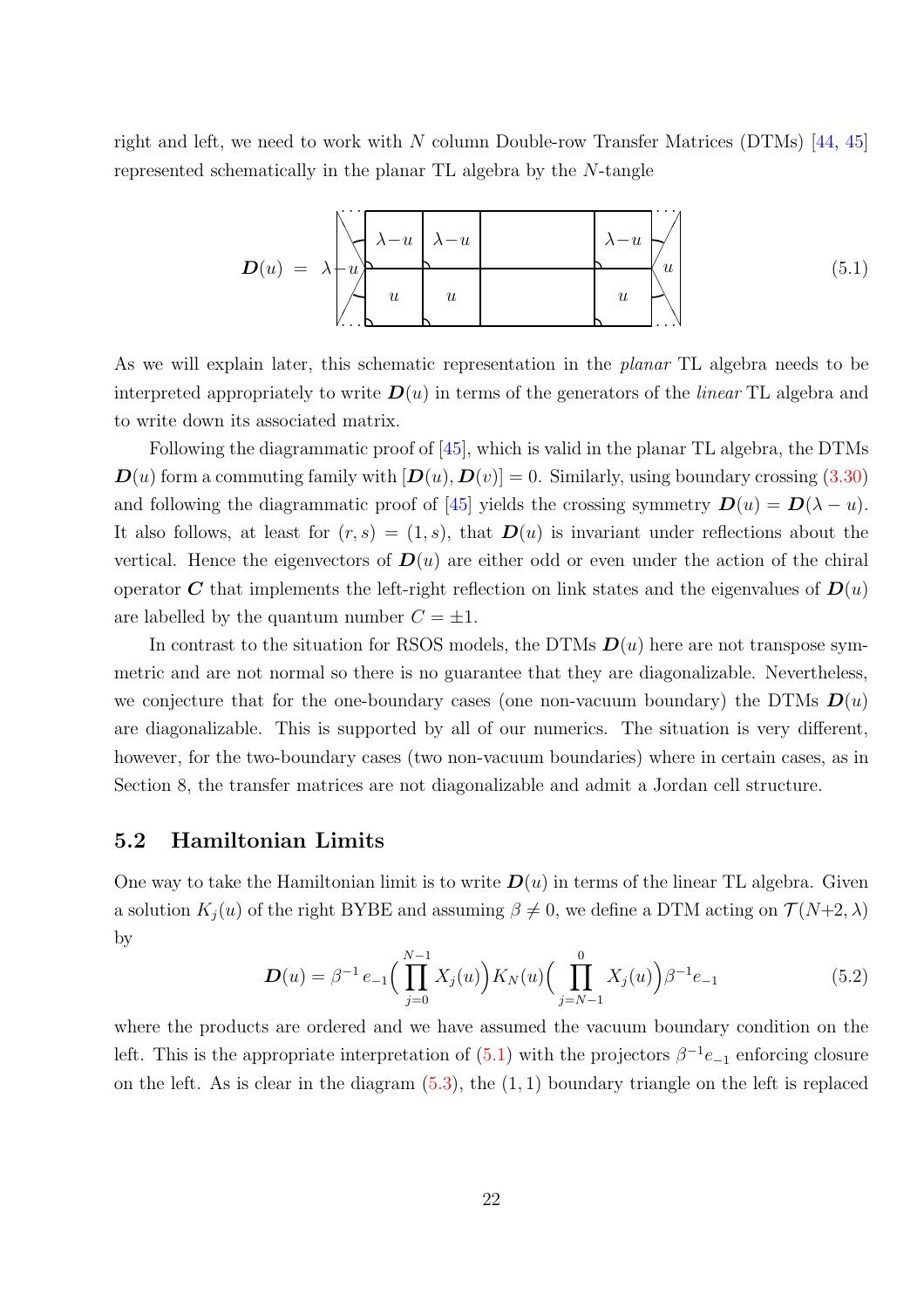by a connection generated by the two TL generators  $e_{-1}$ .

<span id="page-22-0"></span>

(5.3)

The form in  $(5.2)$  and  $(5.3)$  is the form used in our numerics.

For  $\lambda \neq 0$ , a suitably normalized Hamiltonian  $\mathcal H$  is defined by

$$
\mathcal{H} = -\frac{1}{2}\sin\lambda \frac{\partial}{\partial u} \log \mathbf{D}(u) \Big|_{u=0} \tag{5.4}
$$

so that

$$
D(u) = D(0) e^{-2uH/\sin \lambda + O(u^2)}, \qquad [D(0), D(u)] = 0
$$
\n(5.5)

Here we derive the Hamiltonian by expanding  $D(u)$  in [\(5.1\)](#page-21-0) to first order in u. Initially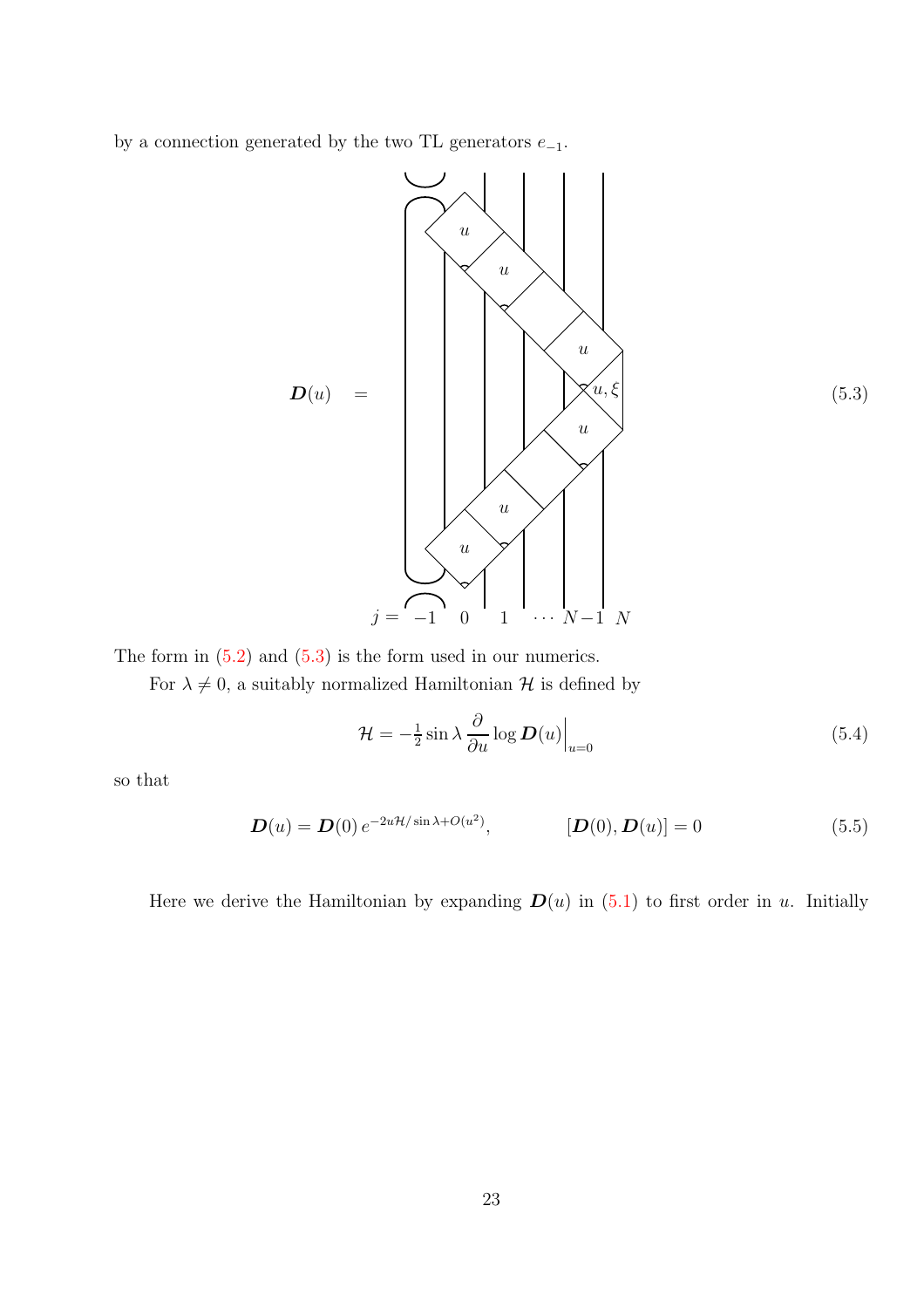omitting the projectors, this can be carried out diagrammatically in the planar algebra:

$$
\beta \mathbf{D}(u) = \left( \frac{-u}{u} \left| \frac{-v}{u} \right| \right) \left| - \frac{s_{r-1}(0)s_0(2u)}{s_0(\xi + u)s_r(\xi - u)} \left( \frac{-u}{u} \left| \frac{-v}{u} \right| \right) \right|
$$
  
\n
$$
= \beta s_1(-u)^{2N} \left( \bigoplus \beta \sum \beta \sum \gamma \right) \left| - \frac{s_{r-1}(0)s_0(2u)}{s_0(\xi + u)s_r(\xi - u)} \bigoplus \beta \sum \gamma \sum \gamma \right| \right)
$$
  
\n
$$
+ \beta s_0(u)s_1(-u)^{2N-1} \left( \bigoplus \beta \sum \gamma \sum \gamma \right) \left| + \cdots + \bigoplus \beta \sum \gamma \sum \gamma \right| \right) \tag{5.6}
$$
  
\n
$$
+ \beta s_0(u)s_1(-u)^{2N-1} \left( \bigoplus \beta \sum \gamma \sum \gamma \right) \left| + \cdots + \bigoplus \beta \sum \gamma \sum \gamma \right| \right) \right)
$$
  
\n
$$
+ s_0(u)s_1(-u)^{2N-1} \left( \bigoplus \beta \sum \gamma \sum \gamma \right) \left| + \bigoplus \bigoplus \beta \sum \gamma \sum \gamma \right| \right) + O(u^2)
$$

Collecting connectivities together gives

$$
D(u) = ((1 - u \cot \lambda)^{2N} + 2\beta^{-1} \frac{u}{\sin \lambda})
$$
  

$$
-\frac{2u}{\sin \lambda} \frac{s_{r-1}(0)}{s_0(\xi)s_r(\xi)}
$$
  

$$
+\frac{2u}{\sin \lambda} \left( \frac{\sqrt{2u}}{\sqrt{2u}} \right) + \cdots + \frac{2u}{\sin \lambda} \left( \frac{\sqrt{2u}}{\sqrt{2u}} \right)
$$
  

$$
(5.7)
$$

In summary, we find

$$
\mathbf{D}(u) = I - \frac{2u}{\sin \lambda} \mathcal{H} + \mathcal{O}(u^2) = I + \frac{2u}{\sin \lambda} \Big( (\beta^{-1} - N \cos \lambda) I - \mathcal{H}^{(r,s)} \Big) + \mathcal{O}(u^2) \tag{5.8}
$$

where, reinstating the projectors,

$$
\mathcal{H}^{(r,s)} = -\sum_{j=1}^{N-1} e_j + \frac{s_{r-1}(0)}{s_0(\xi)s_r(\xi)} P_{N+1}^r e_N P_{N+1}^r \tag{5.9}
$$

This operator is understood to be acting on the vector space  $\mathcal{V}^{(s)}$ . Each Hamiltonian in the infinite hierarchy  $\mathcal{H}^{(r,s)}$  with  $r = 1, 2, ..., m$  and  $s = 1, 2, ...$  is integrable and can be solved, for example, by Bethe ansatz. This statement is true for either sign of the Hamiltonian and for arbitrary complex values of  $\xi$ .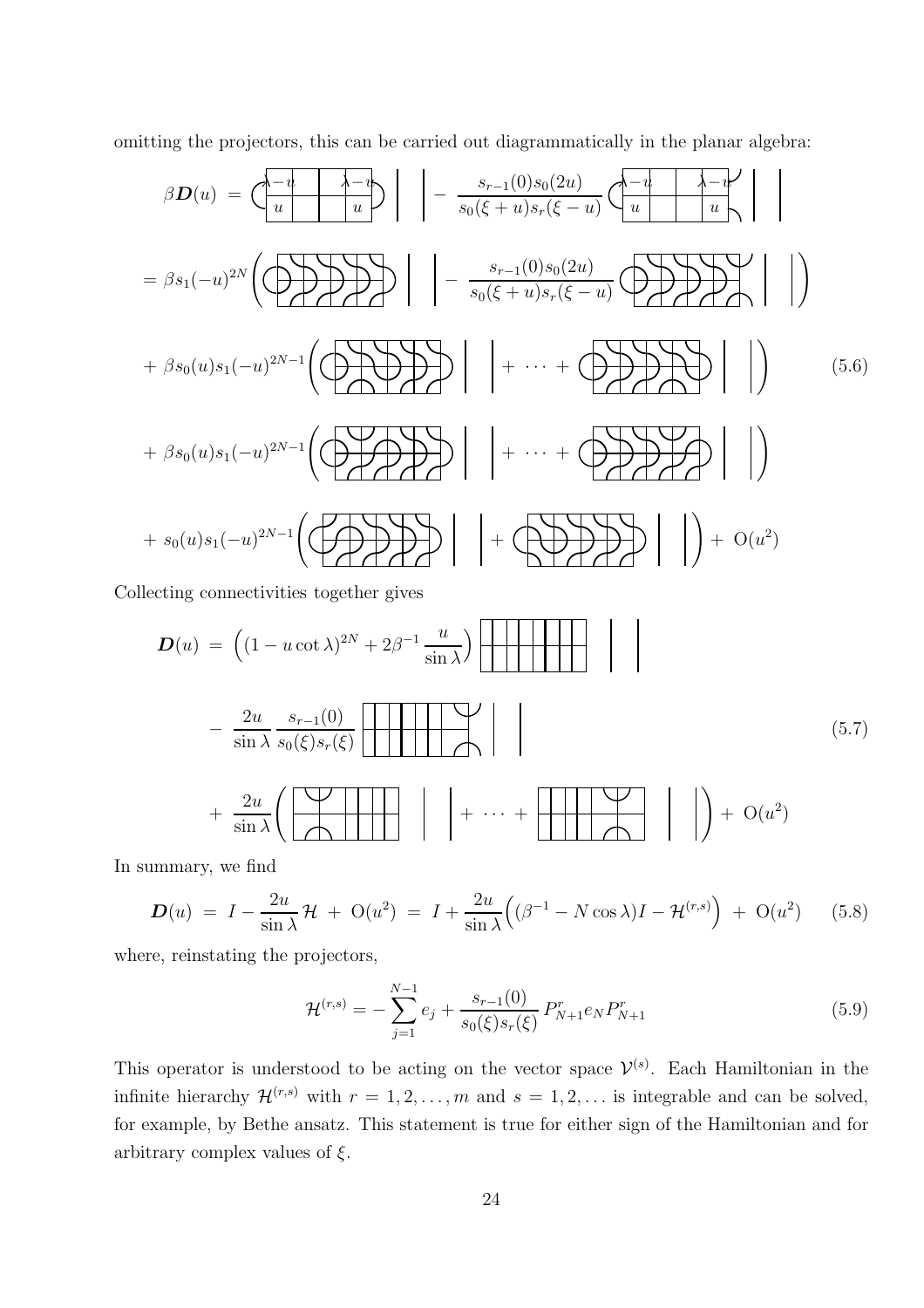In the continuum scaling limit, the finite-size corrections to the Hamiltonian yield the dilatation Virasoro generator  $L_0$  as in [\(7.4\)](#page-28-0). For the principal series with fixed real  $\xi$ , we find that the continuum limit depends on the range of  $\xi$  but is otherwise independent of  $\xi$ . For  $0 < \xi < \pi - r\lambda$ , the Hamiltonian  $\mathcal{H}^{(r,s)}$  converges to the representation of  $L_0$  labelled by  $(r, s)$ whereas, for  $-r\lambda < \xi < 0$ , the Hamiltonian  $\mathcal{H}^{(r,s)}$  converges to the representation of  $L_0$  labelled by  $(r-1, s)$ . In the sequel, and in particular in the numerics in Section 7, we assume that  $0 < \xi < \pi - r\lambda$ . By scaling the imaginary part of  $\xi$  appropriately with log N, it is also possible to induce a boundary renormalization group flow between these two boundary conditions labelled by  $(r, s)$  and  $(r - 1, s)$ .

It is noted that, for  $r = m + 1$ , the allowed range of  $\xi$  for convergence to the representation of  $L_0$  labelled by  $(r, s)$  vanishes. This is the reason, although the required projector exists, our current construction fails beyond the first  $m$  columns in the Kac table. It is also noted that, for  $r = m + 2$ , the projector does not exist thereby preventing the construction of the  $(r, s) = (m + 1, s)$  representation of  $L_0$  by choosing  $\xi < 0$ .

## 6 Relation to Six-Vertex Model: Bethe Ansatz and Functional Equations

#### 6.1 Six-Vertex Model

In principle, it is possible to derive the Bethe ansatz and functional equations of the logarithmic minimal models directly using non-local connectivities. However, it is more expedient to consider the related faithful representation [\[41,](#page-38-10) [7,](#page-36-6) [43,](#page-38-11) [46\]](#page-38-14) of the linear Temperley-Lieb algebra given by the six-vertex model with vertex weights

<span id="page-24-0"></span>
$$
W\left(\overrightarrow{A}\right) = W\left(\overrightarrow{A}\right) = s_1(-u), \qquad W\left(\overrightarrow{A}\right) = W\left(\overrightarrow{A}\right) = s_0(u)
$$
\n
$$
W\left(\overrightarrow{A}\right) = e^{iu}, \qquad W\left(\overrightarrow{A}\right) = e^{-iu}
$$
\n(6.1)

In the usual six-vertex model, the last two vertex weights are both 1, the model is arrow reversal symmetric and the central charge is  $c = 1$ . In contrast, the assignment of weights here preserves conservation of arrows at a vertex but breaks the arrow reversal symmetry and moves the central charge away from the fixed value  $c = 1$  to the value  $(2.3)$ .

The elementary face weights acting on  $(\mathbb{C}^2)^{\otimes N}$  are given by

$$
X_j(u) = \begin{cases} \n\vdots & \vdots & \vdots \\
u & \vdots & \vdots \\
\vdots & \vdots & \vdots \\
j & j+1 & \end{cases} = s_1(-u) I + s_0(u) e_j \tag{6.2}
$$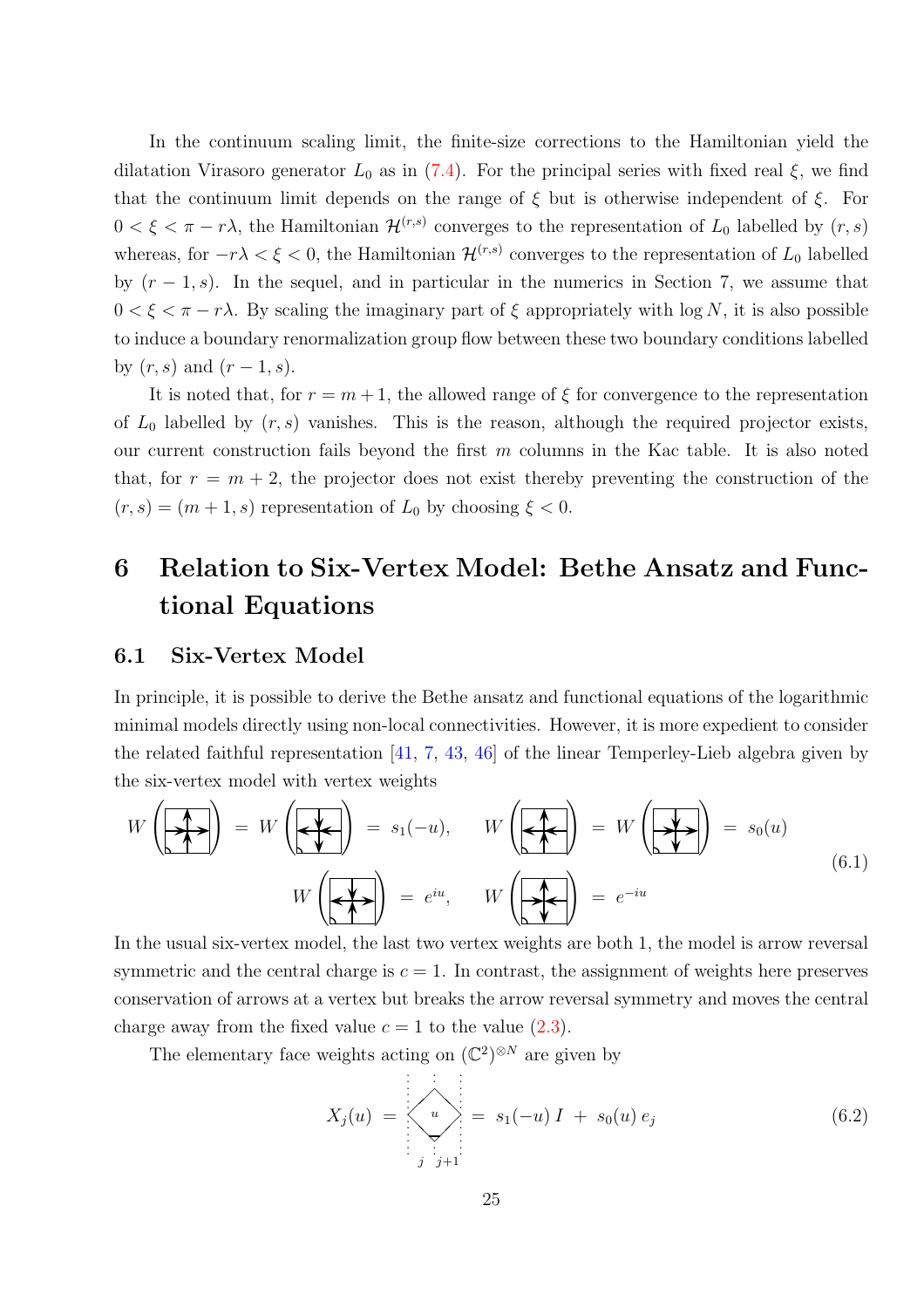where

$$
e_j = I \otimes I \otimes \cdots \otimes I \otimes \begin{pmatrix} 0 & 0 & 0 & 0 \\ 0 & x & 1 & 0 \\ 0 & 1 & x^{-1} & 0 \\ 0 & 0 & 0 & 0 \end{pmatrix} \otimes I \otimes \cdots \otimes I \otimes I \qquad (6.3)
$$

with  $x = e^{i\lambda}$  as above. The  $4 \times 4$  matrix acts at positions j and  $j + 1$ . The elementary boundary K matrices acting from  $\mathbb{C}^2$  to  $\mathbb{C}^2$  are given by

$$
K\left(\left\langle \bigsetminus \right| \right) = x^{1/2}, \qquad K\left(\left\langle \right| \right) = x^{-1/2} \tag{6.4}
$$

For arbitrary  $\lambda$ , double-row transfer matrices  $T(u)$  for the six-vertex model with one nontrivial  $(r, s)$  boundary condition can be built using the TL algebra and fusion projectors following the prescription given above. These matrices have similar properties to the logarithmic minimal  $models$  — they form commuting families and are diagonalizable. The number n of down arrows is related to the number of defects  $\ell$  by  $|N - 2n| = \ell$ . These two models differ, however, in one crucial aspect. The number of down arrows is a good quantum number for the six-vertex model but the number of defects is not conserved for the logarithmic minimal models since defects can be annihilated in pairs. Consequently, the six-vertex transfer matrices are block diagonal whereas the logarithmic minimal model transfer matrices are block triangular. It is precisely this block triangular structure that allows for the appearance of Jordan cells.

Since the six-vertex model  $(6.1)$  gives a *faithful* representation of the linear TL algebra, it follows [\[41,](#page-38-10) [43,](#page-38-11) [46\]](#page-38-14) that all other representations, including the logarithmic minimal models, satisfy the same Bethe ansatz and functional equations. Moreover, the eigenvalues are necessarily a subset of the six-vertex eigenvalues possibly with different multiplicities. This has been confirmed by numerics on small systems. For the purposes of calculating eigenvalue spectra, it therefore suffices to solve standard six-vertex Bethe ansatz equations [\[47,](#page-38-15) [48\]](#page-38-16). At present, only the Bethe ansatz for the largest eigenvalues in the cases  $(1, s)$  with  $r = 1$  have been worked out. The other cases are more complicated since they necessarily involve complex conjugate pairs of roots. Of course any mapping onto the six-vertex model will, of necessity, miss the indecomposable representations discussed in Section 8.

#### 6.2 Bulk and Boundary Free Energies

As discussed in the previous subsection, for a given value of the crossing parameter  $\lambda$ , the largest eigenvalues of the DTMs  $\mathbf{D}(u)$  in the vacuum sector with  $(1, 1)|(1, 1)$  boundary conditions agree exactly at each finite size with the largest eigenvalues of the six-vertex model with open boundary conditions [\[48,](#page-38-16) [7\]](#page-36-6). It immediately follows that these models have the same bulk and boundary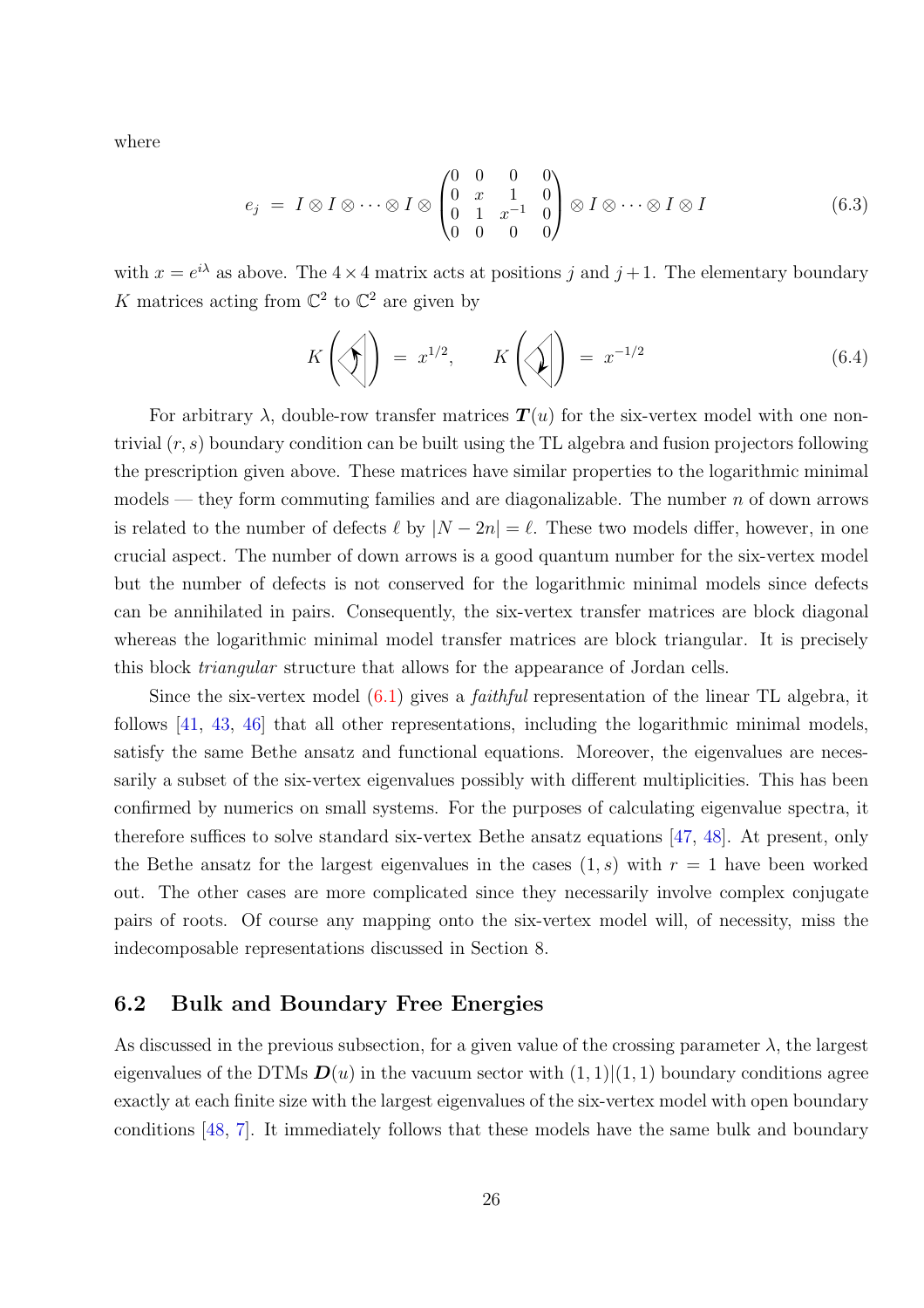free energies. Through finite-size corrections, it also follows that these models have the same central charge.

The bulk and boundary free energies can be obtained analytically by solving the relevant inversion relations [\[49,](#page-38-17) [50\]](#page-39-0). The boundary free energies are derived in [\[51\]](#page-39-1). Here we just present the forms needed for the principal series with  $\lambda = \pi/m$  with  $m = 3, 4, \ldots$  These forms need to be modified for  $\lambda > \pi/3$ . The bulk free energy per face for  $0 < \lambda < \pi/2$  and  $-\lambda/2 < \text{Re}(u) < 3\lambda/2$ is

$$
f_{bulk}(u,\lambda) = \int_{-\infty}^{\infty} \frac{\cosh(\pi - 2\lambda)t \sinh ut \sinh(\lambda - u)t}{t \sinh \pi t \cosh \lambda t} dt
$$
 (6.5)

For  $-\frac{\lambda}{2} < \text{Re}(u) < \frac{3\lambda}{2}$  $\frac{3\lambda}{2}$  and  $\lambda/2 < \text{Re}(\xi) < 3\lambda/2$ , the s-independent boundary free energies are given by

$$
f_{bdy}(u,\xi,\lambda) = f_{bdy}^{(r,s)}(u,\xi,\lambda) = f_0(u,\lambda) + f_r(u,\xi,\lambda)
$$
\n(6.6)

Here

$$
f_0(u,\lambda) = -2\int_{-\infty}^{\infty} \frac{\sinh\frac{(\pi - 3\lambda)t}{2}\sinh\frac{\lambda t}{2}\sinh ut\sinh(\lambda - u)t}{t\sinh\frac{\pi t}{2}\cosh\lambda t} dt, \qquad 0 < \lambda < \frac{\pi}{3}
$$
 (6.7)

$$
f_r(u,\xi,\lambda) = 2\int_{-\infty}^{\infty} \frac{\cosh(\pi - 2\xi - r\lambda)t \cosh r\lambda t \sinh ut \sinh(\lambda - u)t}{t \sinh \pi t \cosh \lambda t} dt, \qquad 2\xi + r\lambda < \pi \quad (6.8)
$$

and

$$
f_1(u, \xi, \lambda) = \log[s_0(\xi + u)s_1(\xi - u)] \tag{6.9}
$$

In the Hamiltonian limit, the relevant expressions are given by minus the derivatives with respect to u at  $u = 0$ . The bulk free energy is

$$
f_{bulk}(\lambda) = -\int_{-\infty}^{\infty} \frac{\cosh(\pi - 2\lambda)t \tanh \lambda t}{\sinh \pi t} dt = \cot \lambda - \sin \lambda \int_{-\infty}^{\infty} \frac{dt}{\cosh \pi t (\cosh 2\lambda t - \cos \lambda)} (6.10)
$$

For  $-\frac{\lambda}{2} < \text{Re}(u) < \frac{3\lambda}{2}$  $\frac{3\lambda}{2}$  and  $\lambda/2 < \text{Re}(\xi) < 3\lambda/2$ , the boundary free energies are given by

$$
f_{bdy}(\lambda) = f_{bdy}^{(r,s)}(\lambda) = f_0(\lambda) + f_r(\xi, \lambda)
$$
\n(6.11)

Here

$$
f_0(\lambda) = 2 \int_{-\infty}^{\infty} \frac{\sinh \frac{(\pi - 3\lambda)t}{2} \sinh \frac{\lambda t}{2} \tanh \lambda t}{\sinh \frac{\pi t}{2}} dt, \qquad 0 < \lambda < \frac{\pi}{3}
$$
 (6.12)

$$
f_r(\xi,\lambda) = -2\int_{-\infty}^{\infty} \frac{\cosh(\pi - 2\xi - r\lambda)t \cosh r\lambda t \tanh \lambda t}{\sinh \pi t} dt, \qquad 2\xi + r\lambda < \pi \tag{6.13}
$$

and

$$
f_1(\xi, \lambda) = -\frac{\sin \lambda}{\sin \xi \sin(\lambda + \xi)}
$$
(6.14)

These explicit integrals are needed for numerics.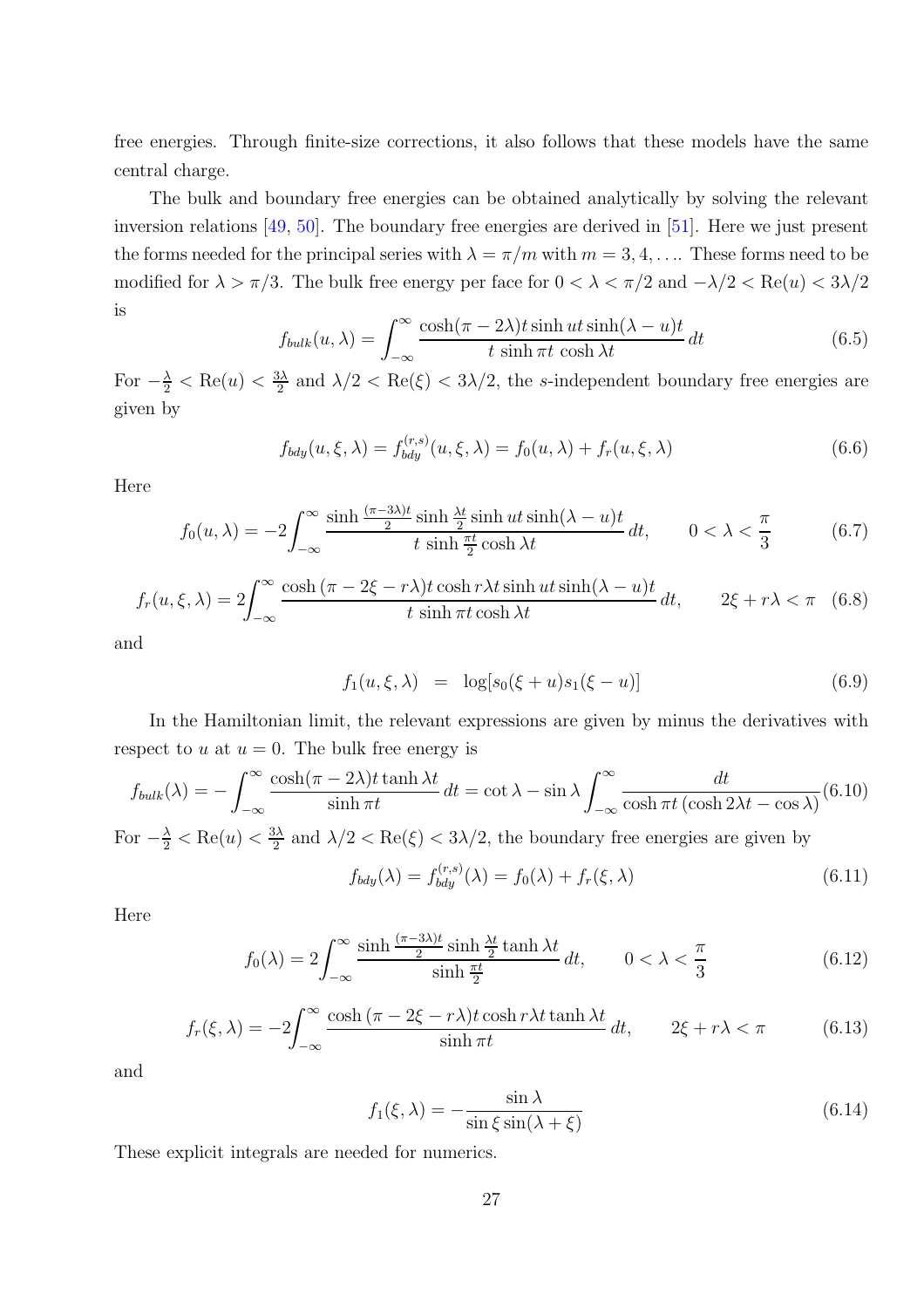## 7 Numerical Strip Partition Functions

In this section, we report some numerical results for finite-size partition functions on the strip. These results are preliminary in the sense that we only consider the principal series and that the Bethe ansatz has not yet been implemented for  $(r, s)$  boundary conditions with  $r > 1$ . As we have already seen, the logarithmic minimal models are Yang-Baxter integrable so ultimately all of these results should be obtainable analytically.

For  $(r, s) = (1, s)$ , finite-size sequences of numerical eigenvalues were obtained by solving the Bethe ansatz equations. These were generated for system sizes out to  $N = 40$  with N of a definite parity. The numerical eigenvalues and numerical locations of the zeros of Q and T were checked against the values obtained by direct numerical diagonalization of the logarithmic minimal transfer matrices for system sizes out to  $N = 16$ . For  $(r, s)$  with  $r > 1$ , finite-size sequences of numerical eigenvalues were obtained by direct numerical diagonalization of the logarithmic minimal transfer matrices and Hamiltonians for system sizes out to  $N = 16$ . In these calculations, we fixed  $u = \xi = \lambda/2$  for the transfer matrices and  $\xi = (\pi - r\lambda)/2$  for the Hamiltonians. The precise choice for  $\xi$  is not relevant since, in the appropriate interval, the limit is independent of  $\xi$ . In all cases, the numerical sequences were extrapolated using van den Broeck-Schwartz approximants [\[52\]](#page-39-2) to extract the finite-size corrections.

We present numerical results for both the isotropic lattice and Hamiltonian limit and show that these indeed agree. Typically, because there is no need to enforce closure on the left with a TL projector, the Hamiltonian calculation gives an extra digit of precision. In presenting numerical results, the numerical errors in the last digit (indicated in parenthesis) are a subjective indication of errors.

#### 7.1 Finite-Size Corrections

The partition function for a  $P \times N$  strip with one non-trivial boundary condition is

$$
Z_{(1,1)|(r,s)}^{(P,N)} = \text{Tr}\, \boldsymbol{D}(u)^P = \sum_n D(u)^P = \sum_n e^{-PE_n} \tag{7.1}
$$

The general form of the finite-size corrections are by now standard [\[53,](#page-39-3) [54\]](#page-39-4). For double-row transfer matrices, the finite-size corrections for the energies are

$$
E_n = -\log D(u) = 2Nf_{bulk} + f_{bdy} + \frac{2\pi \sin \vartheta}{N} \left( -\frac{c}{24} + \Delta + k \right) + \cdots, \quad k = 0, 1, 2, \ldots \tag{7.2}
$$

where  $\Delta = \Delta_{r,s}, \vartheta = \frac{\pi u}{\lambda}$  $\frac{\pi u}{\lambda}$  is the anisotropy angle and k labels the level in the conformal tower. Similarly, for the Hamiltonians  $\mathcal{H}^{(r,s)}$ , the finite-size corrections for the energies are

$$
E_n = Nf_{bulk} + f_{bdy} + \frac{\pi v_s}{N} \left( -\frac{c}{24} + \Delta + k \right) + \cdots, \quad k = 0, 1, 2, \dots \tag{7.3}
$$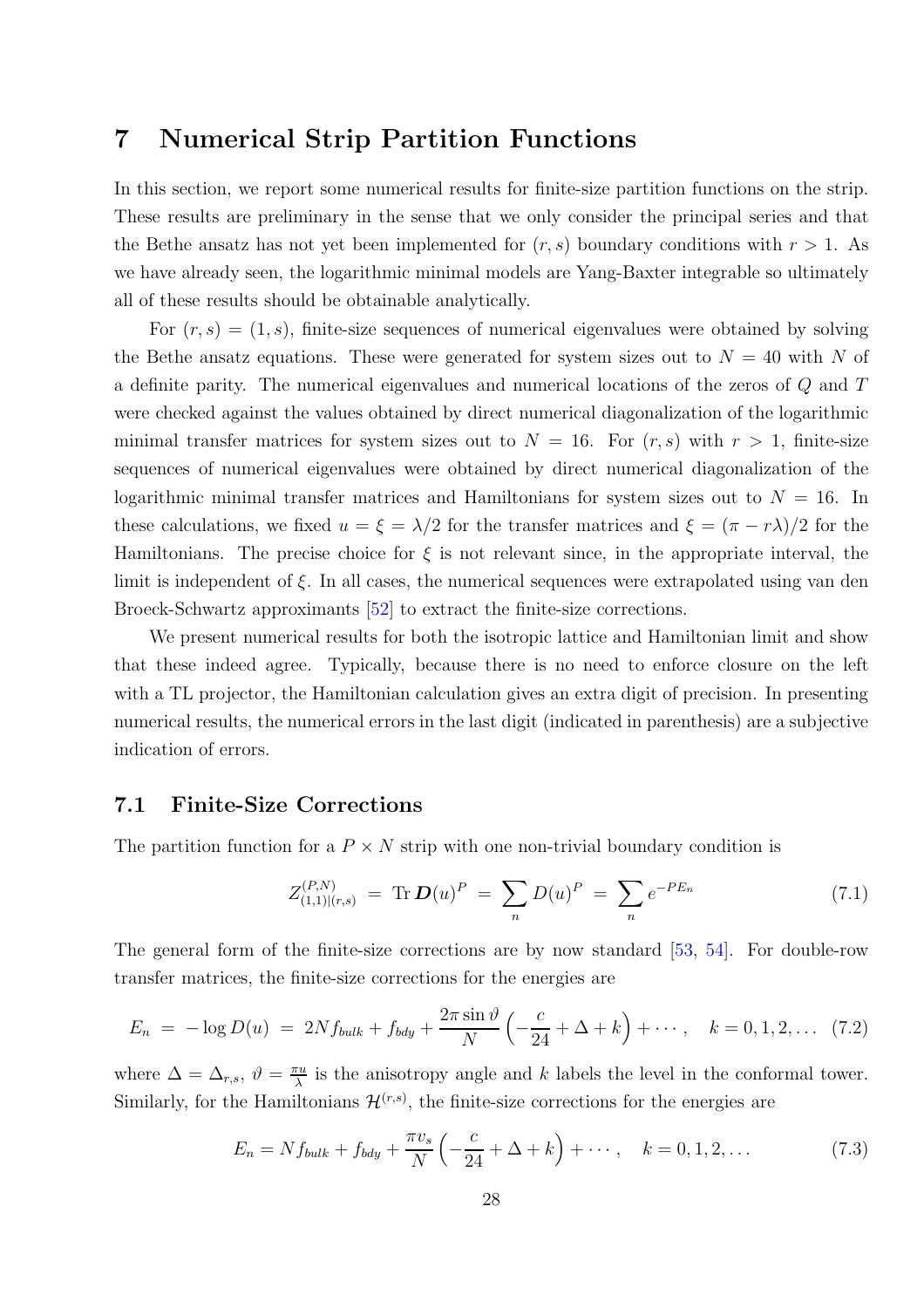where  $\Delta = \Delta_{r,s}$  and  $v_s = \frac{\pi \sin \lambda}{\lambda}$  $\frac{\sin \lambda}{\lambda}$  is the "velocity of sound". For the full matrices

<span id="page-28-0"></span>
$$
\frac{N}{\pi v_s} \Big( \mathcal{H}^{(r,s)} - (N f_{bulk} + f_{bdy}) I \Big) \to L_0 - \frac{c}{24} \tag{7.4}
$$

Since the free energies are independent of s, the same is true for a Hamiltonian, say  $\mathcal{H}^{(1,s')|(1,s)}$ , with two non-trivial boundaries. In this case, however, the matrices may exhibit a non-trivial Jordan canonical form as we demonstrate in Section 8.

## 7.2 Critical Dense Polymers  $(m = 1, c = -2)$

The first member  $\mathcal{L}\mathcal{M}(1,2)$  of the principal series is very interesting since it is a logarithmic CFT in the universality class of critical dense polymers [\[16,](#page-36-15) [11\]](#page-36-10). This model is exceptional because  $\lambda = \frac{\pi}{2}$  $\frac{\pi}{2}$  implies the loop fugacity vanishes  $(\beta = 0)$  and  $e_j^2 = 0$  so that loops are forbidden. Consequently, the two orthogonal projectors  $\beta^{-1}e_j$  and  $I - \beta^{-1}e_j$  no longer exist and the general fusion construction of integrable boundary conditions fails. Consequently, we only consider  $r = 1$ . Nevertheless, the model is still Yang-Baxter integrable and there exists an infinite family of integrable and conformal boundary conditions labelled by  $s = 1, 2, 3, \ldots$  corresponding to acting on different vector spaces of link states  $\mathcal{V}^{(s)}$  [\(4.13\)](#page-17-1). Remarkably, for this exceptional case, the limiting transfer matrices satisfy simple inversion identities, similar to those of the rational Ising model [\[40,](#page-38-8) [55\]](#page-39-5), which enable the eigenvalue spectra to be calculated exactly on a finite lattice. Specifically, for  $(1, s)$  boundary conditions, we find in agreement with [\[11\]](#page-36-10)

$$
c = -2;
$$
  $\Delta_{1,s} = \frac{(2-s)^2 - 1}{8},$   $s = 1, 2, 3, ...$  (7.5)

and obtain the complete set of associated finitized characters [\(2.8\)](#page-6-0). We report these analytic results elsewhere [\[56\]](#page-39-6). Since this case has been solved analytically, we omit any discussion of the numerics.

## 7.3 Critical Percolation  $(m = 2, c = 0)$

The second member  $\mathcal{LM}(2,3)$  of the principal series is also very interesting since it corresponds to critical percolation [\[16,](#page-36-15) [25\]](#page-37-7). In this case, the (suitably normalized) transfer matrix  $\mathbf{D}(u)$  is a stochastic matrix and its Hamiltonian limit  $\mathcal{H}$  is an intensity matrix [\[30\]](#page-37-12). As an aside, we point out that the entries of the Perron-Frobenius eigenvectors of these matrices are related [\[57,](#page-39-7) [30\]](#page-37-12) to the counting of fully packed loop configurations with connections to alternating sign matrices. Isotropic Lattice:

$$
(r,s) = (1,1): \quad Z_{(1,1)}(q) = q^{-c/24}(1+q^2+q^3+2q^4+2q^5+\cdots), \qquad c = .0000000(1)
$$
\n
$$
(r,s) = (1,2): \quad Z_{(1,2)}(q) = q^{-c/24+\Delta}(1+q+q^2+2q^3+3q^4+\cdots), \quad \Delta = .0000000(1) \tag{7.6}
$$
\n
$$
(r,s) = (2,1): \quad Z_{(2,1)}(q) = q^{-c/24+\Delta}(1+q+q^2+2q^3+\cdots), \qquad \Delta = .624(2)
$$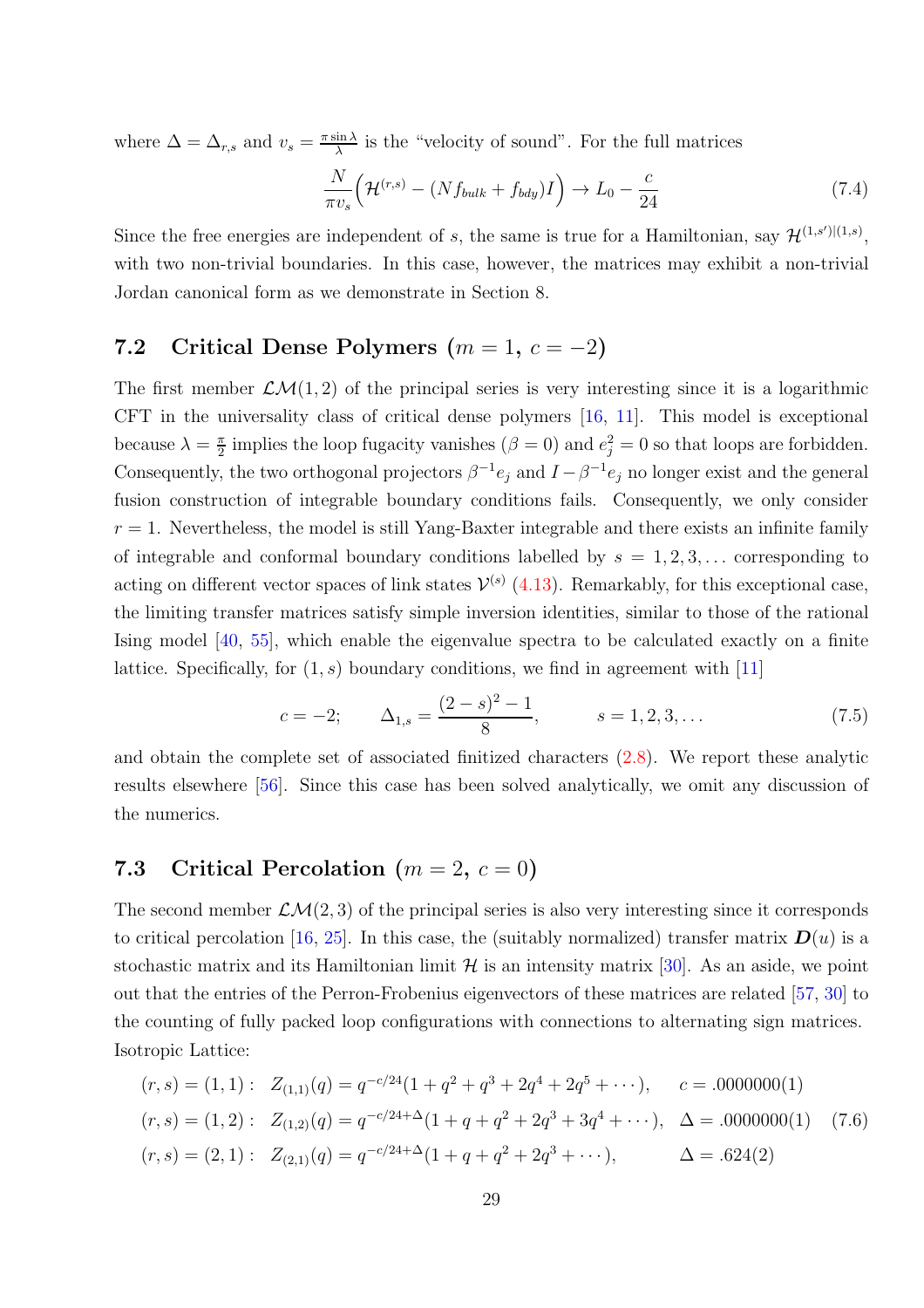Hamiltonian Limit:

$$
(r, s) = (1, 1): Z_{(1,1)}(q) = q^{-c/24}(1 + q^2 + q^3 + 2q^4 + \cdots), \t c = .00000000(1)
$$
  
\n
$$
(r, s) = (1, 2): Z_{(1,2)}(q) = q^{-c/24 + \Delta}(1 + q + q^2 + 2q^3 + 3q^4 + \cdots), \Delta = .00000000(1)
$$
  
\n
$$
(r, s) = (1, 3): Z_{(1,3)}(q) = q^{-c/24 + \Delta}(1 + q + 2q^2 + 2q^3 + \cdots), \Delta = .3333333(1)
$$
 (7.7)  
\n
$$
(r, s) = (1, 4): Z_{(1,4)}(q) = q^{-c/24 + \Delta}(1 + q + 2q^2 + \cdots), \Delta = 1.000000(3)
$$
  
\n
$$
(r, s) = (2, 1): Z_{(2,1)}(q) = q^{-c/24 + \Delta}(1 + q + q^2 + 2q^3 + \cdots), \Delta = .625(2)
$$

#### 7.4 Logarithmic Ising Model ( $m=3, c=\frac{1}{2}$  $\frac{1}{2}$

Isotropic Lattice:

$$
(r,s) = (1,1): Z_{(1,1)}(q) = q^{-c/24}(1+q^2+q^3+2q^4+2q^5+\cdots), \quad c = .49999999(3)
$$
  
\n
$$
(r,s) = (1,2): Z_{(1,2)}(q) = q^{-c/24+\Delta}(1+q+q^2+2q^3+3q^4+\cdots), \quad \Delta = .062499999(2)
$$
  
\n
$$
(r,s) = (1,3): Z_{(1,3)}(q) = q^{-c/24+\Delta}(1+q+2q^2+2q^3+\cdots), \qquad \Delta = .49999999(7)
$$
  
\n
$$
(r,s) = (1,4): Z_{(1,4)}(q) = q^{-c/24+\Delta}(1+q+2q^2+\cdots), \qquad \Delta = 1.3125(1)
$$
  
\n
$$
(r,s) = (2,1): Z_{(2,1)}(q) = q^{-c/24+\Delta}(1+q+q^2+2q^3+\cdots), \qquad \Delta = .4999(2)
$$

Hamiltonian Limit:

$$
(r,s) = (1,1): Z_{(1,1)}(q) = q^{-c/24}(1+q^2+q^3+2q^4+\cdots), \t c = .499999999(2)
$$
  
\n
$$
(r,s) = (1,2): Z_{(1,2)}(q) = q^{-c/24+\Delta}(1+q+q^2+2q^3+3q^4+\cdots), \Delta = .062499999(2)
$$
  
\n
$$
(r,s) = (1,3): Z_{(1,3)}(q) = q^{-c/24+\Delta}(1+q+2q^2+2q^3+\cdots), \Delta = .5000000(1)
$$
  
\n
$$
(r,s) = (1,4): Z_{(1,4)}(q) = q^{-c/24+\Delta}(1+\cdots), \Delta = 1.31249(2)
$$
  
\n
$$
(r,s) = (2,1): Z_{(2,1)}(q) = q^{-c/24+\Delta}(1+q+q^2+2q^3+\cdots), \Delta = .5001(2)
$$

# 7.5 Logarithmic Tricritical Ising Model ( $m = 4$ ,  $c = 7/10$ )

Isotropic Lattice:

$$
(r, s) = (1, 1): Z_{(1,1)}(q) = q^{-c/24}(1 + q^2 + q^3 + 2q^4 + 2q^5 + \cdots), \t c = .69999(2)
$$
  
\n
$$
(r, s) = (1, 2): Z_{(1,2)}(q) = q^{-c/24 + \Delta}(1 + q + q^2 + 2q^3 + 3q^4 + \cdots), \Delta = .0999993(8)
$$
  
\n
$$
(r, s) = (1, 3): Z_{(1,3)}(q) = q^{-c/24 + \Delta}(1 + \cdots), \Delta = .60007(8)
$$
  
\n
$$
(r, s) = (1, 4): Z_{(1,4)}(q) = q^{-c/24 + \Delta}(1 + \cdots), \Delta = 1.5002(3)
$$
  
\n
$$
(r, s) = (1, 5): Z_{(1,5)}(q) = q^{-c/24 + \Delta}(1 + \cdots), \Delta = 2.8001(2)
$$
  
\n
$$
(r, s) = (2, 1): Z_{(2,1)}(q) = q^{-c/24 + \Delta}(1 + q + q^2 + 2q^3 + \cdots), \Delta = .4374(1)
$$
  
\n(7.10)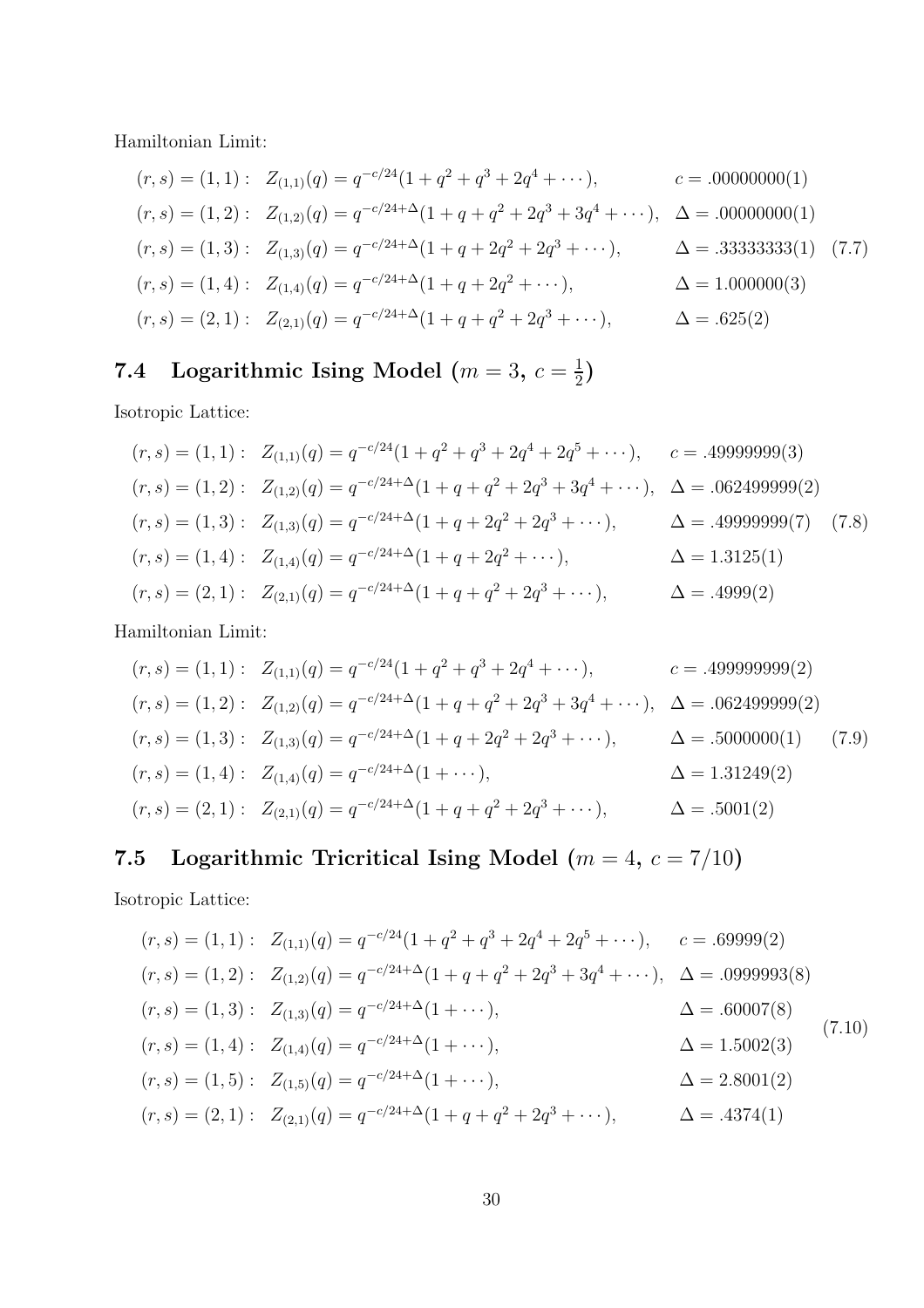Hamiltonian Limit:

$$
(r, s) = (1, 1): Z_{(1,1)}(q) = q^{-c/24}(1 + q^2 + q^3 + 2q^4 + \cdots), \t c = .70003(4)
$$
  
\n
$$
(r, s) = (1, 2): Z_{(1,2)}(q) = q^{-c/24 + \Delta}(1 + q + q^2 + 2q^3 + 3q^4 + \cdots), \Delta = .099998(3)
$$
  
\n
$$
(r, s) = (1, 3): Z_{(1,3)}(q) = q^{-c/24 + \Delta}(1 + \cdots), \Delta = .59995(6)
$$
  
\n
$$
(r, s) = (1, 4): Z_{(1,4)}(q) = q^{-c/24 + \Delta}(1 + \cdots), \Delta = 1.50001(2)
$$
  
\n
$$
(r, s) = (1, 5): Z_{(1,5)}(q) = q^{-c/24 + \Delta}(1 + \cdots), \Delta = 2.80003(4)
$$
  
\n
$$
(r, s) = (2, 1): Z_{(2,1)}(q) = q^{-c/24 + \Delta}(1 + q + q^2 + \cdots), \Delta = .437(1)
$$
  
\n(7.11)

## 8 Examples of Indecomposable Representations

As already mentioned in Section 5.1, if the double-row transfer matrix has a  $(1, s)$  boundary on one side and the vacuum on the other, then the transfer matrix appears to be diagonalizable. This is highly non-trivial because these transfer matrices are not normal matrices, but this observation is supported by numerical calculations for small sizes  $(N \leq 12)$ . Typically, the eigenvalues are distinct but this is not always the case, for example, in the Hamiltonian limit. We conjecture that in general these matrices are diagonalizable including in the Hamiltonian limit  $u \to 0$  and assume this in the following discussion.

In general, the  $s\ell(2)$  fusion rule

$$
(1, s_1) \otimes_f (1, s_2) = \bigoplus_{\substack{s_3 = |s_1 - s_2| + 1 \\ s_1 + s_2 - s_3 = 1 \text{ mod } 2}}^{s_1 + s_2 - 1} (1, s_3)
$$
(8.1)

applies to the principal series whenever  $\Delta_{(1,s_3)} - \Delta_{(1,s'_3)} \notin \mathbb{Z}$  for any pair  $s_3, s'_3$ . If  $\Delta_{(1,s_3)} - \Delta_{(1,s'_3)} \in$  $\mathbb Z$  for some pair  $s_3, s'_3$ , then there is the possibility to form an indecomposable representation. Looking numerically at many cases for different values of  $m$ , it seems that fusion yields an indecomposable representation in some but not all cases where  $\Delta_{(1,s_3)} - \Delta_{(1,s'_3)} \in \mathbb{Z}$ . In this section, we present some typical examples to show that the fusion implied by taking nonvacuum boundary conditions on either side of the strip in these circumstances does lead to indecomposable representations of the Virasoro algebra. We hope to discuss the general fusion algebras in a future paper.

As a first example, consider the case of critical dense polymers  $(m = 1)$  with  $\lambda = \pi/2$  and  $c = -2$  and consider the fusion

<span id="page-30-0"></span>
$$
(1,2) \otimes_f (1,2) = (1,1) \oplus_i (1,3) \tag{8.2}
$$

corresponding to having an  $(r, s) = (1, 2)$  boundary on both sides of the transfer matrix. These boundary conditions on the left and right each introduce a single defect for a total of two defects.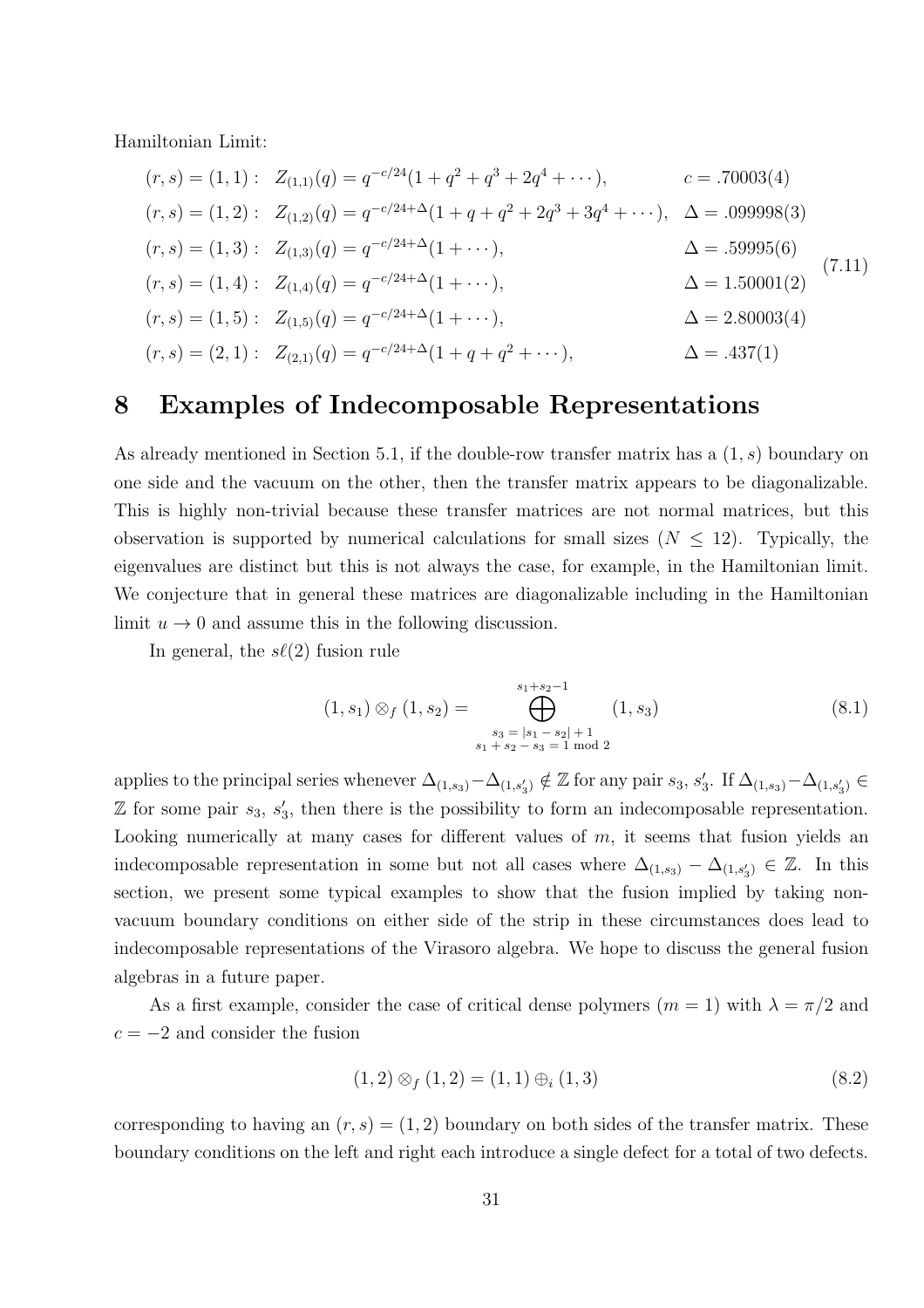Since the defects can be annihilated in pairs by the action of the TL algebra, the transfer matrix is upper block triangular with blocks labelled by the defect number  $\ell = 0, 2$  corresponding to the  $(1, 1)$  and  $(1, 3)$  respectively. The finitized partition function reads

$$
Z_{(1,2)|(1,2)}^{(N)}(q) = q^{-c/24} \operatorname{Tr} q^{L_0^{(N)}} = \chi_{(1,1)}^{(N)}(q) + \chi_{(1,3)}^{(N)}(q)
$$
(8.3)

but this is an indecomposable representation. To see what is going on, suppose  $N = 4$  and consider the Hamiltonian

$$
\mathcal{H} = -\begin{pmatrix} 0 & 1 & 0 & 0 & 0 \\ 2 & 0 & 1 & 0 & 1 \\ 0 & 0 & 0 & 1 & 0 \\ 0 & 0 & 1 & 0 & 1 \\ 0 & 0 & 0 & 1 & 0 \end{pmatrix} + \sqrt{2}I \tag{8.4}
$$

acting on the five states

$$
\widehat{1\ 2\ 3\ 4} \quad \widehat{1\ 2\ 3\ 4} \quad \widehat{1\ 2\ 3\ 4} \quad \widehat{1\ 2\ 3\ 4} \quad \widehat{1\ 2\ 3\ 4} \quad \widehat{1\ 2\ 3\ 4} \tag{8.5}
$$

A shift in the energy has been introduced to make the groundstate energy  $E = 0$ . In accord with the imposed boundary conditions in the left side of  $(8.2)$ , it is useful to interpret the left defect in these link states as being closed on the left  $(\ell = 1, s = 2)$  and the right defect as being closed on the right  $(\ell = 1, s = 2)$ . Similarly, on the right side of  $(8.2)$ , it is useful to interpret the two defects as closing on the right ( $\ell = 2$ ,  $s = 3$ ). The  $\ell = 0$  and  $\ell = 2$  diagonal blocks are diagonalizable with eigenvalues  $\{0, \sqrt{8}\}$  and  $\{0, \sqrt{2}, \sqrt{8}\}$  respectively. The Jordan canonical form for  $H$  has rank-2 Jordan cells

$$
\mathcal{H} \sim \left(\begin{array}{cccc} 0 & 0 & 1 & 0 & 0 \\ 0 & \sqrt{8} & 0 & 0 & 1 \\ 0 & 0 & 0 & 0 & 0 \\ 0 & 0 & 0 & \sqrt{2} & 0 \\ 0 & 0 & 0 & 0 & \sqrt{8} \end{array}\right) \sim \left(\begin{array}{cccc} 0 & 1 & 0 & 0 & 0 \\ 0 & 0 & 0 & 0 & 0 \\ 0 & 0 & \sqrt{2} & 0 & 0 \\ 0 & 0 & 0 & \sqrt{8} & 1 \\ 0 & 0 & 0 & 0 & \sqrt{8} \end{array}\right) \rightarrow \left(\begin{array}{cccc} 0 & 1 & 0 & 0 & 0 \\ 0 & 0 & 0 & 0 & 0 \\ 0 & 0 & 1 & 0 & 0 \\ 0 & 0 & 0 & 2 & 1 \\ 0 & 0 & 0 & 0 & 2 \end{array}\right) = L_0^{(4)} \quad (8.6)
$$

This corresponds to the finitized partition function

$$
Z_{(1,2)|(1,2)}^{(4)}(q) = \chi_{(1,1)}^{(4)}(q) + \chi_{(1,3)}^{(4)}(q) = q^{1/12}[(1+q^2) + (1+q+q^2)] = q^{1/12}(2+q+2q^2) \quad (8.7)
$$

Of course, the actual eigenvalues of  $H$  only approach the integer energies indicated in the finitized Virasoro generator  $L_0^{(N)}$  as  $N \to \infty$ . We see that every eigenvalue of the  $(1, 1)$  block has an exactly equal eigenvalue in the  $(1, 3)$  block and that together they form a rank-2 Jordan cell. This pattern continues for larger values of N and has been checked numerically for  $N \leq 10$ . The fact that this is possible is consistent with the identity [\[56\]](#page-39-6)

$$
\chi_{(1,3)}^{(N)}(q) - \chi_{(1,1)}^{(N)}(q) = q^{1/12} \sum_{k=0}^{(N-4)/2} \left\langle \frac{\frac{N-2}{2}}{k, k+1} \right\rangle_q \tag{8.8}
$$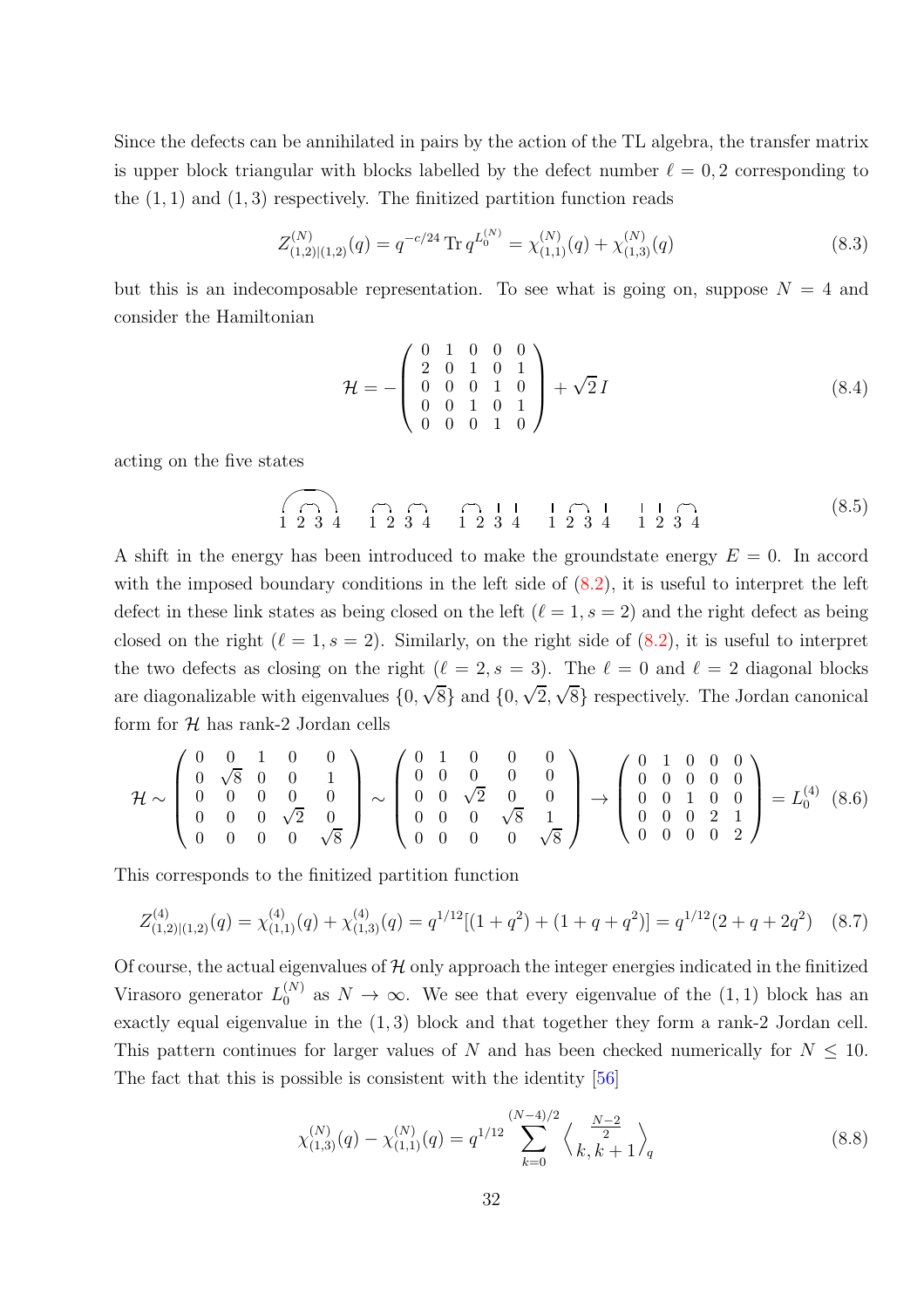where for  $k \leq n$  the generalized q-Narayana numbers

$$
\left\langle {M \atop k,n} \right\rangle_q = q^{n-M+k(k+1)/2+n(n+1)/2} \left( \left[ {M \atop k} \right]_q \left[ {M+1 \atop n+1} \right]_q - \left[ {M+1 \atop k} \right]_q \left[ {M \atop n+1} \right]_q \right) \tag{8.9}
$$

are fermionic in the sense that they are polynomials with non-negative coefficients [\[56\]](#page-39-6). We conjecture the exact form in the limit  $N \to \infty$  is

$$
L_0 = \begin{pmatrix} \text{Diag}(0, 2, 3, 4, 4, \ldots) & \mathbf{J} \\ \mathbf{0} & \text{Diag}(0, 1, 2, 2, 3, 3, 4, 4, 4, 4, \ldots) \end{pmatrix}
$$
(8.10)

This symbolic notation means that each energy E in the expansion  $\chi(q) = q^{-c/24} \sum_E q^E$  of the characters occurs on the matrix diagonal and a rank-2 Jordan cell is formed between as many coincident pairs as possible with an entry 1 in  $J$ . All other entries of  $J$  are 0.

This indecomposable representation for critical dense polymers  $(m = 1)$  is just the first in a sequence of indecomposable representations for the principal series

$$
(1,2) \otimes_f (1,m+1) = (1,m) \oplus_i (1,m+2), \qquad m = 1,2,3,\dots
$$
\n(8.11)

In this sequence, it seems that rank-2 Jordan cells are formed between as many coincident pairs as possible, that is, identical eigenvalues originating from distinct blocks. For small sizes, we have checked this explicitly for  $m = 1$   $(N = 2, 4, 6, 8)$ ,  $m = 2$   $(N = 3, 5, 7)$ ,  $m = 3$   $(N = 4, 6, 8)$ ,  $m = 4 \ (N = 5, 7)$  and  $m = 5, 6, 7, 8, 9$  (with  $N = m + 1$ ).

For critical dense polymers  $(m = 1)$ , we have also found the indecomposable representation

$$
(1,2) \otimes_f (1,4) = (1,3) \oplus_i (1,5) \tag{8.12}
$$

for  $N = 4, 6, 8$ . In this case, a rank-2 Jordan cell is not always formed between coincident pairs but the Jordan form of the truncated Virasoro generator  $L_0$  agrees with that of Gaberdiel and Kausch [\[4\]](#page-36-3) to the level calculated in their paper. Lastly, again for  $m = 1$  ( $N = 4, 6$ ), we have confirmed the appearance of indecomposable representations resulting from fusion products involving indecomposable representations

$$
(1,3) \otimes_f [(1,1) \oplus_i (1,3)] = [(1,1) \oplus_i (1,3)] \oplus [(1,3) \oplus_i (1,5)] \tag{8.13}
$$

$$
[(1,1) \oplus_i (1,3)] \otimes_f [(1,1) \oplus_i (1,3)] = 2[(1,1) \oplus_i (1,3)] \oplus [(1,3) \oplus_i (1,5)] \tag{8.14}
$$

We have not observed the appearance of higher rank Jordan cells in any of the cases studied.

## 9 Discussion

We have argued that the essential new physics in our logarithmic minimal theories derives from the non-local nature of the degrees of freedom in the form of connectivities. For these models,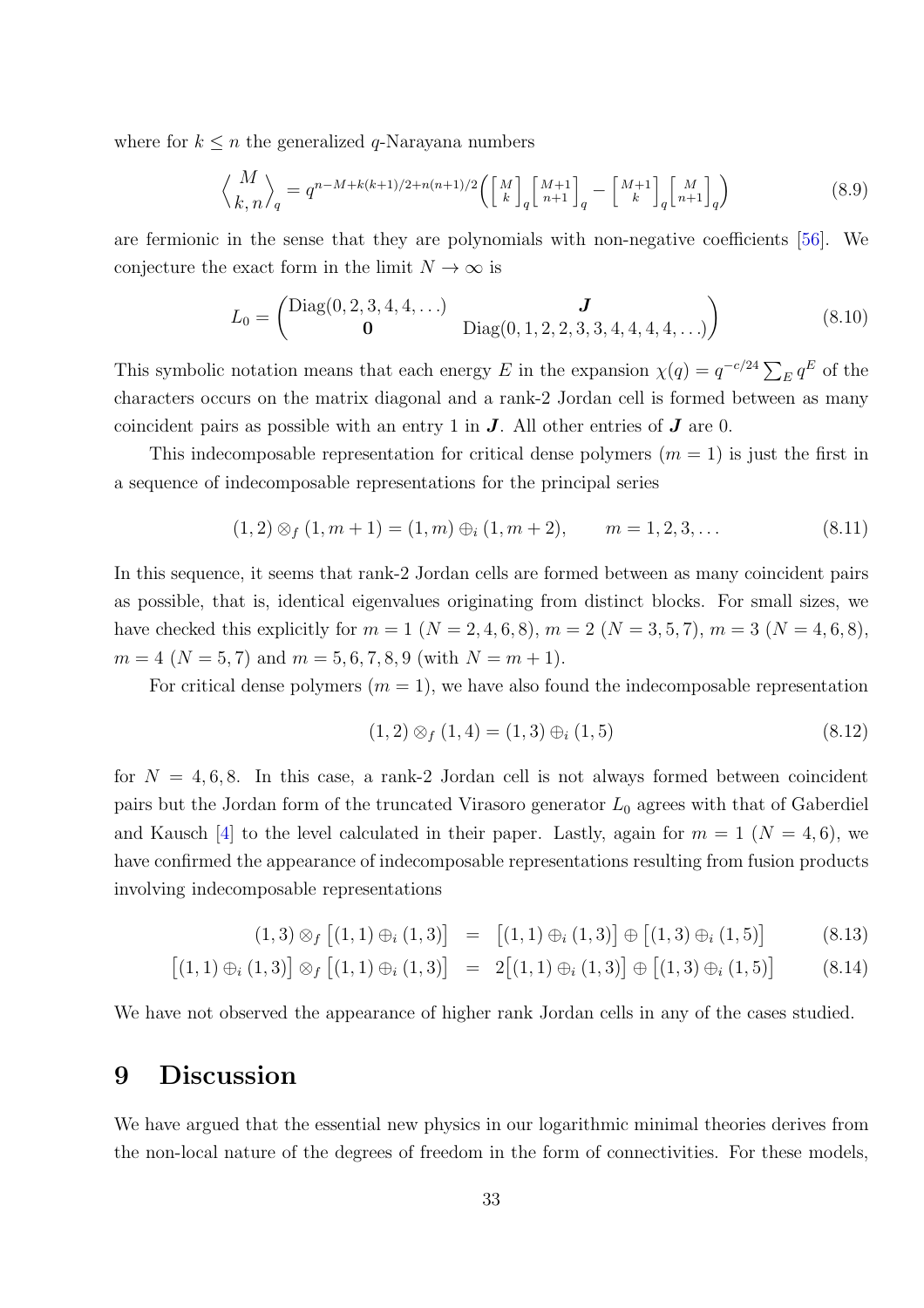we have exhibited an infinite family of Yang-Baxter integrable lattice models on the strip which realize logarithmic CFTs in the continuum scaling limit. We have described the spectra of these theories on the strip for an infinite family of boundary conditions labelled by  $(r, s)$  in an infinitely extended Kac table. Most importantly, we have shown how indecomposable representations arise in a consistent manner from within our lattice approach.

The lattice approach to studying LCFTs opens up an alternative approach to this important class of problems while exposing the algebraic structures associated with integrability such as functional equations, Bethe ansatz, T-systems, Y -systems and Thermodynamic Bethe Ansatz. We expect logarithmic lattice models to exist whenever there exists a braid-monoid algebra that can be extended to a planar algebra. We therefore expect that, from the lattice, it is possible to construct logarithmic dilute minimal models, logarithmic Wess-Zumino-Witten models as well as logarithmic models corresponding to higher fusions and higher rank.

Conventionally, to claim a consistent CFT, one must consider the system in other topologies, such as a cylinder or a torus [\[15,](#page-36-14) [58\]](#page-39-8). This is particularly relevant to the question of comparing the logarithmic CFTs obtained in the scaling limit from our logarithmic minimal models with the logarithmic extensions of minimal models considered by other authors [\[22,](#page-37-14) [25,](#page-37-7) [58\]](#page-39-8). At present, we can neither assert the equivalence nor inequivalence of these logarithmic CFTs. This task is particularly difficult because the precise equivalence of logarithmic CFTs may depend on the fine details of the fusion algebras and structure of the indecomposable representations. Obviously, there remains much work to be done.

## Appendix A Decomposition of  $Q_{rs}$  into Irreducible Representations

In this appendix, we consider the quasi-rational quotient module  $Q_{r,s} := V_{\Delta_{r,s}}/V_{\Delta_{r,-s}}$  where  $V_{\Delta_{r,s}}/V_{\Delta_{r,s}}$ is the Verma module of highest weight  $\Delta$ . In the celebrated work [\[59\]](#page-39-9), the embedding pattern of submodules of  $V_{\Delta_{r,s}}$  is described based on which one can build the irreducible quotient module  $M_{\Delta_{r,s}}$  associated to  $V_{\Delta_{r,s}}$ . It is thus, in principle, a simple matter to determine how the character of the quasi-rational module  $Q_{r,s}$  decomposes into a finite number of characters of irreducible modules. This decomposition is worked out explicitly in the following.

There are two possible embedding patterns. The typical one is conventionally described by a diagram such as

<span id="page-33-0"></span>
$$
V_1 \rightarrow V_2 \rightarrow \cdots \rightarrow V_j \rightarrow \cdots
$$
  
\n
$$
V_0 \times \times \times \times \cdots \times \times \times \cdots
$$
  
\n
$$
V_1' \rightarrow V_2' \rightarrow \cdots \rightarrow V_j' \rightarrow \cdots
$$
  
\n(A.1)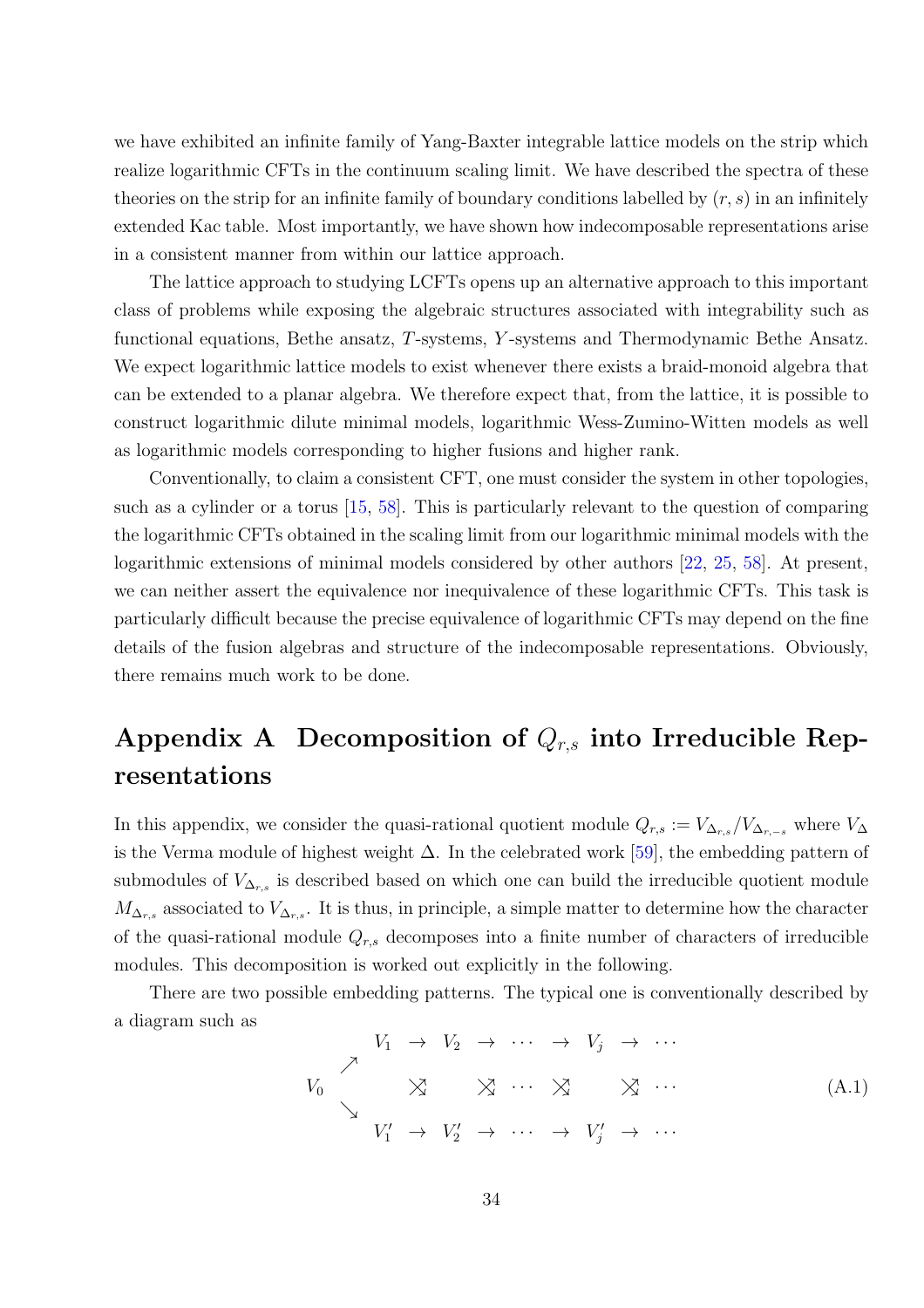where an arrow from module  $A$  to module  $B$  indicates that  $B$  is a submodule of  $A$ . In this case, the irreducible modules associated to  $V_j$  and  $V'_j$  are  $M_j = V_j/(V_{j+1} + V'_{j+1})$  and  $M'_j =$  $V'_j/(V_{j+1}+V'_{j+1}),$  respectively, where we have used the unconventional + instead of  $\oplus$  since we reserve the notation  $\oplus$  for *direct* sums. The decomposition of the character of the quotient module  $V_m/V_{m+n}$ , for example, into characters of irreducible modules reads

$$
\chi(V_m/V_{m+n}) = \chi(M_m) + \sum_{j=1}^{n-1} [\chi(M_{m+j}) + \chi(M'_{m+j})] + \chi(M'_{m+n})
$$
\n(A.2)

Similar decompositions obviously apply to  $V_m/V'_{m+n}$ ,  $V'_m/V_{m+n}$  and  $V'_m/V'_{m+n}$ , and they all follow straightforwardly from  $(A.1)$ . The alternative embedding pattern is described by the diagram

<span id="page-34-0"></span>
$$
V_0 \to V_1 \to V_2 \to \cdots \to V_j \to \cdots \tag{A.3}
$$

in which case the irreducible module associated to  $V_j$  is  $M_j = V_j/V_{j+1}$ , while the decomposition of the character of the quotient module  $V_m/V_{m+n}$  into characters of irreducible modules reads

$$
\chi(V_m/V_{m+n}) = \sum_{j=0}^{n-1} \chi(M_{m+j})
$$
\n(A.4)

In either embedding pattern, we say that  $V_j$  and  $V'_j$  appear with rank j.

Now, for any pair r, s of positive integers eventually labelling  $Q_{r,s}$ , let us write

$$
r = r_0 + kp, \t s = s_0 + k'p', \t k, k' \ge 0
$$
\t(A.5)

where  $r_0$ ,  $s_0$  are in the fundamental domain

<span id="page-34-1"></span>
$$
1 \le r_0 \le p, \qquad 1 \le s_0 \le p' \tag{A.6}
$$

If  $r_0 < p$  and  $s_0 < p'$ , the embedding pattern associated to  $Q_{r,s}$  is of the type  $(A.1)$ , while it is of type [\(A.3\)](#page-34-0) if at least one of the upper bounds is saturated [\(A.6\)](#page-34-1), that is, if  $r_0 = p$  or  $s_0 = p'$ . In general, the module  $V_{\Delta_{r,s}}$  may be considered a submodule of  $V_{\Delta_{r_0,s_0}} = V_{\Delta_{p-r_0,p'-s_0}}$  (if  $|k-k'|$ ) is even) or of  $V_{\Delta_{r_0,p'-s_0}} = V_{\Delta_{p-r_0,s_0}}$  (if  $|k-k'|$  is odd). It is therefore a straightforward task to determine the decomposition of the character of  $Q_{r,s}$  into characters of irreducible modules: one merely has to identify the locations of  $V_{\Delta_{r,s}}$  and  $V_{\Delta_{r,-s}}$  in the ambient embedding pattern. We will write the decompositions in terms of the characters

$$
\chi_{r,s} := \chi(Q_{r,s}) = \chi(V_{\Delta_{r,s}}) - \chi(V_{\Delta_{r,-s}}), \qquad \chi_{\rho,\sigma}^{\text{(irr)}} := \chi(M_{\Delta_{\rho,\sigma}}) \tag{A.7}
$$

We first consider the situation where  $1 \le r_0 < p$ ,  $1 \le s_0 < p'$ , in which case the embedding pattern headed by  $V_{\Delta_{r,s}}$  looks like

$$
(r,s) \quad \begin{array}{cccc} \nearrow & (r_1,s_1) & \rightarrow & (r_2,s_2) & \rightarrow & \cdots \\ & \searrow & \searrow & \searrow & \searrow \\ & \searrow & (r'_1,s'_1) & \rightarrow & (r'_2,s'_2) & \rightarrow & \cdots \end{array}
$$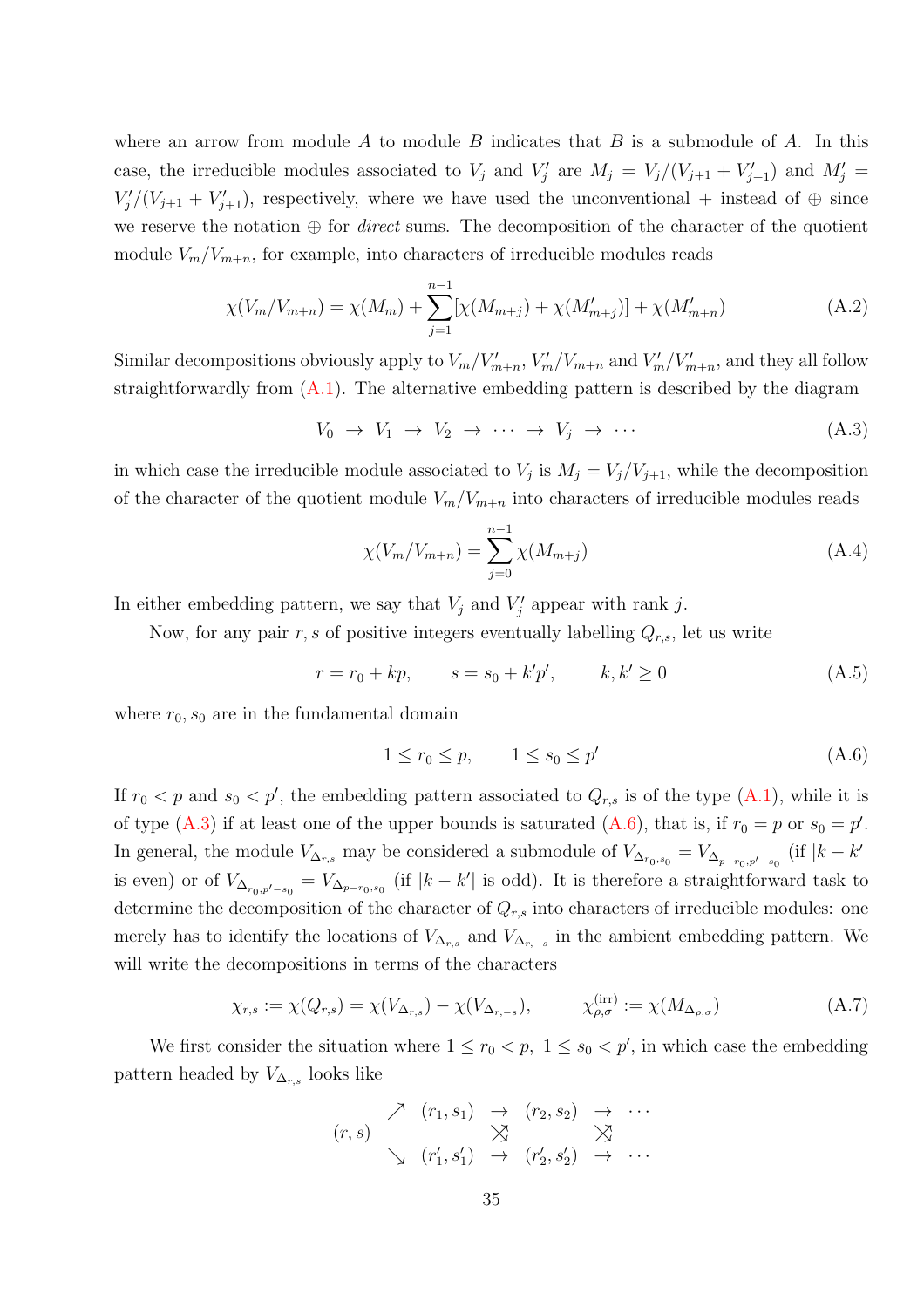Suppose, for example, that  $k \ge k'$ , in which case  $(r_{2n}, s_{2n}) = (r_0 + (k - k' + 2n)p, s_0), (r'_{2n}, s'_{2n}) =$  $(r_0, s_0 + (k - k' + 2n)p'), (r_{2n+1}, s_{2n+1}) = (r_0 + (k - k' + 2n + 1)p, p' - s_0), (r'_{2n+1}, s'_{2n+1}) =$  $(r_0, p' - s_0 + (k - k' + 2n + 1)p')$ . In this chain, the submodule  $V_{\Delta_{r,-s}}$  appears with rank  $2k' + 1$ as it corresponds to  $(r, -s) \simeq (r_0 + (k + k' + 1)p, p' - s_0) = (r_{2k'+1}, s_{2k'+1})$ . The decomposition thus reads

$$
\chi_{r,s} = \chi_{r,s}^{(\rm irr)} + \sum_{i=1}^{2k'} \chi_{r_i,s_i}^{(\rm irr)} + \sum_{i=1}^{2k'+1} \chi_{r_i',s_i'}^{(\rm irr)} \tag{A.8}
$$

For general  $r_0 < p$ ,  $s_0 < p'$ ,  $0 \le k, k'$ , we find

$$
\chi_{r_0+kp,s_0+k'p'} = \chi_{r_0+kp,s_0+k'p'}^{(\rm irr)} + \sum_{j=1}^{2 \min(k,k')} \left( \chi_{r_0+(|k-k'|+j)p,(-1)^j s_0+(1-(-1)^j)p'/2}^{(\rm irr)} + \chi_{r_0,(-1)^j s_0+(1-(-1)^j)p'/2+(|k-k'|+j)p'}^{(\rm irr)} \right) + \chi_{r_0,p'-s_0+(k+k'+1)p'}^{(\rm irr)} \tag{A.9}
$$

The linear embedding patterns [\(A.3\)](#page-34-0) corresponding to exactly one saturated upper bound [\(A.6\)](#page-34-1) may be analyzed in a similar way. For general  $1 \le r_0 < p$ ,  $1 \le s_0 < p'$ ,  $0 \le k, k'$ , we thus find the decompositions

$$
\chi_{r_0+kp,(k'+1)p'} = \sum_{j=0}^{\min(2k,2k'+1)} \chi_{(-1)^j r_0 + (1-(-1)^j)p/2,(k+k'+1-j)p'}^{(\text{irr})} \n\chi_{(k+1)p,s_0+k'p'} = \sum_{j=0}^{\min(2k+1,2k')} \chi_{(k+k'+1-j)p,(-1)^j s_0 + (1-(-1)^j)p'/2}^{(\text{irr})}
$$
\n(A.10)

Finally, if both upper bounds are saturated, that is  $(r, s) = ((k+1)p, (k'+1)p')$  where  $k, k' \geq 0$ , the embedding pattern is linear and the decomposition reads

$$
\chi_{(k+1)p,(k'+1)p'} = \sum_{j=0}^{\min(k,k')} \chi_{(k+k'+1-2j)p,p'}^{\text{(irr)}} = \sum_{j=0}^{\min(k,k')} \chi_{p,(k+k'+1-2j)p'}^{\text{(irr)}} \tag{A.11}
$$

It is observed that a quasi-rational quotient module  $Q_{r,s} = V_{\Delta_{r,s}}/V_{\Delta_{r,-s}}$  is irreducible if and only if it corresponds to a linear embedding pattern in which the submodule  $V_{\Delta_{r,-s}}$  is the maximal proper submodule of  $V_{\Delta_{r,s}}$ . That is, the only irreducible quasi-rational quotient modules are  $Q_{(k+1)p,s_0}$ ,  $Q_{r_0,(k'+1)p'}$ ,  $Q_{(k+1)p,p'}$  and  $Q_{p,(k'+1)p'}$  where  $k, k' \ge 0$ .

## Acknowledgements

PAP and JR are supported by the Australian Research Council. We thank Michael Flohr for discussions at IPAM and for helpful correspondence and Hubert Saleur for useful discussions and help with the references at Saclay. We also thank Thomas Quella for comments.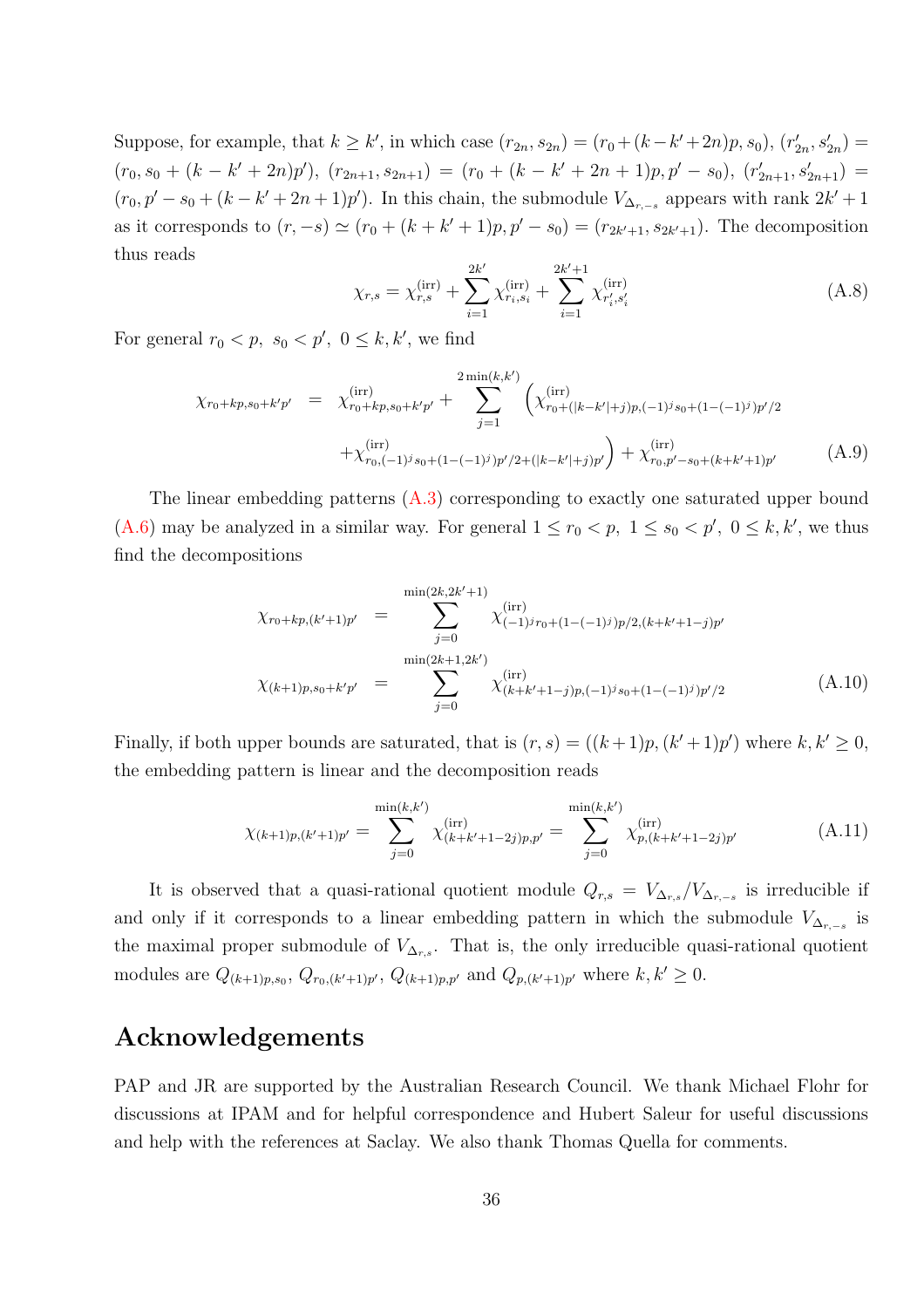## <span id="page-36-0"></span>References

- <span id="page-36-1"></span>[1] V. Gurarie, [hep-th/9303160,](http://arxiv.org/abs/hep-th/9303160) Nucl. Phys. B410, 535 (1993).
- <span id="page-36-2"></span>[2] F. Rohsiepe, On reducible but indecomposable representations of the Virasoro algebra, [hep-th/9611160](http://arxiv.org/abs/hep-th/9611160) (1996).
- [3] M. Flohr, [hep-th/9605151,](http://arxiv.org/abs/hep-th/9605151) Int. J. Mod. Phys. A12, 1943–1958 (1997); Null vectors in logarithmic conformal field theory, [hep-th/0009137](http://arxiv.org/abs/hep-th/0009137) (2000); M. Flohr, [hep-th/0111228,](http://arxiv.org/abs/hep-th/0111228) Int. J. Mod. Phys. A18, 4497–4592 (2003).
- <span id="page-36-4"></span><span id="page-36-3"></span>[4] M.R. Gaberdiel and H.G. Kausch, [hep-th/9604026,](http://arxiv.org/abs/hep-th/9604026) Nucl. Phys. **B477**, 293-318 (1996); [hep-th/9807091,](http://arxiv.org/abs/hep-th/9807091) Nucl. Phys. B538, 631 (1999).
- <span id="page-36-5"></span>[5] M.R. Gaberdiel, [hep-th/0111260,](http://arxiv.org/abs/hep-th/0111260) Int. J. Mod. Phys. A18, 4593–4638 (2003).
- [6] S. Moghimi-Araghi and S. Rouhani, [hep-th/0002142,](http://arxiv.org/abs/hep-th/0002142) Lett. Math. Phys. 53, 49–57 (2000); I.I. Kogan and J.F. Wheater, [hep-th/0003184,](http://arxiv.org/abs/hep-th/0003184) Phys. Lett. B486, 353 (2000); S. Kawai and J.F. Wheater, [hep-th/0103197,](http://arxiv.org/abs/hep-th/0103197) Phys. Lett. B508, 203 (2001); A. Bredthauer and M. Flohr, [hep-th/0204154,](http://arxiv.org/abs/hep-th/0204154) Nucl. Phys. B639, 450–470 (2002); S. Kawai, [hep-th/0204169,](http://arxiv.org/abs/hep-th/0204169) Int. J. Mod. Phys. A18, 4655–4684 (2003).
- <span id="page-36-7"></span><span id="page-36-6"></span>[7] V. Pasquier and H. Saleur, Nucl. Phys. B330, 523 (1990).
- <span id="page-36-8"></span>[8] M. Marcu, J. Math. Phys. 21, 1277–1283; 1284–1292 (1980).
- <span id="page-36-9"></span>[9] L. Rozansky and H. Saleur, Nucl. Phys. B376, 461 (1992); [hep-th/9203069,](http://arxiv.org/abs/hep-th/9203069) Nucl. Phys. B389, 365 (1993).
- <span id="page-36-10"></span>[10] Z. Maassarani and D. Serban, [hep-th/9605062,](http://arxiv.org/abs/hep-th/9605062) Nucl. Phys. B489, 603–625 (1997).
- <span id="page-36-11"></span>[11] H. Saleur, [hep-th/9111007,](http://arxiv.org/abs/hep-th/9111007) Nucl. Phys. B382, 486 (1992); [hep-th/9111008,](http://arxiv.org/abs/hep-th/9111008) Nucl. Phys. B382, 532 (1992).
- <span id="page-36-12"></span>[12] H.G. Kausch, *Curiosities at c* =  $-2$ , [hep-th/9510149](http://arxiv.org/abs/hep-th/9510149) (1995).
- <span id="page-36-13"></span>[13] J. Kondev and J.B. Marston, Supersymmetry and Localization in the Quantum Hall Effect, [cond-mat/9612223](http://arxiv.org/abs/cond-mat/9612223) (1996).
- <span id="page-36-14"></span>[14] E.V. Ivashkevich, [cond-mat/9801183,](http://arxiv.org/abs/cond-mat/9801183) J. Phys **A32**, 1691 (1999).
- <span id="page-36-15"></span>[15] N. Read and H. Saleur, [hep-th/0106124,](http://arxiv.org/abs/hep-th/0106124) Nucl. Phys. B613, 409 (2001).
- [16] H. Saleur, J. Phys. **A20**, 455–470 (1987).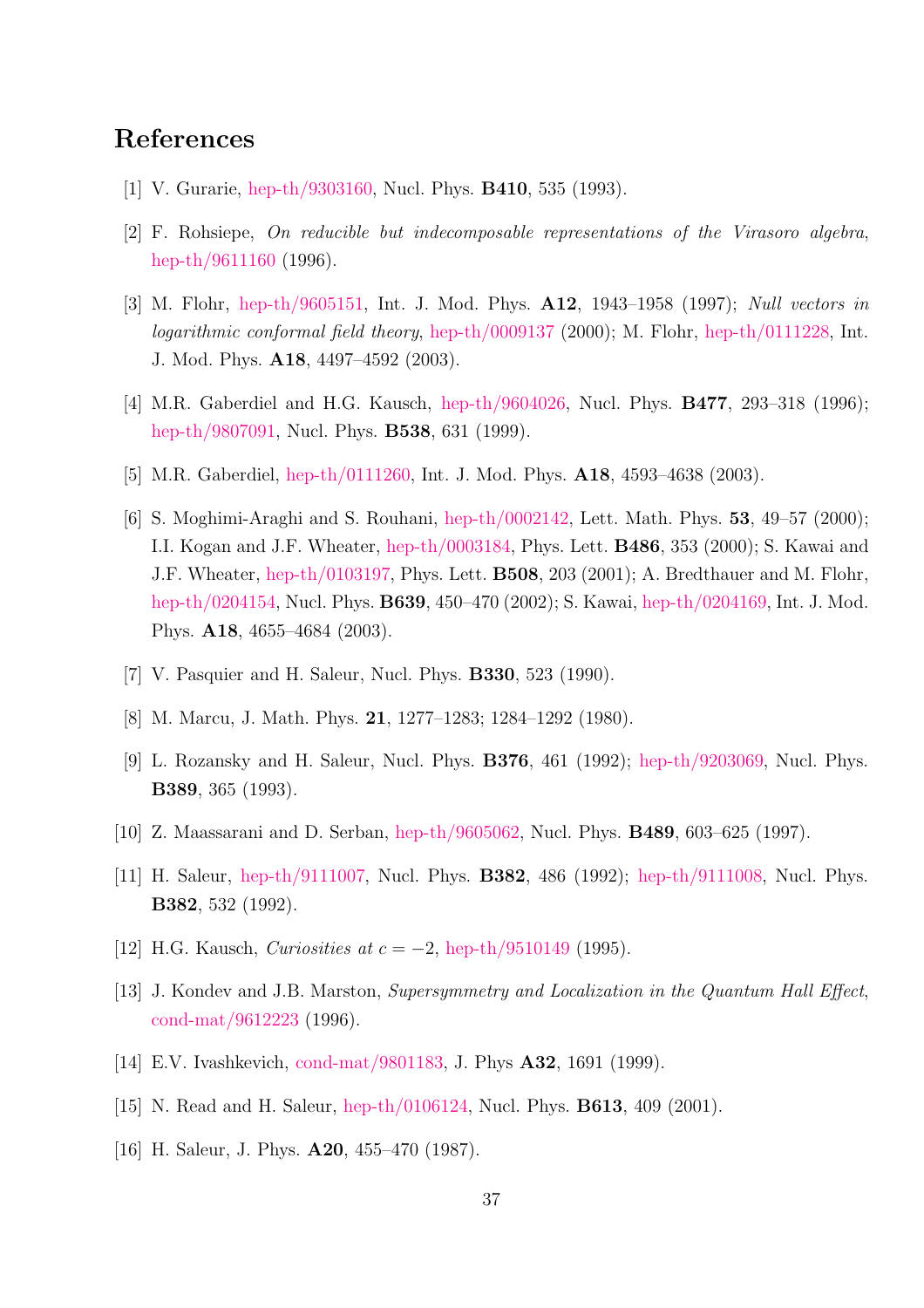- <span id="page-37-1"></span><span id="page-37-0"></span>[17] B. Duplantier, J. Phys. A19, L1009–1014 (1986); H. Saleur and B. Duplantier, Phys. Rev. Lett. 58, 2325 (1987).
- <span id="page-37-2"></span>[18] J. Cardy, Logarithmic correlations in quenched random magnets and polymers, [cond-mat/9911024](http://arxiv.org/abs/cond-mat/9911024) (1999).
- <span id="page-37-3"></span>[19] V. Gurarie and A.W.W. Ludwig, [cond-mat/9911392,](http://arxiv.org/abs/cond-mat/9911392) J.Phys. A35, L377-384 (2002).
- <span id="page-37-4"></span>[20] H.G. Kausch, Phys. Lett. **B259**, 448–455 (1991).
- <span id="page-37-14"></span>[21] M. Flohr, [hep-th/9509166,](http://arxiv.org/abs/hep-th/9509166) Int. J. Mod. Phys. **A11**, 4147-4172 (1996).
- <span id="page-37-5"></span>[22] J. Fjelstad, J. Fuchs, S. Hwang, A.M. Semikhatov and I.Yu. Tipunin, Nucl. Phys. B633, 379–413 (2002).
- [23] P. Calabrese, M. Caselle, A. Celi, A. Pelissetto and E. Vicari, [hep-th/0005254,](http://arxiv.org/abs/hep-th/0005254) J. Phys. A33, 8155–8170 (2000); L.-P. Arguin and Y. Saint-Aubin, [hep-th/0109138,](http://arxiv.org/abs/hep-th/0109138) Phys. Lett. B541, 384-389 (2002).
- <span id="page-37-7"></span><span id="page-37-6"></span>[24] J. Rasmussen, [hep-th/0405257,](http://arxiv.org/abs/hep-th/0405257) Nucl. Phys. **B701**, 516–528 (2004); Jordan cells in logarithmic limits of conformal field theory, [hep-th/0406110](http://arxiv.org/abs/hep-th/0406110) (2004).
- <span id="page-37-8"></span>[25] H. Eberle and M. Flohr, Virasoro representations and fusion for general augmented minimal models, [hep-th/0604097](http://arxiv.org/abs/hep-th/0604097) (2006).
- <span id="page-37-9"></span>[26] H.N.V. Temperley and E.H. Lieb, Proc. Roy. Soc. (London) A322, 251 (1971).
- <span id="page-37-10"></span>[27] V.F.R. Jones, Planar algebras I, [math.QA/9909027](http://arxiv.org/abs/math/9909027) (1999).
- <span id="page-37-11"></span>[28] G.E. Andrews, R.J. Baxter and P.J. Forrester, J. Stat. Phys. 35, 193–266 (1984); P.J. Forrester and R.J. Baxter, J. Stat. Phys. 38, 435–472 (1985).
- [29] I.G. Enting, J. Phys.  $\mathbf{A13}$ , 3713-3722 (1980); B. Derrida, J. Phys.  $\mathbf{A14}$ , L5 (1981); H. Blöte, M.P. Nightingale and B. Derrida, J. Phys.  $A14$ , L45 (1981); H. Blöte and M.P. Nightingale, Physica  $A112$ , 405 (1982); M.P. Nightingale and H. Blöte, J. Phys.  $A16$ , L657 (1983); H. Blöte and B. Nienhuis, J. Phys. **A22**, 1415–1438 (1989).
- <span id="page-37-13"></span><span id="page-37-12"></span>[30] P.A. Pearce, V. Rittenberg and J. de Gier, [cond-mat/0108051](http://arxiv.org/abs/cond-mat/0108051) (2001); P.A. Pearce, V. Rittenberg, J. de Gier and B. Nienhuis, J. Phys. A35, L661–668 (2002).
- [31] B. Nienhuis, Phys. Rev. Lett. 49, 1062–1065 (1982); J. Stat. Phys. 34, 731–761 (1984).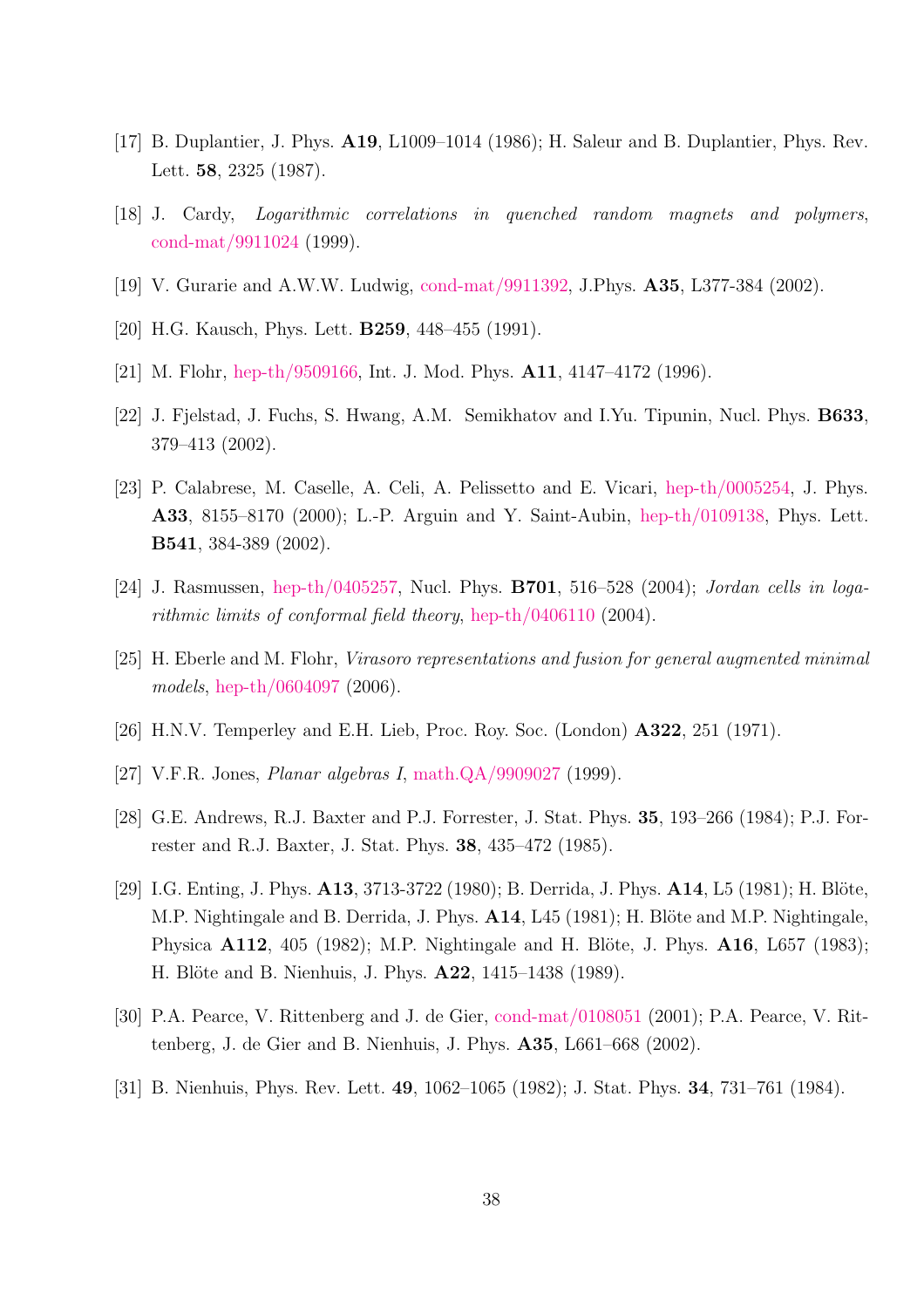- <span id="page-38-0"></span>[32] S-C. Chang and R. Schrock, [cond-mat/0404524,](http://arxiv.org/abs/cond-mat/0404524) Physica A347, 314–352 (2005); J.L. Jacobsen and J. Salas, Transfer matrices and partition-function zeros for antiferromagnetic Potts models, [cond-mat/0407444](http://arxiv.org/abs/cond-mat/0407444) (2004); J.-F. Richard and J.L. Jacobsen, *Character de*composition of Potts model partition functions I. Cyclic geometry and II Toroidal geometry, [math-ph/0605015,](http://arxiv.org/abs/math-ph/0605015) 0605016 (2006).
- <span id="page-38-2"></span><span id="page-38-1"></span>[33] J. Cardy, Nucl. Phys. **B240**, 514 (1984).
- <span id="page-38-3"></span>[34] H. Saleur and M. Bauer, Nucl. Phys. **B320**, 591 (1989).
- <span id="page-38-4"></span>[35] J. Cardy, Nucl. Phys. **B324**, 581 (1989).
- <span id="page-38-5"></span>[36] R.E. Behrend and P.A. Pearce, [hep-th/0006094,](http://arxiv.org/abs/hep-th/0006094) J. Stat. Phys. 102, 577–640 (2001).
- <span id="page-38-6"></span>[37] W. Nahm, [hep-th/9402039,](http://arxiv.org/abs/hep-th/9402039) Int. J. Mod. Phys. B8, 3693 (1994).
- <span id="page-38-7"></span>[38] E. Melzer, Int. J. Mod. Phys. A9, 1115 (1994).
- <span id="page-38-8"></span>[39] A. Berkovich, Nucl. Phys. **B431**, 315 (1994).
- <span id="page-38-10"></span>[40] R.J. Baxter, Exactly Solved Models in Statistical Mechanics, Academic Press, London (1982).
- <span id="page-38-9"></span>[41] P.P. Martin, Potts models and related problems in statistical mechanics, Series on Advances in Statistical Mechanics, Volume 5, World Scientific, Singapore (1991).
- <span id="page-38-11"></span>[42] L. Kauffman, Topology **26**, 395 (1987).
- <span id="page-38-12"></span>[43] F.M. Goodman and H. Wenzl, Pacific Journal of Mathematics 161, 307–334 (1993).
- <span id="page-38-13"></span>[44] E.K. Sklyanin, J. Phys. A21, 2375-2389 (1988).
- <span id="page-38-14"></span>[45] R.E. Behrend, P.A. Pearce and D.L. O'Brien, [hep-th/9507118,](http://arxiv.org/abs/hep-th/9507118) J. Stat. Phys. 84, 1–48 (1996).
- <span id="page-38-15"></span>[46] P.P. Kulish, J. Phys. **A36**, L489–L493 (2003).
- <span id="page-38-16"></span>[47] C.N. Yang and C.P. Yang, Phys. Rev. 150, 321; 327 (1966).
- <span id="page-38-17"></span>[48] F.C. Alcaraz, M.N. Barber, M.T. Batchelor, R.J. Baxter and G.R.W. Quispel, J. Phys. A20, 6397–6409 (1987).
- [49] R.J. Baxter, J. Stat. Phys. 28, 1 (1982).